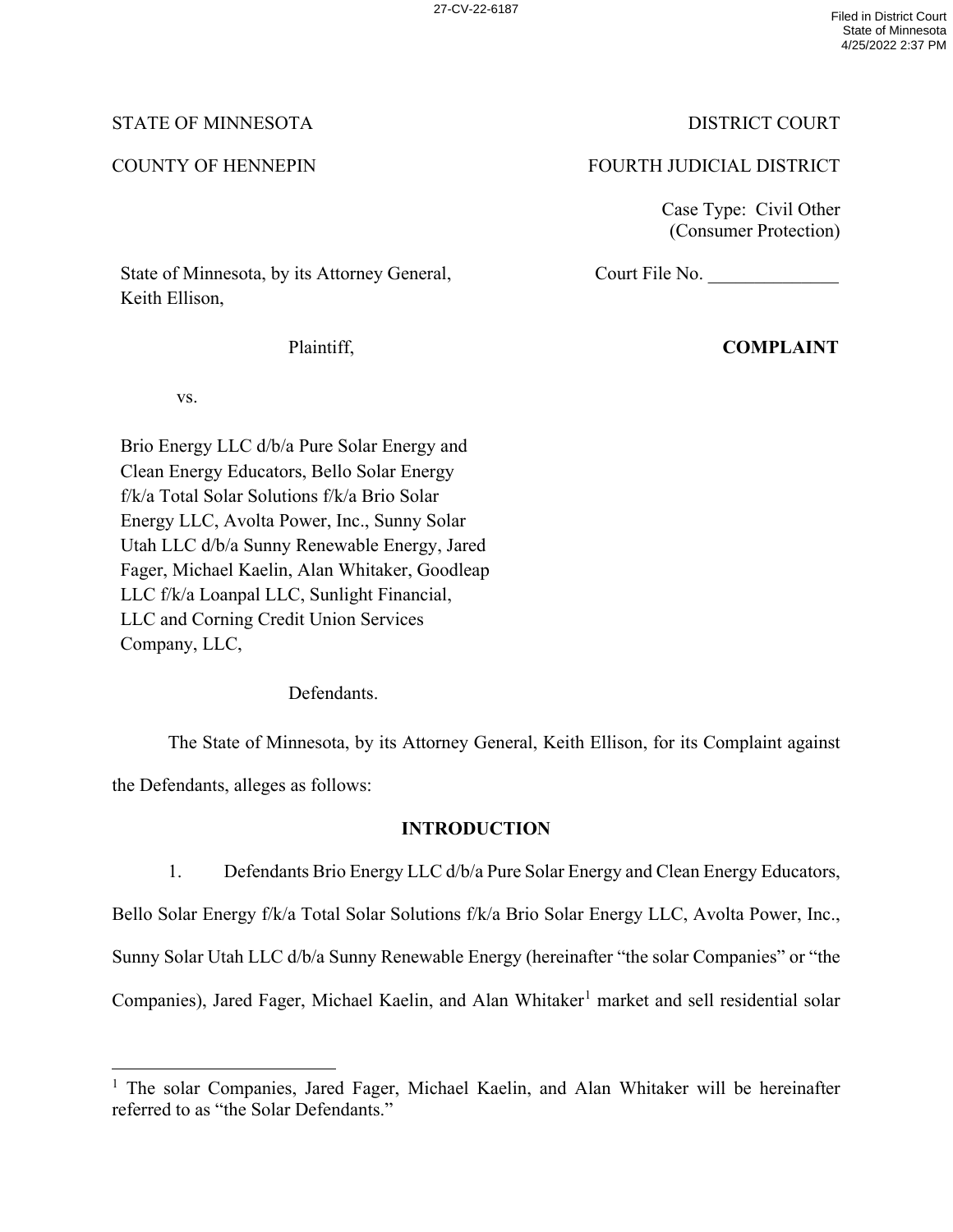photovoltaic (PV) systems to Minnesota homeowners through online advertisements and lead generation, telemarketing and door-to-door sales. The Solar Defendants use deceptive and misleading tactics to gain consumers' trust, obtain access to their homes, $<sup>2</sup>$  and sell them solar</sup> panels that cost far more than the average Minnesota solar PV system.

2. The Solar Defendants hire Minnesota salespeople and train them to misrepresent their relationship with Minnesota utilities and the purpose of their door-to-door meetings with homeowners. After promising to simply provide information and education, they convince homeowners to let them inside their homes, and then use misleading and high-pressure sales tactics to sell them solar PV systems, including creating a false sense of urgency to purchase panels right away; representing that consumers' homes are optimal for solar regardless of their suitability; misrepresenting the cost savings and other financial benefits associated with purchasing solar panels; tricking consumers into signing binding sales contracts and loan agreements; and failing to properly advise them of the contract's three-day right to cancel and liquidated damages provisions.

3. The Solar Defendants' systems cost anywhere from \$20,000 to over \$55,000 and most homeowners cannot afford to pay for them out-of-pocket. Accordingly, the Solar Defendants have had arrangements with several lenders, including Goodleap LLC f/k/a Loanpal LLC and Corning Credit Union Services Company, LLC (hereinafter, "the Lenders"), with loans administered by Sunlight Financial, LLC, to finance their projects. The loans carry terms of 20 to 25 years and add thousands of dollars of interest to homeowners' purchase price. Moreover, the loans' payment structure supports the Companies' false claim that homeowners will automatically

 $2$  During the COVID-19 pandemic, some of the Solar Defendants' sales meetings with prospective customers have occurred via telephone call or video conference.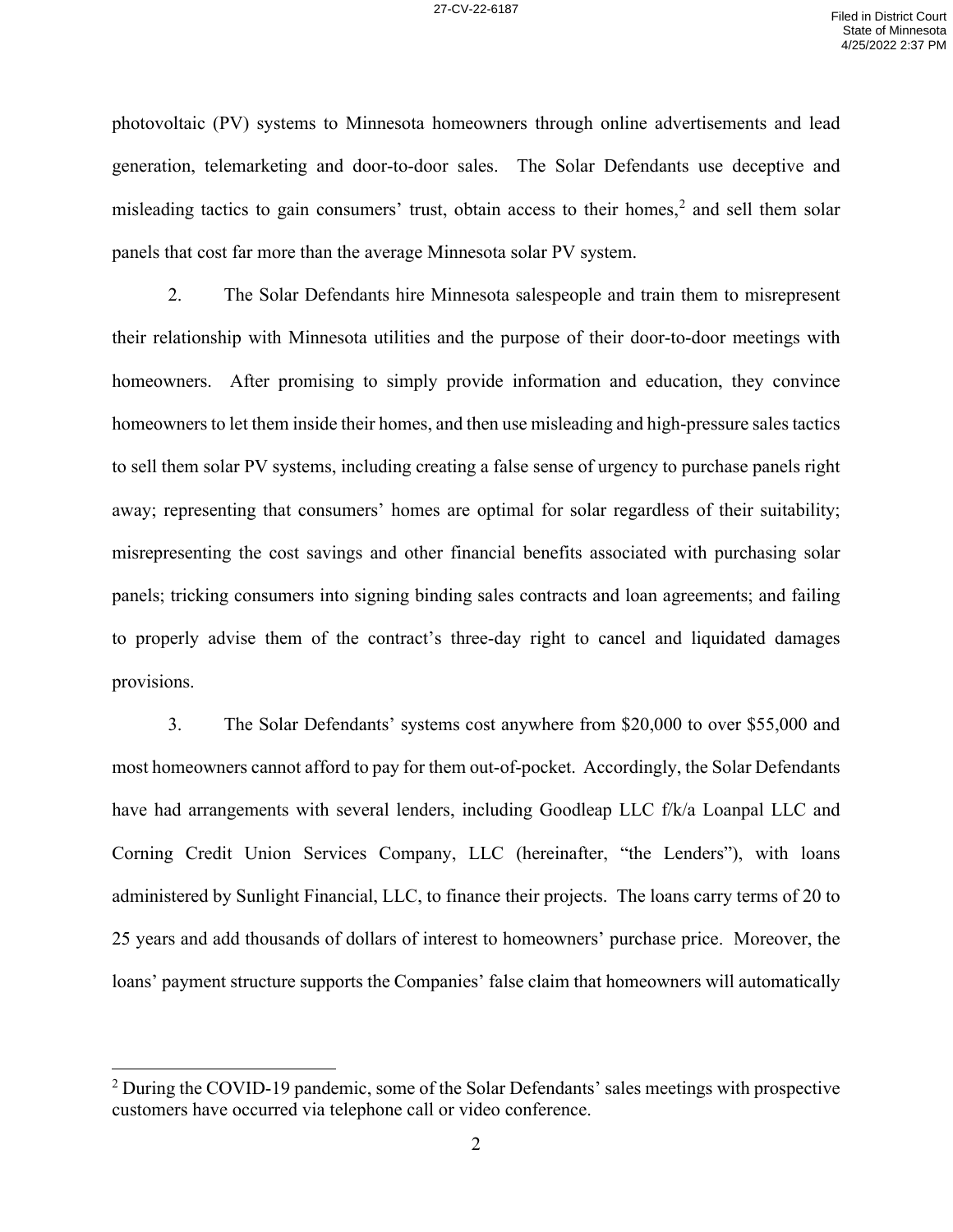receive 26% of their panels' cost back from the government as a "green energy incentive" or tax rebate, discussed in Section V(b) of this Complaint, which can then be applied to loans to reamortize and avoid an increase in monthly loan payments.

4. After locking consumers into contracts and finance agreements, sometimes without their knowledge, the Solar Defendants fail to complete solar projects within promised timeframes, do not meet interconnection requirements and deadlines, falsely blame consumers' utilities for delays, and ignore status update requests. When homeowners try to cancel their projects, the Solar Defendants threaten them with large termination fees, collections efforts, lawsuits, and liens. The State of Minnesota, by its Attorney General, Keith Ellison, brings this enforcement action to stop these unlawful practices, enforce Minnesota law, and fully remediate the harm Defendants' actions have caused Minnesota consumers.

#### **PARTIES**

5. Keith Ellison, the Attorney General of the State of Minnesota, is authorized under Minnesota Statutes Chapter 8; the Prevention of Consumer Fraud Act, Minnesota Statutes sections 325F.68 - .694; the Uniform Deceptive Trade Practices Act, Minnesota Statutes sections 325D.43 - .48; the False Statement in Advertising Act, Minn. Stat. § 325F.67; the Personal Solicitation of Sales law, Minnesota Statutes sections 325G.12 - .14; the Home Solicitation Sales Act, Minnesota Statutes sections 325G.06 - .11; the Prohibition of Deceptive Acts Perpetrated Against Senior Citizens and Disabled Persons, Minnesota Statutes section 325F.71; the Prohibition on Unreasonably Large Liquidated Damages, Minnesota Statutes section 336.2-718(1); and has common law authority, including *parens patriae* authority, to bring this action to enforce Minnesota law, vindicate the state's sovereign and quasi-sovereign interests, and to remediate all harm arising out of—and provide full relief for—violations of Minnesota's laws.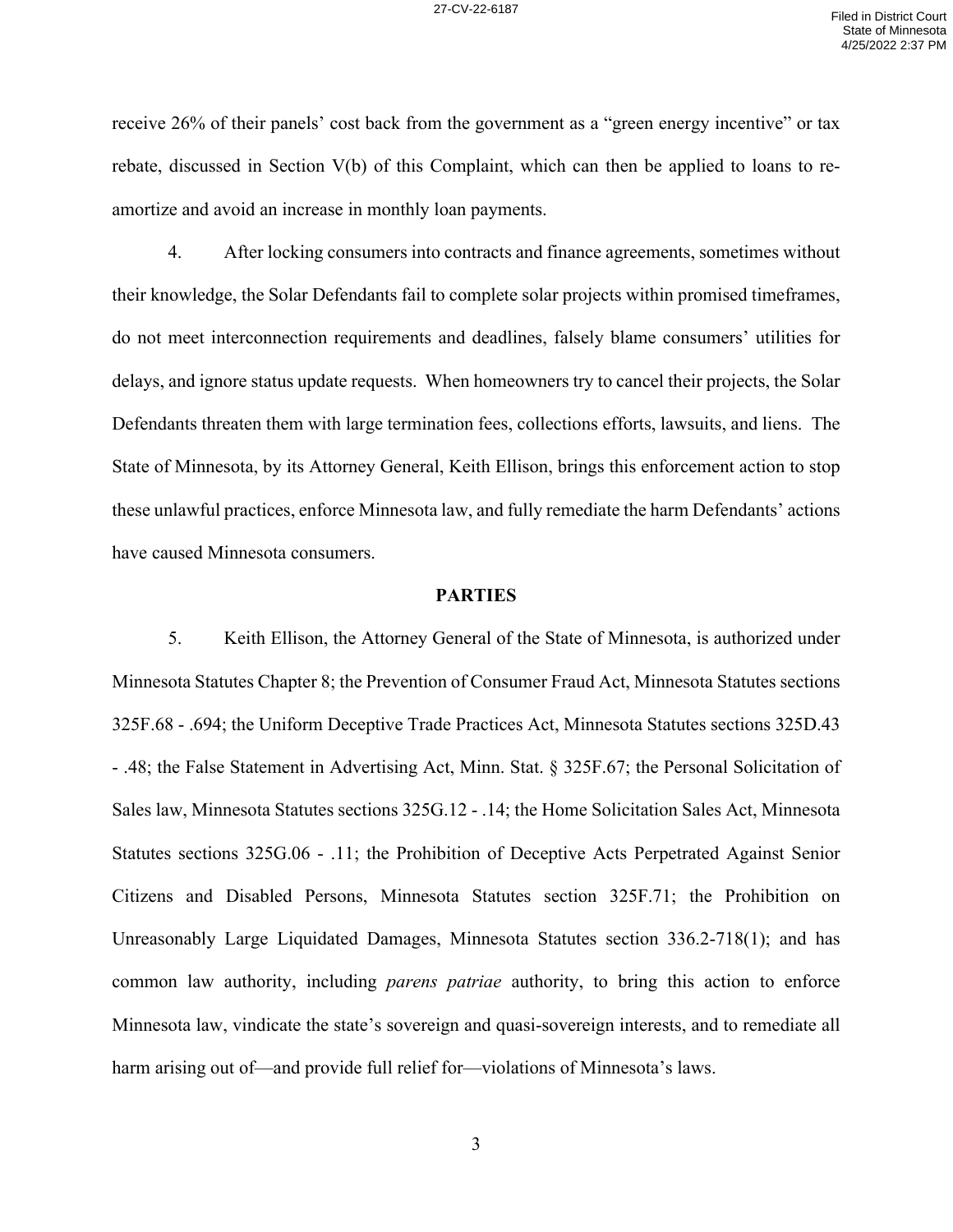6. Defendant Brio Energy LLC d/b/a Pure Solar Energy and Clean Energy Educators ("Brio") is a Utah limited liability company ("LLC") with a principal place of business of 10842 S 1255 W, South Jordan, UT 84095. From July 16, 2020, to December 31, 2021, Brio held a certificate of authority issued by the Minnesota Secretary of State to transact business in the State of Minnesota.

7. Defendant Bello Solar f/k/a Total Solar Solutions f/k/a Brio Solar Energy LLC ("Bello") is a Utah LLC with a principal place of business of 1640 S State Street, Orem, UT, 84097. From July 16, 2020, to December 31, 2021, Bello held a certificate of authority issued by the Minnesota Secretary of State to transact business in the State of Minnesota.

8. Defendant Avolta Power, Inc. ("Avolta") is a Delaware corporation with a principal place of business of 1640 S State Street, Orem, UT, 84097. Avolta has held a certificate of authority issued by the Minnesota Secretary of State to transact business in the State of Minnesota since March 8, 2021.

9. Defendant Sunny Solar Utah LLC d/b/a Sunny Renewable Energy ("Sunny Renewable) is a Utah LLC with an address of 562 E Austin Rd, Vineyard, UT 84059.

10. Defendant Jared Fager ("Fager") is an owner and founder of Brio, Bello and Avolta and serves as Avolta's corporate director. At all times material to this Complaint, Fager controlled and directed the business and sales operations of the Companies. Fager also developed sales targets, scripts, tactics and training materials.

11. Defendant Michael Kaelin ("Kaelin") worked as Vice President of Sales for Brio from April 2016 to November 2021 and co-founded Avolta, where he served as Vice President of Sales until November 2021 when he left to open another solar company, NovaSolar USA. During his tenure, Kaelin controlled and directed Brio and Avolta's business and sales operations, trained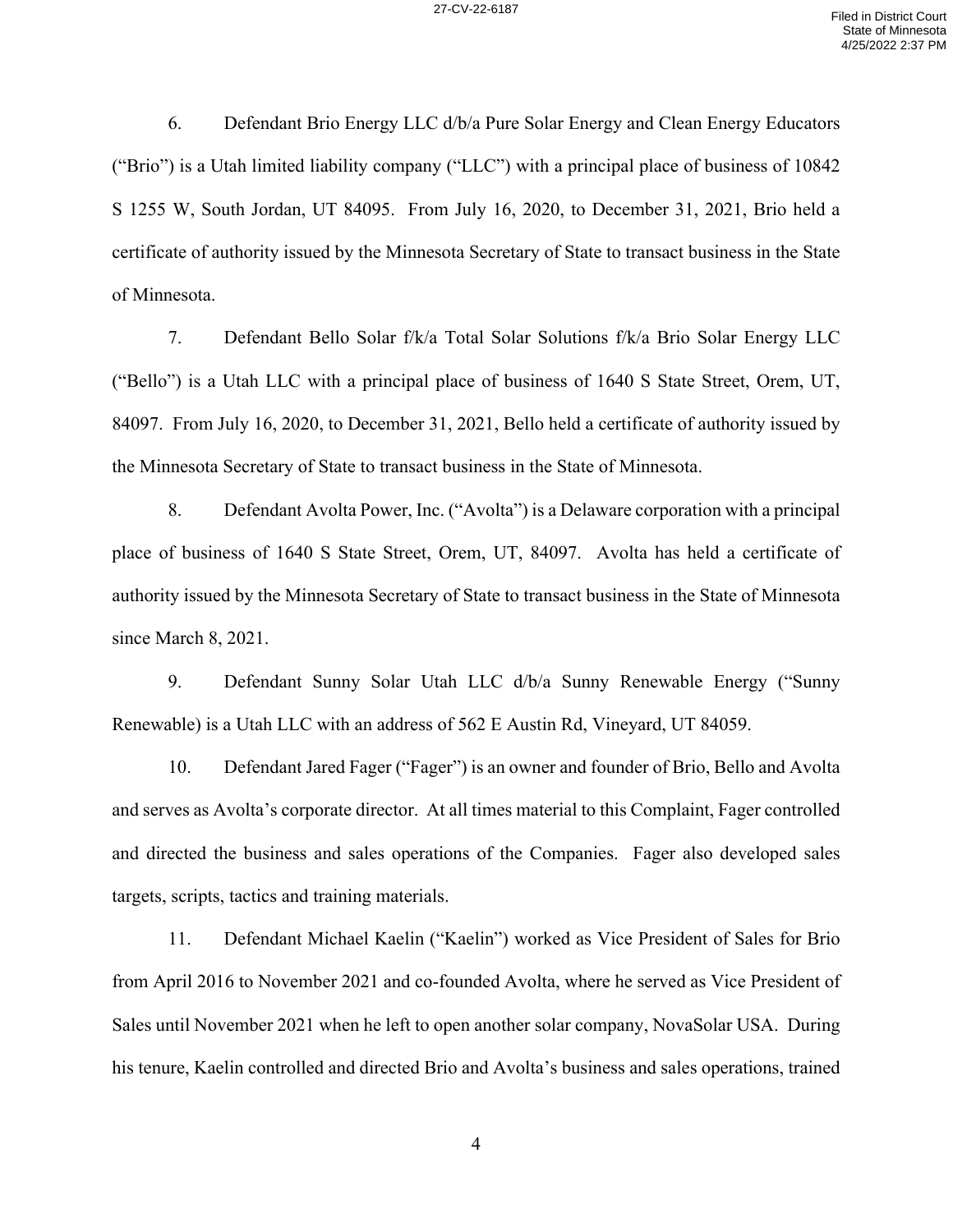the Companies' sales staff on sales targets, tactics and scripts, and oversaw a sales incentive program called the Brio Bowl, in which the Companies' sales representatives competed for prizes that included trips, money and gift cards, laptops, iPads and Apple Watches.

12. Defendant Alan Whitaker ("Whitaker") is the owner and chief executive officer ("CEO") of Sunny Renewable. Whitaker and other Sunny Renewable sales representatives engaged in deceptive and misleading conduct while marketing and selling the Companies' solar panels to many Minnesotans. Whitaker emailed prospective Minnesota customers the Solar Defendants' marketing and promotional materials, held sales meetings in which he touted the benefits of "going solar" to Minnesotans using the Solar Defendants' deceptive and misleading sales tactics and PowerPoint presentations, and continued to serve as the Solar Defendants' agent after Minnesota consumers purchased solar panels, including negotiating termination fees on Defendants' behalf when Minnesota customers tried to cancel installation contracts.

13. Defendant Goodleap LLC f/k/a Loanpal LLC ("Loanpal") is a California LLC that is located at 8781 Sierra College Blvd, Roseville CA 95661. Loanpal is a lender regulated by the Minnesota Department of Commerce under Minnesota Statutes chapter 56. Pursuant to a business arrangement with the Solar Defendants, Loanpal financed certain Minnesota residential solar PV projects and regularly met with the Companies to discuss their customers' solar projects.

14. Defendant Corning Credit Union Services Company, LLC ("Corning") is a New York LLC located at One Credit Union Plaza, P.O. Box 1450, Corning, NY 14830. Through its business arrangement with the Solar Defendants, Corning financed certain Minnesota residential solar PV projects, which were often facilitated by Defendant Sunlight Financial, LLC ("Sunlight Financial"), a point-of-sale financing company located at 234 W 39th Street, 7th Floor, New York,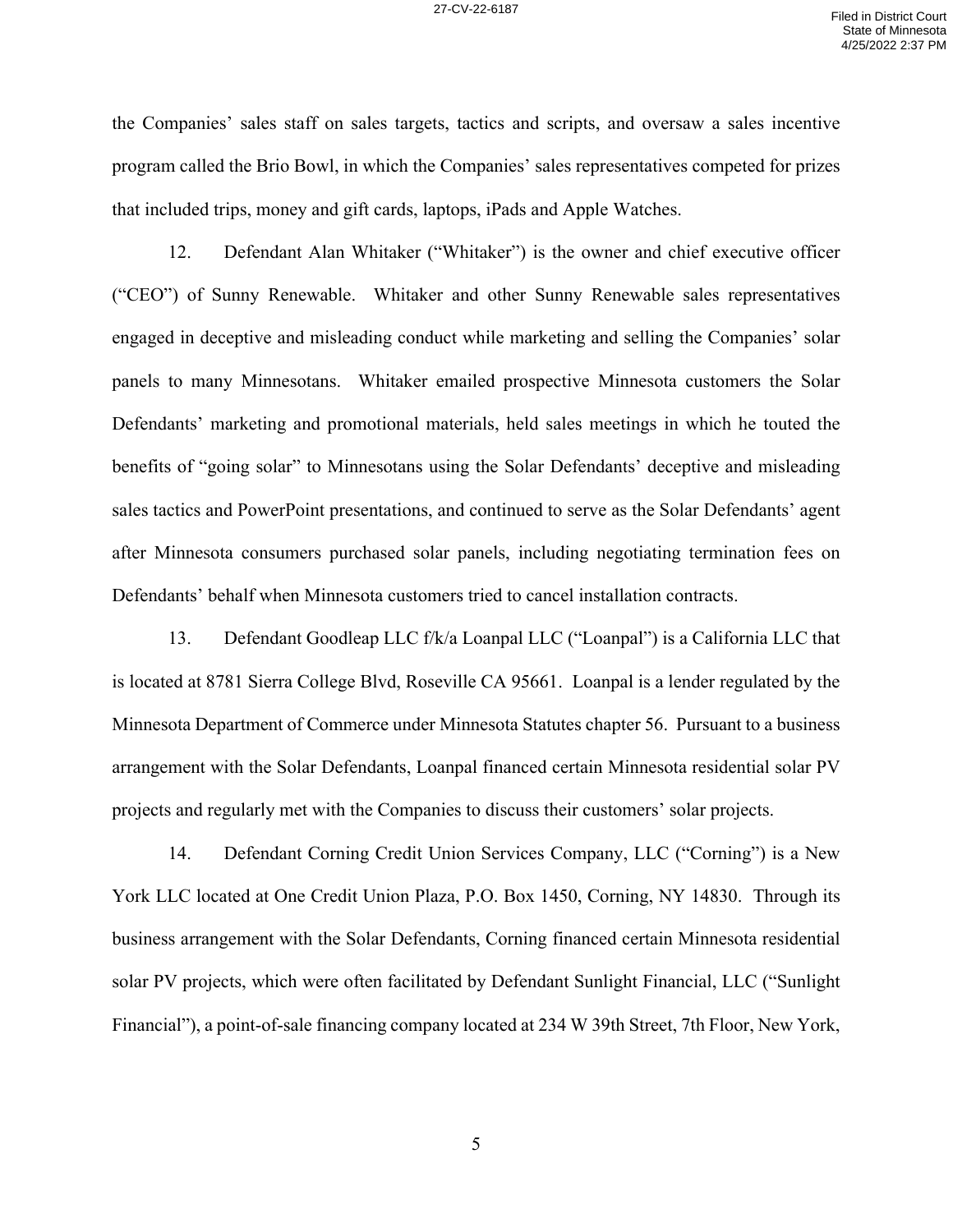New York, 10018, regulated by the Minnesota Department of Commerce under Minnesota Statutes chapter  $56.<sup>3</sup>$ 

15. At all relevant times, the Solar Defendants did business in the State of Minnesota by marketing and selling solar panels to hundreds of Minnesota homeowners. Many of these projects were financed with a loan from one of the Lenders. Avolta and Bello further designated themselves as interconnection agents for homeowners, serving as the single point of contact for their utility or electric cooperative on their solar PV projects. They also contracted with licensed Minnesota electricians to complete Minnesota customers' solar projects since the Solar Defendants themselves did not have proper licensure to install solar panels in Minnesota.

#### **JURISDICTION AND VENUE**

16. This Court has subject matter jurisdiction over this action pursuant to common law authority and Minnesota Statutes sections 8.01, 8.31, 325G.06 to 325G.14, 325F.67 to 325F.69, 325F.71, 325D.43 to 325D.48, and 336.2-718(1).

17. This Court has personal jurisdiction over Defendants because they transacted business in Minnesota and have committed acts causing injury to Minnesota citizens. Additionally, this Court has personal jurisdiction over Defendants because they regularly and directly sold and financed solar PV systems in Minnesota.

18. This Court further has personal jurisdiction over Defendants Fager, Kaelin, and Whitaker because they developed and trained Minnesota salespeople on the Solar Companies' aggressive and misleading sales tactics and scripts, including training salespeople to falsely represent to Minnesota homeowners that the Solar Companies were "local" companies with affiliations or relationships with Minnesota utilities like Xcel Energy. By training Minnesota sales

 $3$  Goodleap, Corning and Sunlight Financial will hereinafter be referred to as "the Lenders."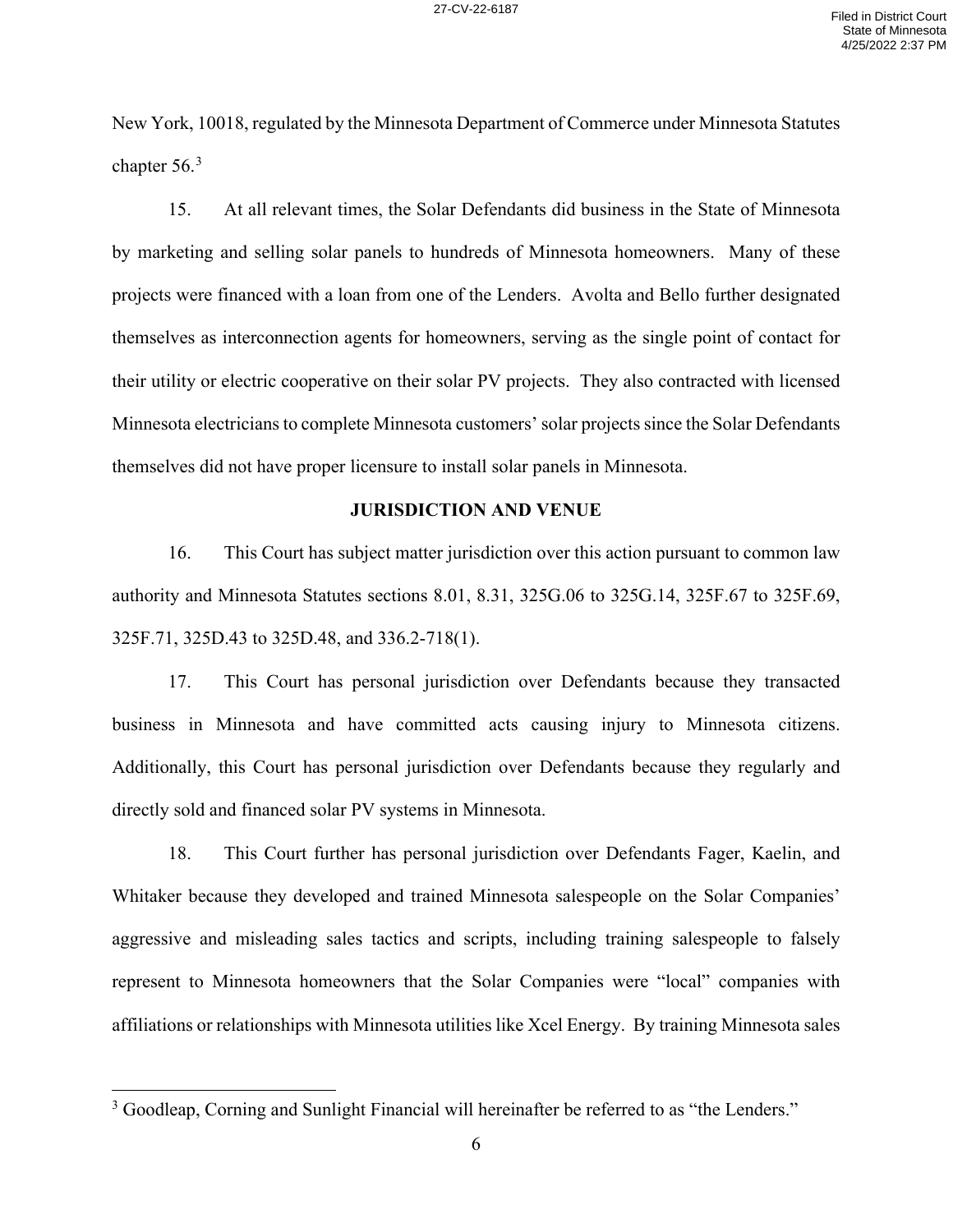staff to use aggressive and misleading sales tactics and requiring that they use the Solar Defendants' deceptive sales scripts, Fager, Kaelin and Whitaker knew and intended that the salespeople would be passing on this information to prospective Minnesota customers. Fager, Kaelin and Whitaker purposefully availed themselves of the benefits of this State to carry out a scheme to defraud Minnesota homeowners and were instrumental in setting in motion the Solar Defendants' fraudulent and deceptive sales practices and keeping those schemes going, which led to the sale of hundreds of solar PV systems in Minnesota.

19. Venue in Hennepin County is proper under Minnesota Statutes section 542.09 because the cause of action arose, in part, in Hennepin County.

#### **FACTUAL BACKGROUND**

## **I. OVERVIEW OF THE SOLAR ENERGY INDUSTRY AND MINNESOTA'S SOLAR INTERCONNECTION PROCESS.**

#### **A. Background on the Solar Energy Industry.**

20. The solar energy industry has expanded dramatically in recent years. In the last decade alone, solar has experienced an annual average growth rate of 42% across the United States. Industry growth is due to a number of factors, including strong federal policies like the solar investment tax credit, state and local incentives, declining solar PV system equipment costs, and an increasing demand for clean electricity.

21. As more consumers began to purchase or lease residential solar PV systems, federal and state agencies experienced an uptick in consumer complaints. In 2016, the Federal Trade Commission hosted a workshop on consumer protection issues arising from rooftop solar sales. Concerns included promises by solar companies of savings on utility bills that failed to materialize, confusing information about energy tax credits and incentives, and consumers' inability to sell or buy homes once solar panels had been installed. Since then, there have been a number of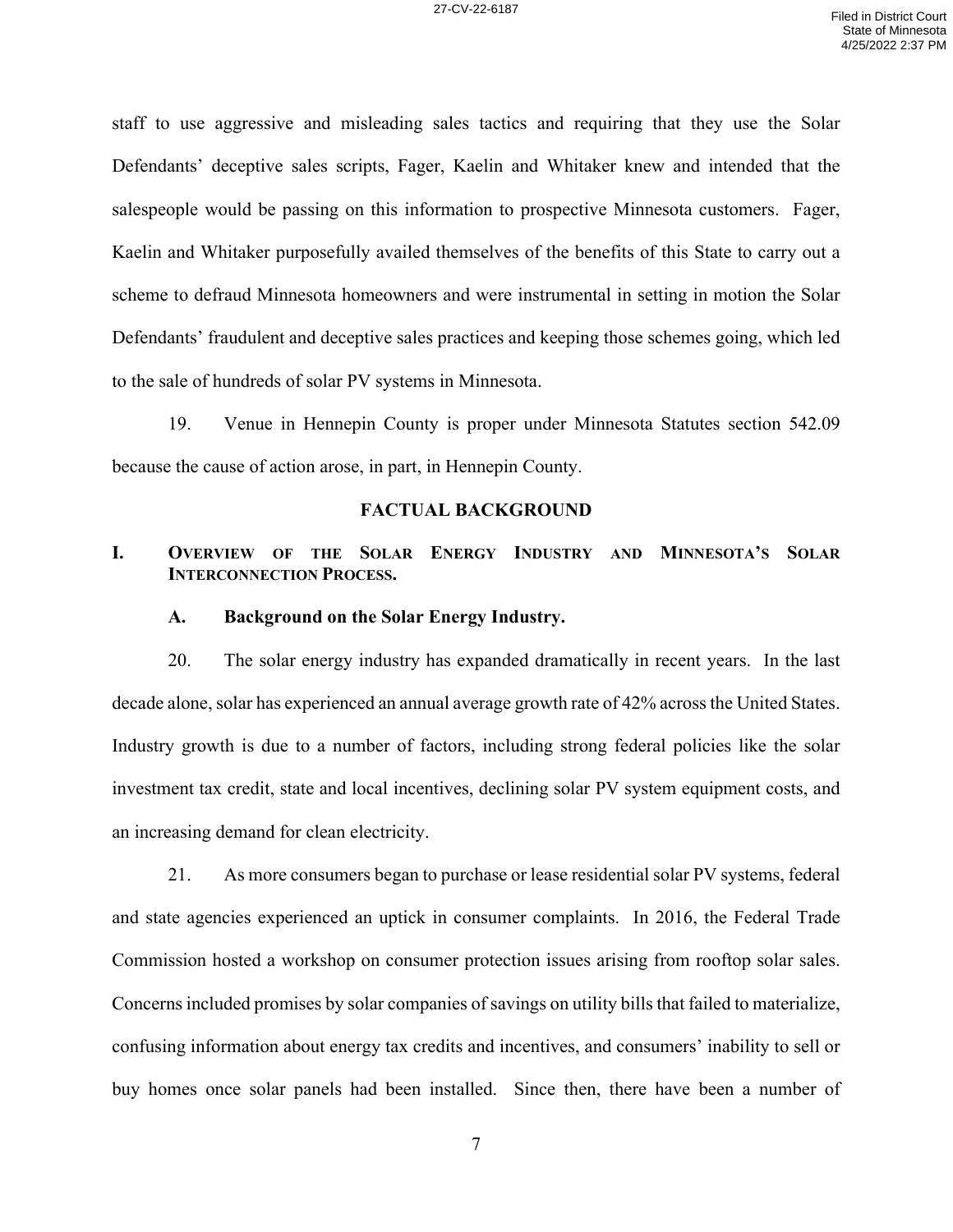investigations and enforcement actions by state and federal agencies involving companies that market and sell solar PV systems, as well as numerous warnings by law enforcement agencies, consumer watchdog organizations, and utilities across the country of deceptive and predatory practices by certain solar companies.

#### **B. Minnesota's Solar Energy Initiatives and Interconnection Process.**

22. Consistent with the nationwide trend, the solar industry in Minnesota continues to grow. In 2013, the Minnesota Legislature passed the Solar Energy Standard which set state solar goals and policies to support growth. The law required investor-owned utilities to obtain 1.5% of their electricity sales in solar by 2020, with a goal of 10% by 2030. It also required that Xcel Energy ("Xcel") develop a community solar program and administer a solar incentive program. Other Minnesota utilities and electric co-ops have also begun to offer solar incentives to members.

23. The process by which solar PV systems connect to an electric grid is known as "interconnection" and is governed by state law. Utilities and electric cooperatives must designate one or more Distributed Energy Resources ("DER") interconnection coordinators to provide information on the application process and serve as a single point of contact for connecting customers. They must allow for electronic submission of applications, maintain a queue of all interconnection applications, and meet certain deadlines to keep customers' projects moving.

24. Customers seeking interconnection may designate, on the interconnection application or in writing after the application has been submitted, an application agent to serve as the customer's single point of contact who will coordinate with the DER coordinator on the customer's behalf. Customers who fail to meet interconnection deadlines may face withdrawal of their queue position and the need to re-apply and pay additional application fees.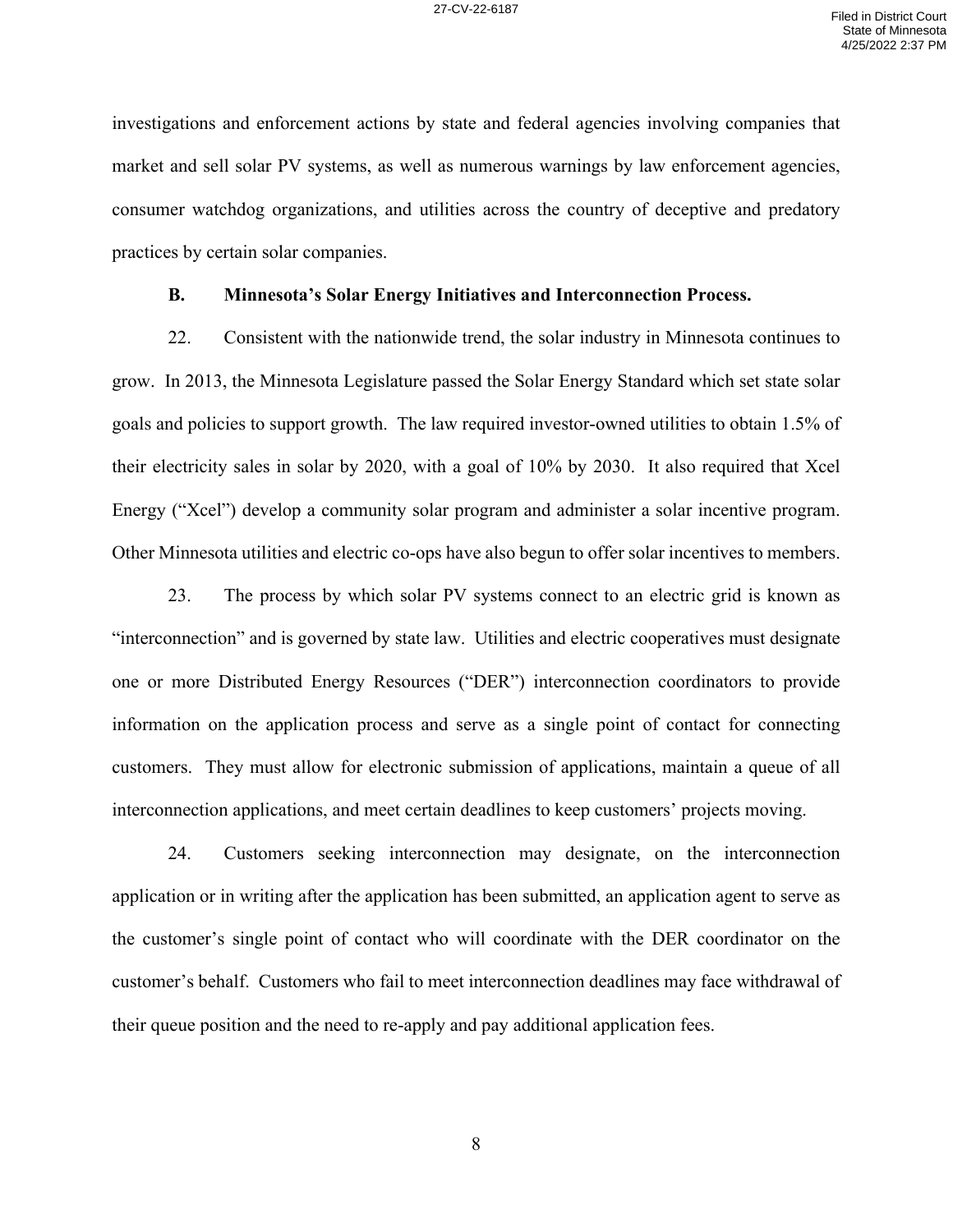25. Consumers who install solar PV systems and successfully complete the interconnection process receive net energy metering benefits. Net metering policies allow connecting customers to return excess electricity to a utility's grid and receive a credit on their utility bill. The credit offsets the customer's electricity consumption during other times of the day and year, which reduces the amount of electricity the customer purchases from the utility.

### **II. BACKGROUND ON THE SOLAR DEFENDANTS AND THE LENDERS.**

26. The Solar Defendants have marketed and sold residential solar PV systems throughout the country since 2015 and in Minnesota since at least 2020. Brio and Bello were founded by Fager and Adam Coomer ("Coomer") in 2015; both Fager and Coomer had prior experience in door-to-door sales. Prior to Brio and Bello, Coomer spent five years working for Vivint Solar ("Vivint"), a solar panel sales and leasing company that has since entered into civil settlements with at least three Attorneys General to resolve allegations that it engaged in systematic consumer fraud and deceptive business practices.

27. To the confusion of many customers, Brio and Bello have conducted business under various trade names including Brio, Bello, Total Solar Solutions, Clean Energy Educators, and Pure Solar. Avolta was incorporated in 2020, and similarly often communicated with consumers and Minnesota utilities and electric cooperatives under the Companies' other names. The Companies shared ownership, management, and employees. In furtherance of their joint enterprise, they used the same deceptive marketing and advertising materials, sales tactics, scripts, presentations, contracts, and loan documents and shared customer information and records.

28. During sales pitches, the Solar Defendants touted their history and experience, customer satisfaction, and stellar Better Business Bureau ("BBB") ratings, even as they amassed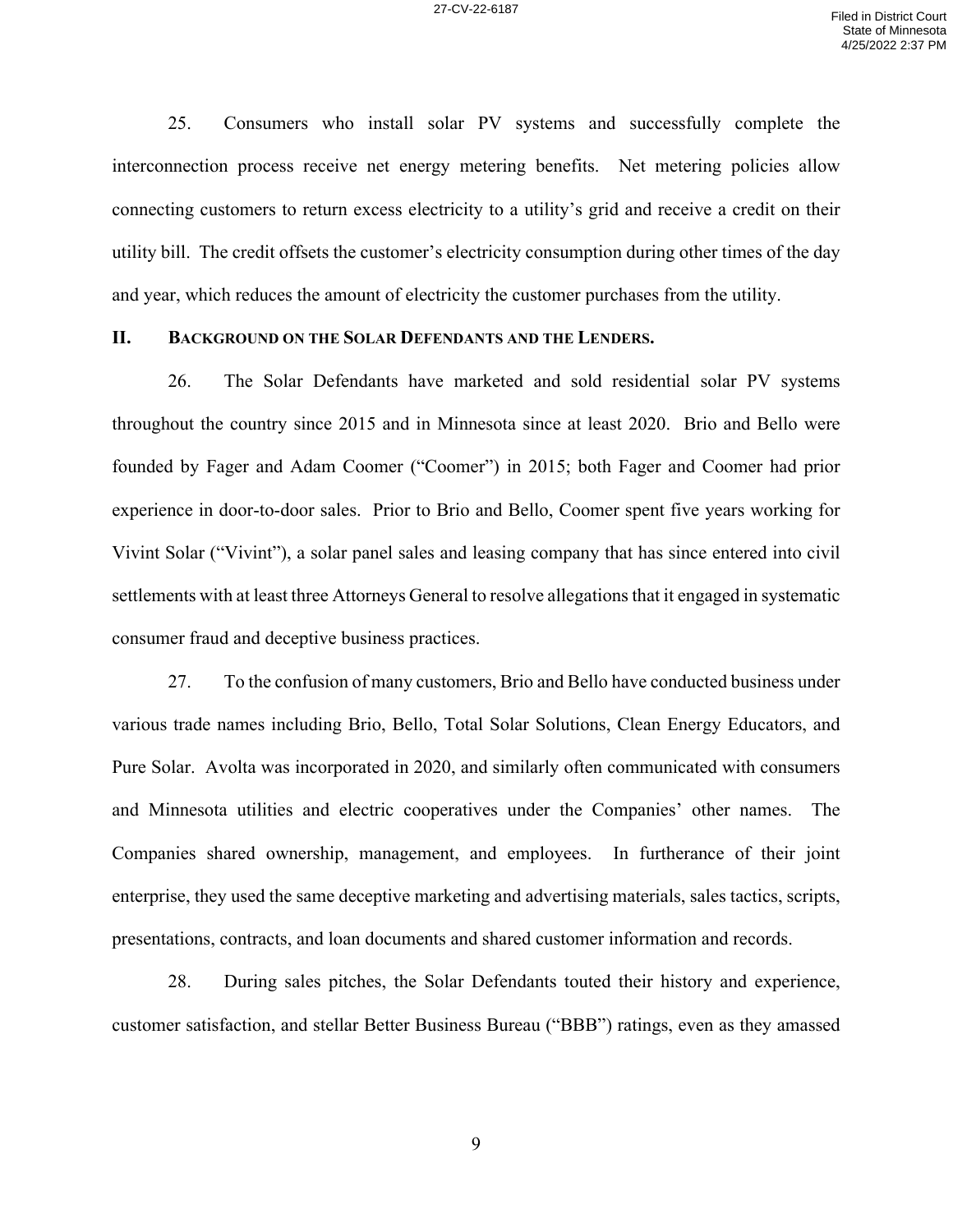dozens of BBB complaints and utilities across the country issued cease-and-desist letters and warnings about their deceptive practices.

29. The Solar Defendants' marketing and sales practices include online advertisements and lead generation, telemarketing, and door-to-door sales. The Solar Defendants look to hire salespeople<sup>4</sup> who are "willing to do whatever it takes to be successful" and "win." They describe sales as "going to war," and train their sales team to use aggressive and misleading tactics to sell solar panels to consumers. "We have to be willing to beat people up a bit, you know, give them a little grief," Kaelin explains during one of the Solar Defendants' sales trainings.

30. Salespeople are required to use the sales script created by Fager and do "whatever [they] have to do to get into the house." They are told that they can earn hundreds of thousands of dollars if they follow the Solar Defendants' predatory sales tactics and are further incentivized by sales competitions with prizes ranging from clothing to iPads to international vacations.

31. According to the Clean Energy Resource Teams, a statewide partnership involving the University of Minnesota and Minnesota Department of Commerce, the average residential solar PV system costs \$3,750 per kilowatt ("kW"). The Solar Defendants charge Minnesotans anywhere from \$5,000 to \$6,000 per kW for systems that range in size from 3.8 to 12.5 kW.

32. Because most homeowners cannot afford to pay for the Solar Defendants' systems out-of-pocket, the Solar Defendants arrange for them to receive solar loans through several different lenders, including Loanpal and Sunlight Financial on behalf of Corning. The Solar Defendants obtain personal information from homeowners, sometimes even before meeting with

<sup>&</sup>lt;sup>4</sup> For purposes of this Complaint, "salespeople" refer to all individuals or entities who engage with consumers in the marketing, advertising, promotion, or sale of the Companies' products, whether or not those individuals or entities are employed by the Solar Defendants, contractors or agents of the Solar Defendants, or affiliated with the Solar Defendants through some other means.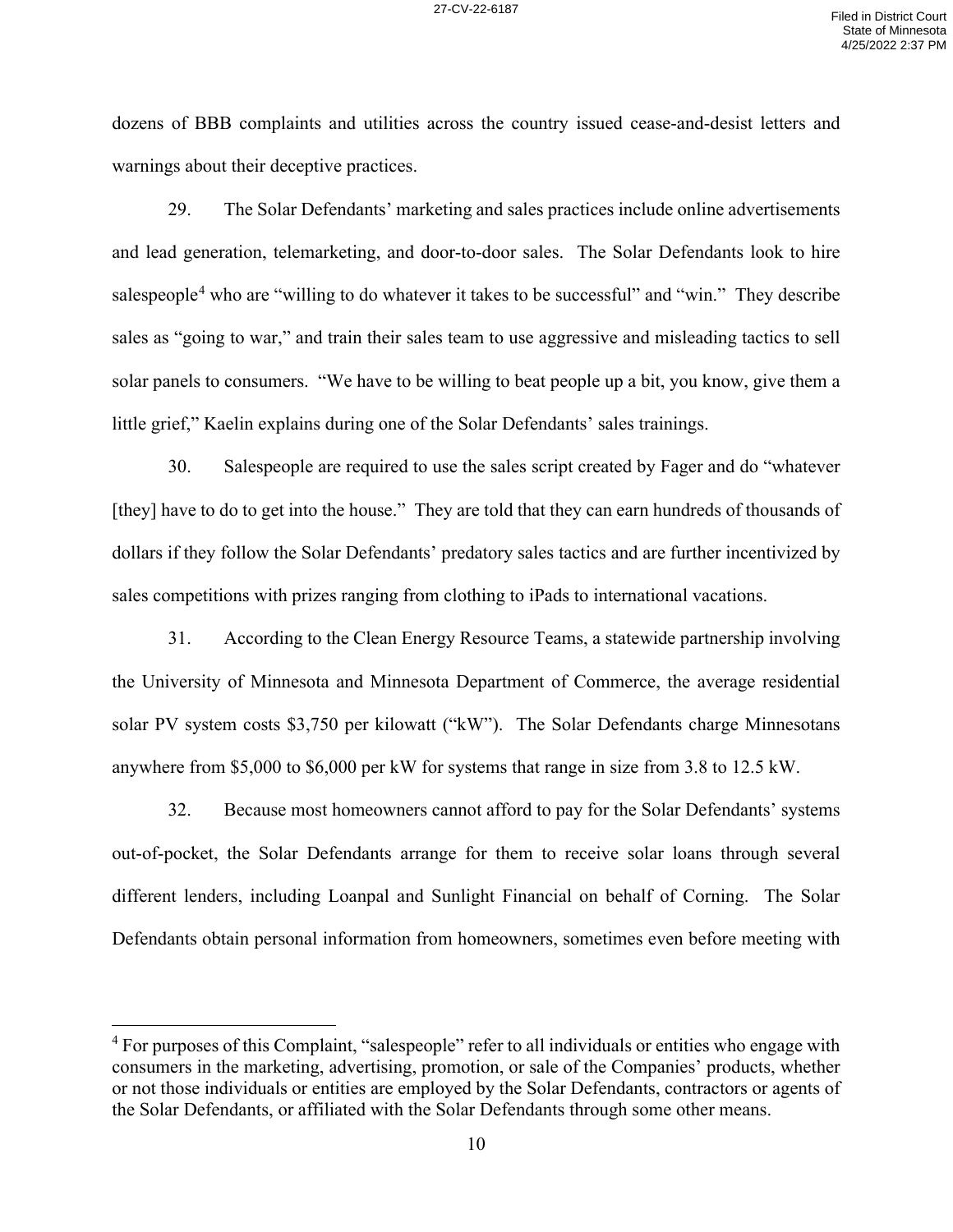them or disclosing that they are selling solar panels, to preapprove them for a loan. The Solar Defendants then build financing provided by the Lenders into their initial sales pitch with consumers (see example below) and use a variety of high-pressure and misleading sales tactics to convince consumers to sign "paperwork" consisting of an installation contract and loan agreement, sometimes without consumers' knowledge or understanding of what they are signing. The Lenders disburse funds to the Solar Defendants upon panel installation, at which point consumers must begin making monthly solar loan payments to the Lenders.

| <b>Financing Options</b>                         |                           |                                                 |
|--------------------------------------------------|---------------------------|-------------------------------------------------|
|                                                  | <b>TAX CREDIT APPLIED</b> | $\overline{2}$<br><b>TAX CREDIT NOT APPLIED</b> |
| <b>Financing Payment</b>                         | \$147                     | \$203                                           |
| Lender                                           | Loanpal 2.99% 20 yr       | Loanpal 2.99% 20 yr                             |
| <b>Total Incentives</b>                          | \$9,960                   | \$9,960                                         |
| Post Solar Electric Bill *                       | \$9                       | \$9                                             |
| <b>Total Financed Amount</b>                     | \$26,056                  | \$36,016                                        |
| Tenure                                           | 20 Years                  | 20 Years                                        |
| * Post solar bill may not include the meter fee. |                           |                                                 |
| 4                                                |                           | brio                                            |

33. Consumers' loan contracts contain a "Holder Rule" Notice subjecting the Lenders, as loan holders, to "all claims and defenses which the debtor could assert against the seller of goods or services obtained pursuant hereto or with the proceeds hereof." This contract provision subjects the Lenders to any liability that may arise based on the misconduct of the Solar Defendants.

# **III. TO SCHEDULE SALES MEETINGS AND GAIN CONSUMERS' TRUST, THE SOLAR DEFENDANTS MISREPRESENT THEIR ROLE AND RELATIONSHIP WITH MINNESOTA UTILITIES.**

34. To gain homeowners' trust and schedule sales meetings with them, the Solar Defendants developed a scheme to give the false impression that their salespeople work for, or are partners with, Minnesota utilities like Xcel. Defendants Fager and Kaelin developed and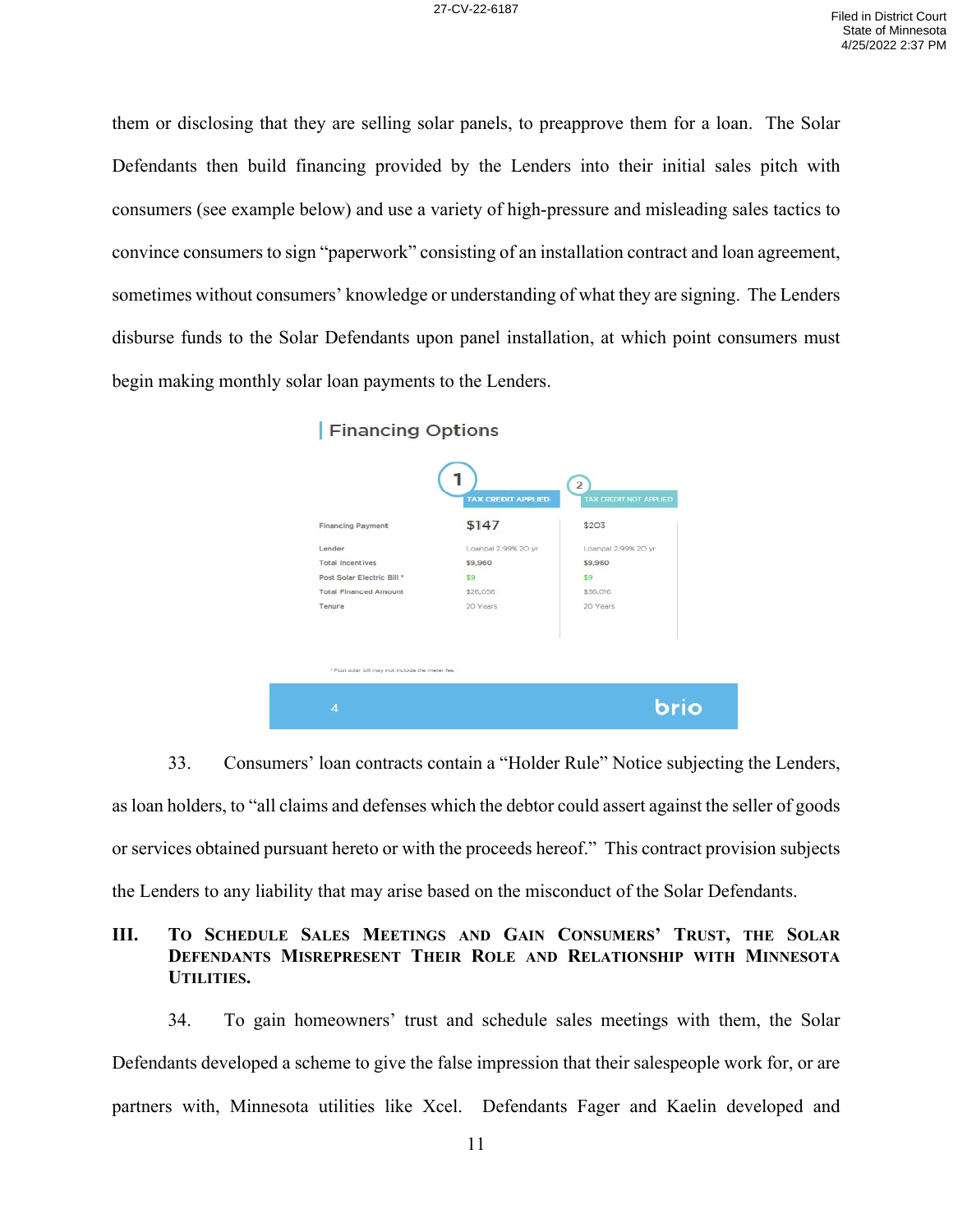personally trained sales representative on this tactic, and Whitaker engaged in this tactic while meeting with Minnesotans for the purpose of selling them the Solar Defendants' products and services. Contrary to this deceptive practice, state utilities and electric cooperatives do not partner with or recommend particular solar panel companies to their customers or members.

35. The Solar Defendants further misrepresent the purpose of meeting with homeowners, deceptively calling their salespeople "energy consultants" whose purpose is not to sell anything, but to conduct "energy audits" and provide homeowners with information on saving money on their utility bills and determining whether solar power is a good fit for their home. "Get a free customized energy report from Brio and see just how much you can save before the window closes," states Kaelin in one advertisement. Fager instructs the Solar Defendants' sales team to present themselves as though they're not actually selling solar but providing homeowners with information so they know whether solar energy is a good fit for them. In reality, the sole purpose of the Solar Defendants' meetings with homeowners is to sell them solar panels.

36. The Solar Defendants' scheme starts with confusing digital advertisements, online surveys, and telemarketing calls that are designed to appear as though they come from the local electric utility or a partner or agent of that utility. The Solar Defendants also communicate with homeowners using email addresses that misleadingly imply a relationship with Minnesota utilities such as xcel.totalsolarsolutions@gmail.com. Then, the Solar Defendants' doorknockers, who travel neighborhoods on foot to set up in-person sales meetings or videoconferences with homeowners, use a script that falsely implies they are affiliated with that homeowner's electric utility. "[Name] is the energy consultant [who] will be swinging by your house, his job is [simply to] answer any questions that you have and figure out if the program is a good fit for you," doorknockers deceptively tell homeowners.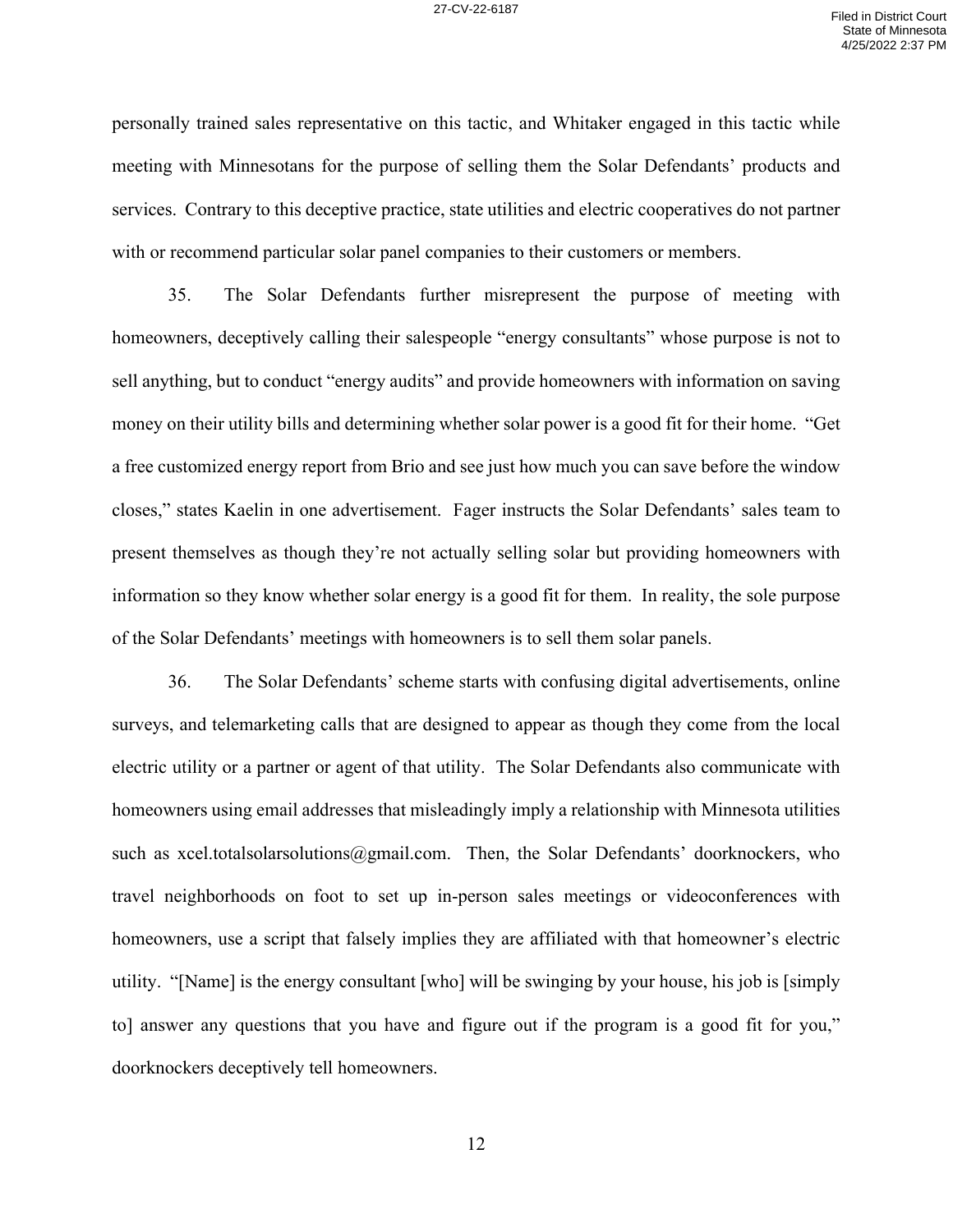37. During sales training, Kaelin and Fager demonstrate doorknockers' required script:

Kaelin: "My name's Michael, they just have us out here working on the Duke<sup>5</sup> net metering program. They had the chance to chat with you guys about that yet?"

Fager: "So the reason they have us out here today is they just have us out here working on Rocky Mountain Power, you know, on the net metering program."<sup>6</sup>

38. In another sales training facilitated by Kaelin, one of the Solar Defendants' highest-

performing salesmen appears in a utility vest (see below), explaining: "We wear these vests to try

to help with image" and describes his efforts to mislead homeowners into believing that he is not

there to sell them anything by talking to them as if he is "there to dig a ditch in [their] yard."



39. The Solar Defendants understand that their scripts are likely to confuse consumers. Indeed, they train their sales team to expect and respond to the following "objections" from homeowners: "I did not know this was solar," "I thought you were with the utility" and "I thought this was an energy audit." Kaelin instructs sales agents to: "[Ask a] question to distract them and move on." "Acknowledge it, ignore it and move on."

40. The Solar Defendants' fraudulent scheme is not new. Since the Solar Defendants' inception, a central part of their sales pitch has been misrepresenting their relationship with

<sup>&</sup>lt;sup>5</sup> Duke Energy is one of the largest electric power holding companies in the United States, providing electricity to 7.8 million customers in six states.

<sup>&</sup>lt;sup>6</sup> Rocky Mountain Power is a utility serving 1.2 million customers in Utah, Wyoming, and Idaho.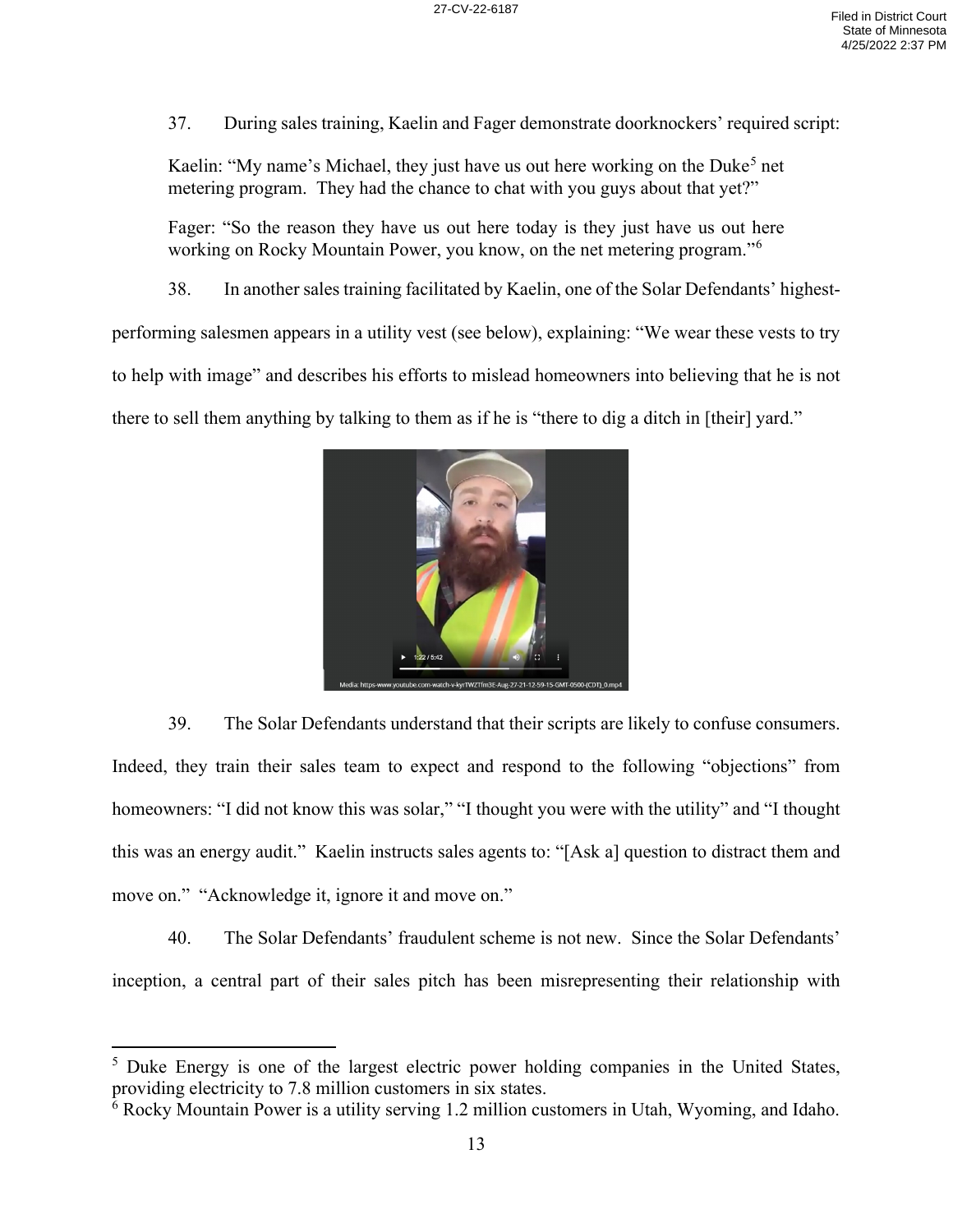utilities. This practice, set in motion by Fager and Kaelin's deceptive sales tactics and scripts and

continuing at their direction, has led to warnings from utilities across the country, including:

- a) In October 2016, the city-owned electric utility of Austin, Texas, sent a cease-anddesist letter to Brio warning it to stop making "fraudulent and misleading statements" to its customers, including falsely claiming to be an employee, partner, or contractor of the utility. It warned Brio that "any statements by Brio representatives claiming or implying a relationship exists between your company and Austin Energy is false, misleading, fraudulent, and potentially criminal" and ordered Brio to cease and desist mentioning the utility or the City in its marketing.
- b) In February 2018 and again in February 2020, Blue Ridge Electric, a North and South Carolina utility, advised customers that a number of members had called to verify a partnership with Brio. "We have no partnership with this or any other retail solar company! If you are bothered in person or by phone…please let us know."
- c) In August 2018, Sundance Power Systems in Weaverville, North Carolina warned residents about Brio's "predatory tactics" and "high-pressure approach to business."
- d) In March 2021, Colorado Springs Utilities sent a cease-and-desist letter to Brio, Pure Solar, and Clean Energy Educators after it received complaints that the Companies were "providing [citizens] communication that indicate and/or imply a relationship between Springs Utilities and Pure Energy regarding Clean Energy Educators." Colorado Springs Utilities demanded that the Companies add language to all physical and electronic promotional materials "stating that [the Companies are] not endorsed by Springs Utilities." In June 2021, Colorado Springs Utilities sent a similar cease-and-desist letter to Avolta.
- e) In May 2021, United Cooperative Services ("United Co-op"), a Texas utility, warned customers of Pure Energy's solar scams, which included door-to-door solar sales in which Pure Energy representatives claimed "they represent United Cooperative Services" or were installing solar "through United."
- 41. The Solar Defendants have knowingly deceived and misled many Minnesotans on

their relationship with local utilities and their purpose in meeting with homeowners. For instance, 81-year-old **M.D.**, who worked in child protection and social work before retiring in 2000, received a call from a woman who represented that she was working with Xcel to install solar panels in M.D.'s neighborhood. After M.D**.** unknowingly signed a \$33,000 solar panel installation contract with Avolta, she contacted Xcel and was told that Xcel had no affiliation with the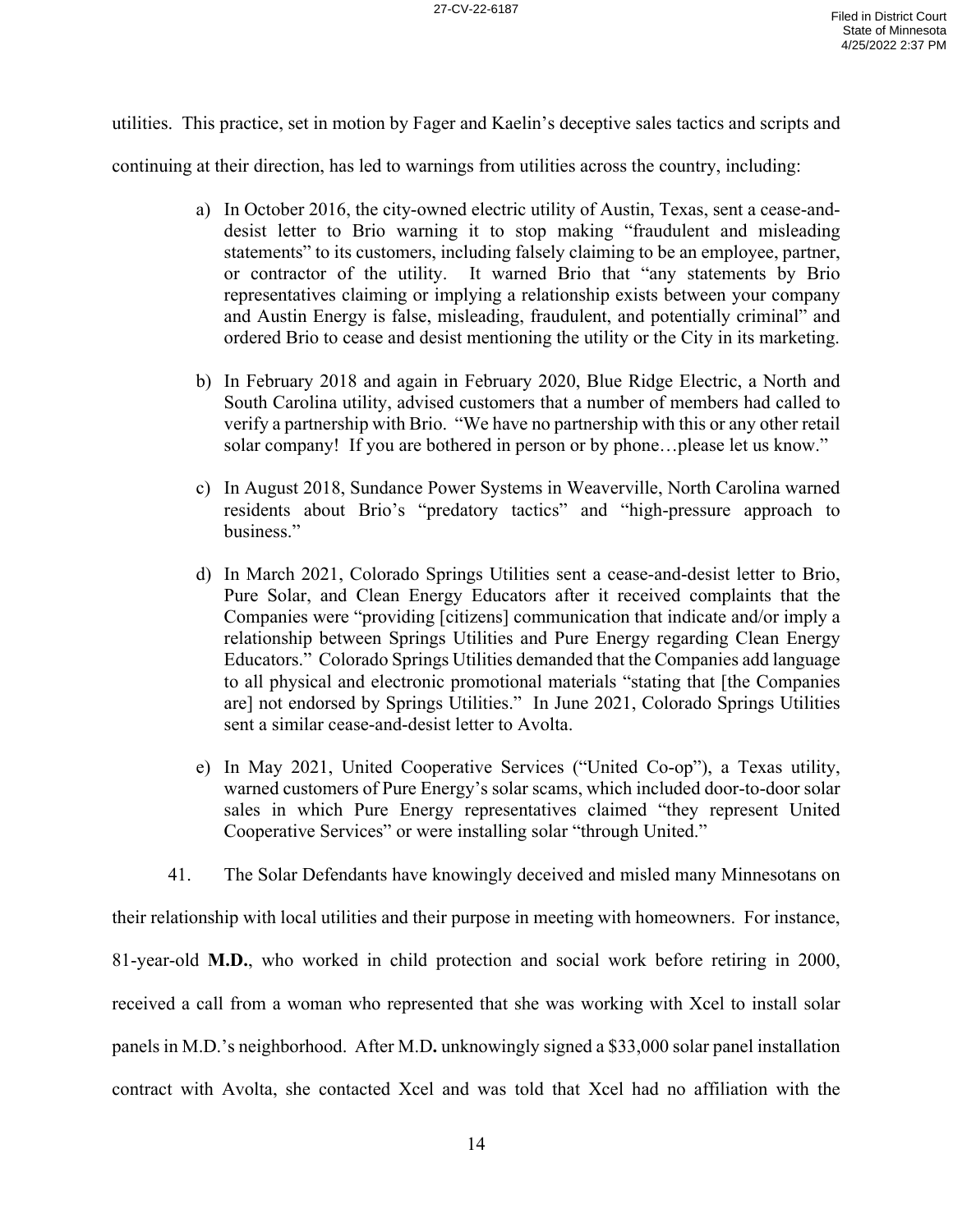company. "I remain troubled that Avolta used shady tactics to try and get a senior citizen to take on tens of thousands of dollars of debt," states M.D.

42. In 2021, Duluth-based utility Minnesota Power, which provides electricity to 145,000 residential and commercial customers in northeastern Minnesota, began to receive reports of cold calls from a company that identified itself as Clean Energy Educators or Clean Energy Authority ("Clean Energy"). Based on these calls, customers understood that Clean Energy was selling solar panels on MN Power's behalf. When several MN Power customers agreed to meet with Clean Energy, representatives identified themselves as affiliated with Avolta. MN Power's DER Interconnection Coordinator states: "MN Power was not affiliated with Clean Energy or Avolta, was not setting up meetings to sell them solar panels and had no such affiliation or relationship with any solar panel sales companies or installers."

43. **J.H.C.**, a high school teacher who lives in Bloomington, saw an online advertisement for solar energy that included Xcel's logo and asked questions like, "Are you a Minnesota homeowner?" and "Do you have interest in solar energy?" Thinking that she was contacting Xcel, J.H.C. clicked on the ad for more information and provided her contact information. Shortly thereafter, Bello contacted J.H.C. and set up a meeting at her home, stating that the purpose of the meeting was to educate her about solar power. "Based on Bello's ad and statements made during its call and in-home presentation, I understood Xcel and Bello were partners and I trusted that Xcel would only partner with reputable companies," states J.H.C., who financed her 3.8 kW system with a \$24,000 loan from Loanpal.

44. A man knocked on **S.O.** and **E.O**.'s door and introduced himself as Ryan from Xcel. Ryan said he was meeting with homeowners to help them find ways to save money on their utility bills and set up a time to meet with S.O. and E.O. within the next several days. The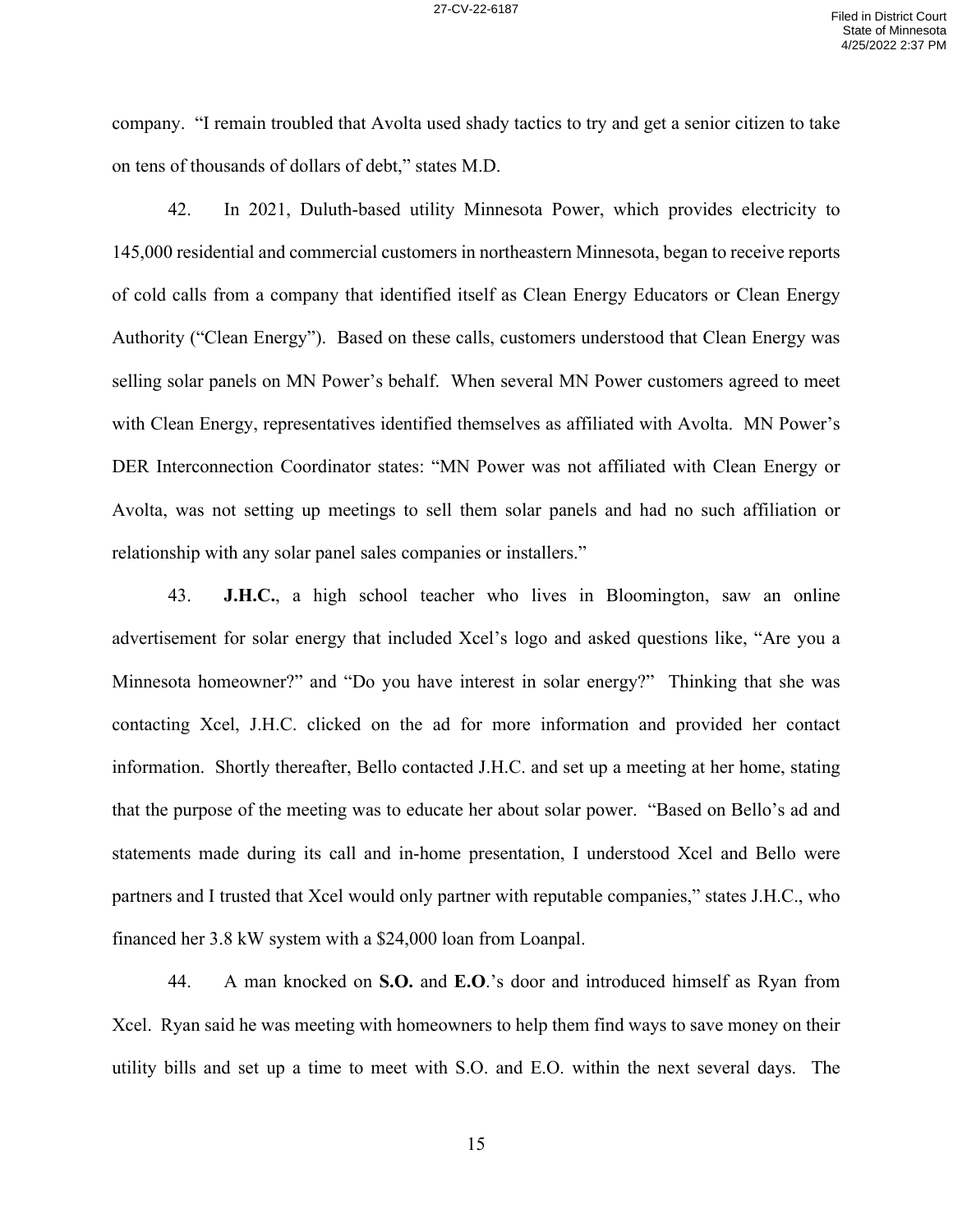following day, Ryan showed up to their home in an unmarked pickup truck. Surprised that he was not driving an Xcel vehicle, S.O. and E.O. asked Ryan to confirm that he worked for Xcel. For the first time, Ryan told them that he did not work for Xcel but worked for Bello Solar, which was "working with Xcel to help ease the strain on Xcel's energy grid."

45. 28-year-old **J.P.**, a U.S. Marine Corps veteran who currently works in the Information Technology field, contracted with Brio after being told that Brio was working with Xcel on the net metering program. Brio said it had partnered with Xcel to help consumers create greener energy, save money, and ease the strain on Xcel's energy grid. "[Because] Brio was a partner of Xcel, we figured Brio had to be a legitimate and trustworthy company." After experiencing unreasonable delays and horrible customer service, J.P. researched Brio online and was concerned to find consumer complaints stating that it had misrepresented a partnership with consumers' utilities when in fact it had no such relationship. J.P. took out a \$38,320 loan from Loanpal to pay for his 7.6 kw system. He will pay over \$16,500 in interest over 25 years.

46. **A.L.G.**, who lives in St. Paul with her husband, saw what looked like an Xcel ad online for solar energy which prompted her to take a survey. Shortly after, she was contacted by Sunny Renewable for a "Solar Discovery" call. "I thought [this] would be a presentation about solar education," states A.L.G. "Instead, it was a sales pitch."

47. Brio's salesman "spoke as though Brio had a contract or partnership with Xcel," explaining that "they" had him out visiting homeowners to educate them on solar. **A.G.**, a business analyst from Cottage Grove, had not planned on purchasing solar panels during the meeting but was assured by Brio's relationship with Xcel and signed a contract that day. Concerned with a lack of progress on her project, A.G. later looked up Brio online and was dismayed to find numerous consumer complaints, including allegations that Brio had misrepresented its relationship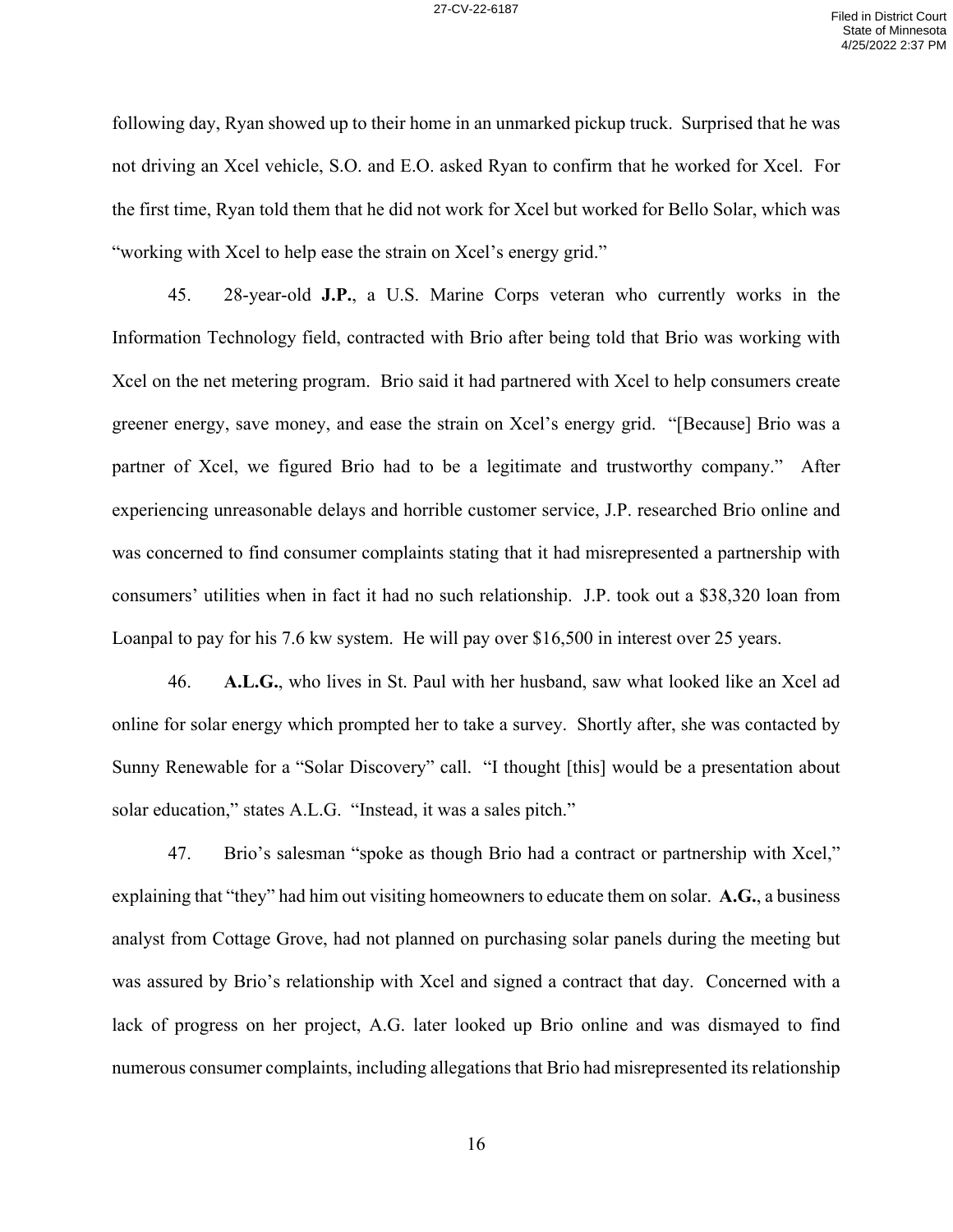with local utilities, misled consumers on cost savings associated with Brio's solar panels, and failed to complete customers' projects after contracts were signed. "I also learned for the first time that Brio was not affiliated with Xcel and was not even located in Minnesota," A.G. reports.

# **IV. AFTER GAINING CONSUMERS' TRUST AND ACCESS TO THEIR HOMES, THE SOLAR DEFENDANTS SUBJECT THEM TO HIGH-PRESSURE SALES TACTICS.**

48. After developing trust and gaining access to consumers in their homes through their misrepresentations, the Solar Defendants' sales personnel engage in a number of high-pressure and deceptive tactics to get consumers to sign a solar installation contract before they have time to determine whether their homes are suitable for solar, examine cost savings, obtain quotes from other companies, and research the Solar Defendants.

# **A. The Solar Defendants Create Pain, Then Offer Their Solar Panels as The Solution.**

49. To even interact with consumers, the Solar Defendants' sales representatives must memorize at least three pain cycles that "establish the problem," and then offer their solar PV systems as the solution. "It's like you just punched them in the face and then you're like, here's an ice pack, right?" Kaelin describes during one of his sales trainings. Kaelin compares this sales tactic to fake news: "Everyone loves clicking on fake news 'cause they're just like, oh, that sounds juicy and they click on it…everyone loves a problem."

50. The Solar Defendants' pain cycles include horror stories of astronomical utility rate increases caused by shuttered power plants, power shortages, natural disasters, environmental cleanup costs, and greedy utilities. "So the reason they have me out here today is…the state of Utah has been mandating that here in the state we start shutting down power plants and what that's doing is that's causing, because there's less energy, that's causing an increase in our costs for energy," Fager states while demonstrating the Companies' sales script. Kaelin describes rate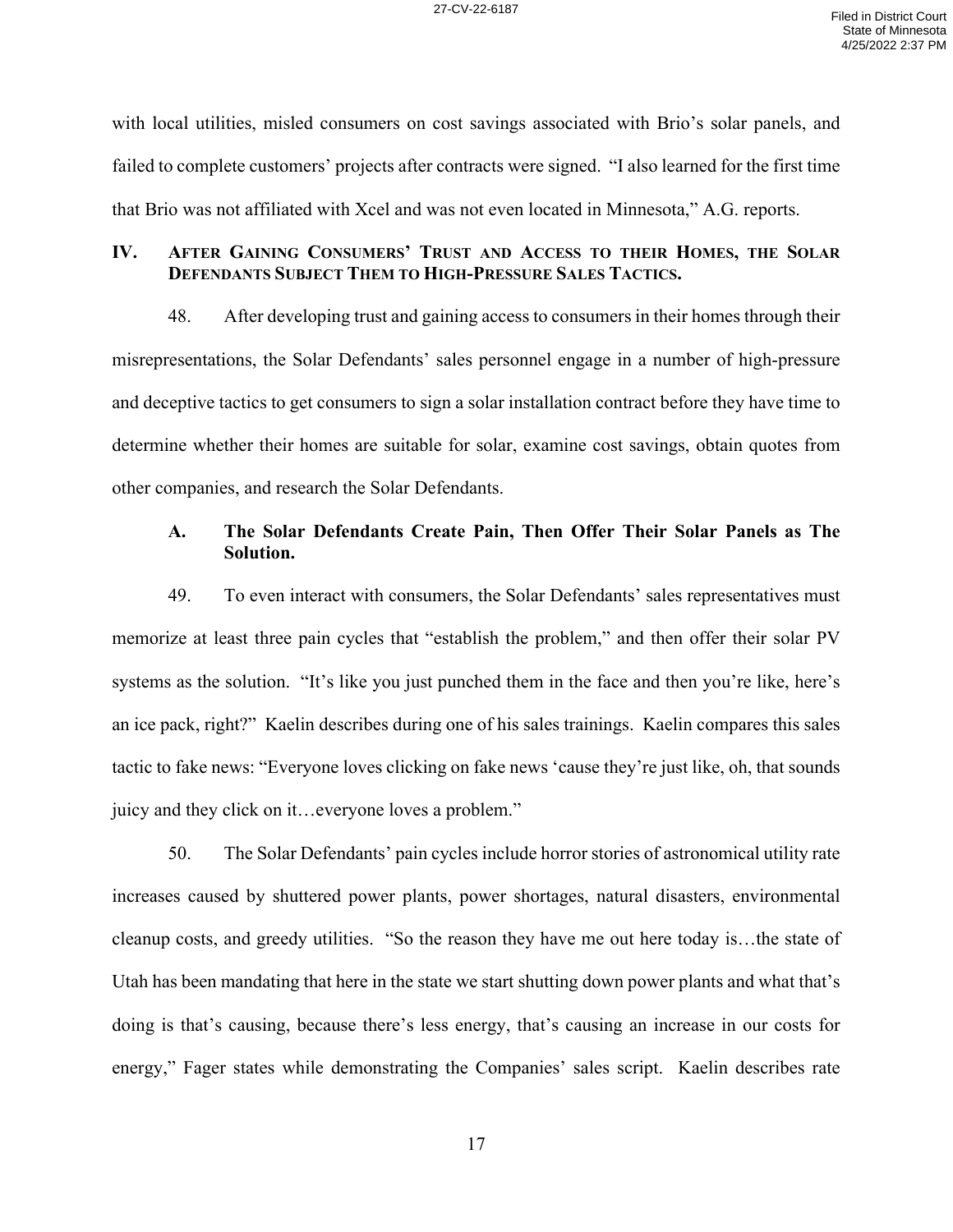increases as the "easiest way to build pain" because "if people are really terrified about their rates going up, they're more inclined to switch." "What's the story that we are going to tell," Fager asks during one sales training. "The shutting down of coal plants?...I like the ahh, specificness of it, it makes me feel like it's actually happening." Fager also boasts about his ability to make a utility rate increase pain cycle up on the spot: "Have you noticed the price of power in California? Ten years ago, the price of power was the same price as it is here in Utah today. The price of power has tripled, and a lot of people are expecting the same here." Fager warns his sales team that some savvy homeowners might be aware that the Companies' pain cycles are false. "You really need to assess the story that's being told [and] find the best story for your market," he states.

51. Kaelin provides specific instructions on how to use the utility rate increase pain cycle when targeting retired seniors. "Their income is not going to go up, it's fixed, and they are a little concerned they are going to have to pay for electricity, then their electricity bill starts going up, ten, fifteen, twenty percent over the years," Kaelin explains. "So, the easiest thing to help the customer understand is that most people in their area that are retired are on a fixed income and they want to have a fixed electricity bill and not have to worry about their electricity bill going up. So you can start seeing savings [on] day one, but in addition to that, you don't have to worry about your electricity bill going up ever again, that way."

52. For example, Sunny Renewable sent marketing emails to **M.M.** of Prior Lake that read: "Now's the time, take the power back and declare your energy independence!" and "You simply pay for your system instead of the power company's profits! STOP relying on the grid. Find out what it means to be self-reliant." (Emphasis in original.)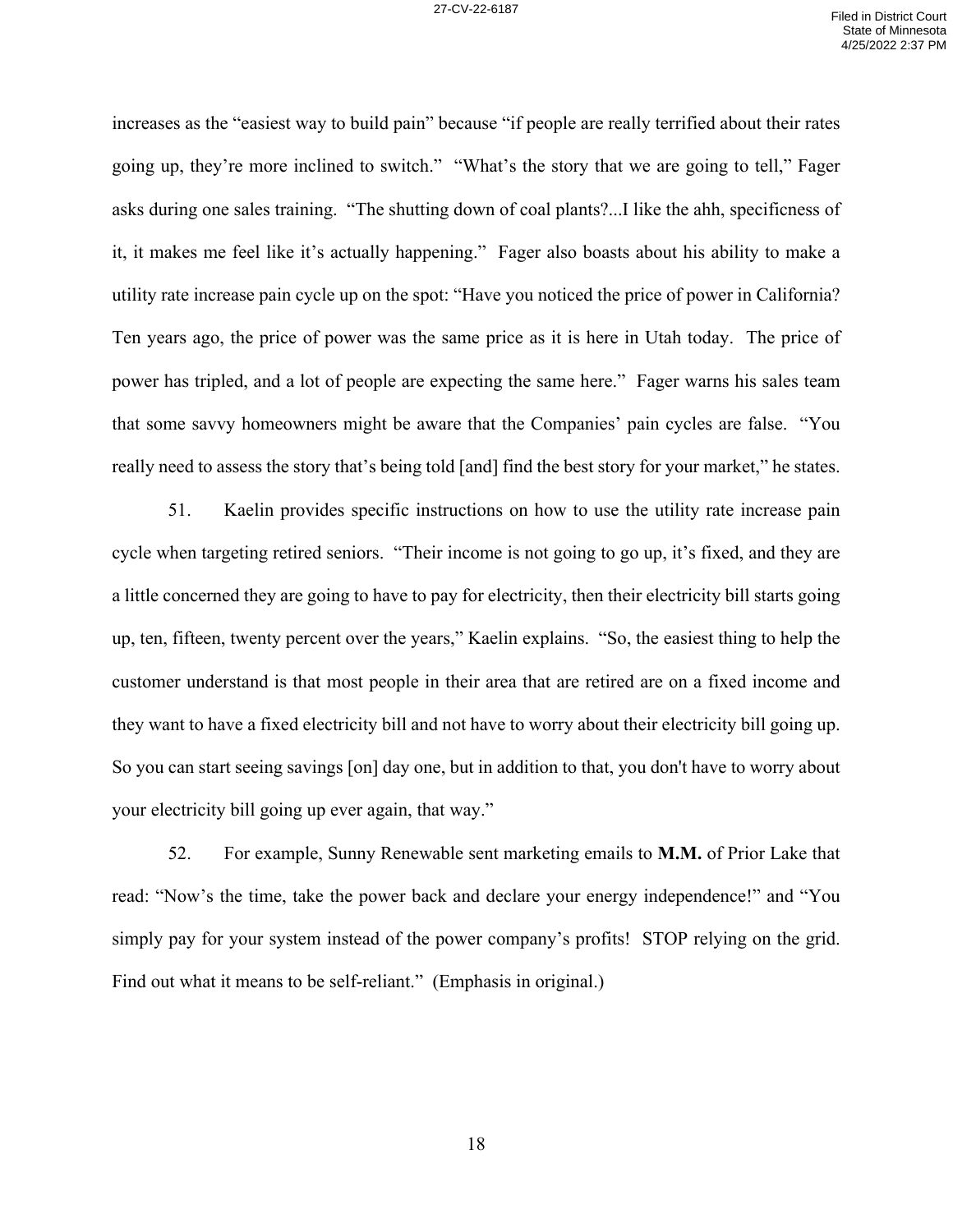53. "[The Bello Solar Energy f/k/a Total Solar salesman] presented me with a Mount Everest-looking chart showing steep increases in oil and gas prices and warned me that I'd be subject to these rate increases unless I invested in solar," states **S.H.** of Minneapolis.

54. Bello told **S.O.** and **E.O.** that Xcel's current energy overload was increasing the cost of electricity and within a few years, its electric grid would be maxed out unless homeowners powered their home with alternative sources of energy.

55. **M.G.** and **J.G.** of South Saint Paul were told that electricity rates were rising and Xcel was shutting down its power plant, which would further increase consumers' electricity rates. M.G. and J.G. explained: "[Sunny Renewable] also stated that many people were investing in solar panels because it allowed them to produce cleaner energy, own their own power, save money and avoid rising utility rates."

## **B. The Solar Defendants Train Their Sales Representatives to Overcome Consumers' Objections.**

56. As discussed above, the Solar Defendants train sales staff to overcome consumers' objections to meeting with them, objections to listening to their sales pitch once homeowners realize they are being given a hard sell, and objections to quickly purchasing solar panels that day before consumers have time to think about this major investment using the AIM method: acknowledge, ignore, and move on.

57. Kaelin also trains sales staff to overcome common objections from potential customers using the sales tactic of "feel, felt, found." His presentation includes the following PowerPoint slide: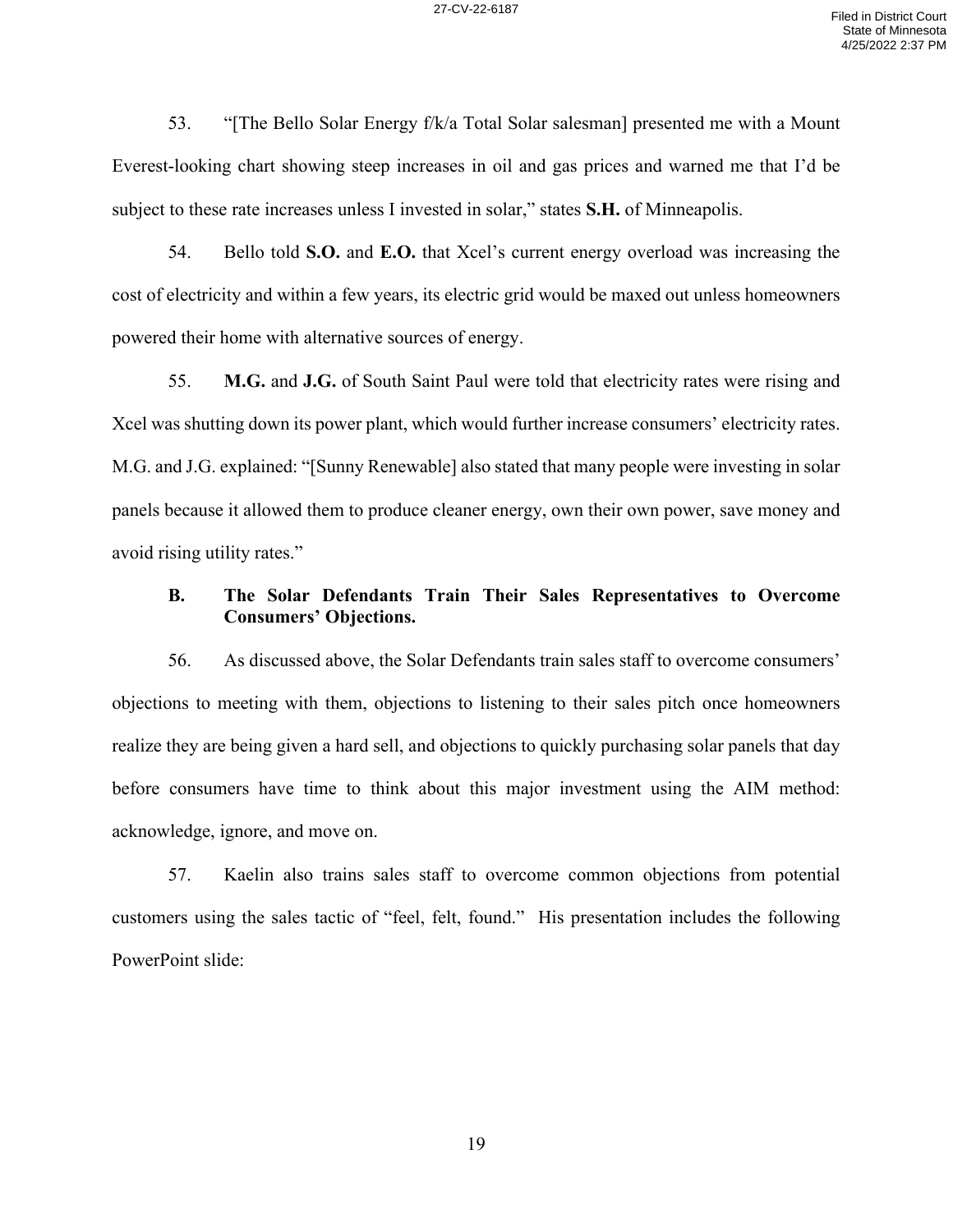#### Feel, Felt, Found

- When to use it
- Tones and speed can't change
- · Can't go into "story time"
- · "Moving"
- · "Expensive"
- · "Bad roof" · "Maintenance"
- · "Too old"

58. Both Kaelin and Fager provide training on overcoming the objection of "it's too expensive." "You're going to have a lot of concerns and most of them are really fake," Fager states. "You're going to get all the way to the end of your pitch and they're going to [say] it's just too expensive, even though you've spent the last five minutes explaining that there's no cost."

59. The Solar Defendants also dedicate sections of their training to overcoming objections from the elderly, including the objection of "I'm going to die soon." Fager demonstrates several ways to overcome this objection during sales training, including:

I completely understand how you feel a lot of people have felt the same way, you're going to be passing away...but what they've found is that it added equity to their home and so a lot of people are willing to move forward with solar knowing that.

And again, I'm not here to sell you anything, but if solar was going to add equity to your home so when it did sold [sic] and went to your kids, and whatever happens there, and they were able to get more, would that be worth the hassle to you?

60. 65-year-old **B.W.**, who runs a horse training and boarding facility on her farm in Monticello, was one such prospective customer who expressed reservation with signing a \$50,400 solar installation contract and loan during her first meeting with Bello. "I [said] that at my age, I was not sure how much longer I would own my property and was hesitant to enter into a 20-year loan," B.W. explains. Bello assured B.W. that assigning her solar loan to a buyer would be as easy as transferring a utility bill and pressured her to sign up right away, promising that Bello would install her solar panels the following month and give her \$1,000 cash back at that time.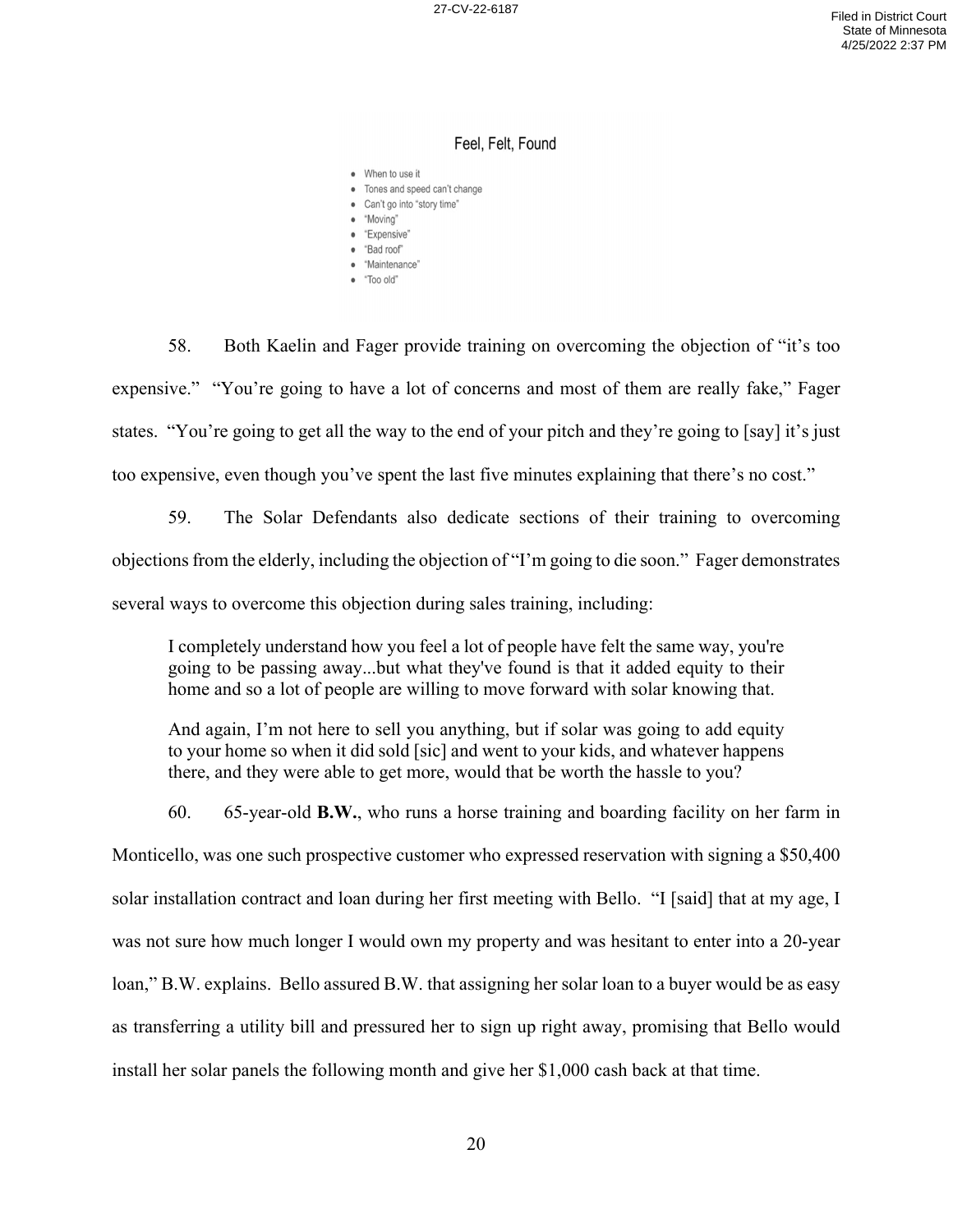61. When **S.O.** and **E.O**. told Bello that they were not interested in solar panels because they planned to sell their home and build a new home the following year, Bello said that installing solar panels would add \$50,000 equity to their home, over twice what they would cost. Bello said that transferring their solar panel loan to the buyer would be as easy as transferring a utility bill.

62. Brio tried to persuade **A.G.** to move forward with installing solar panels after she decided to sell her home, stating that she could simply transfer the loan to the buyer as part of the sales process. When A.G. responded that she did not think a new homeowner would want to take on a \$40,000 loan, Brio tried to convince her to put panels on her new home instead.

# **C. The Solar Defendants Create a False Sense of Urgency for Consumers to Purchase Solar Panels Right Away.**

63. Another of the Solar Defendants' tactics is to create a false sense of urgency on the part of prospective customers to sign a solar installation contract right away. The Companies accomplish this with several deceptive representations.

64. First, they falsely claim that government incentives may decrease or disappear without any notice. "Tax credits are starting to dwindle every year," Fager tells sales staff. "To build urgency, [talk] about the tax credits," Kaelin instructed. "Hey, you know one thing, we really gotta [sic] get this rolling because the tax credits are changing at the end of the year." Contrary to the Solar Defendants' claim, the federal solar tax credit has been 26% since 2020 and will not drop to 22% until 2023.

65. Second, the Solar Defendants misrepresent that only a certain number of net metering applications are allowed, and customers may lose out if they don't sign up right away. Minnesota has no limit on cumulative generation of net metered facilities and a public utility (not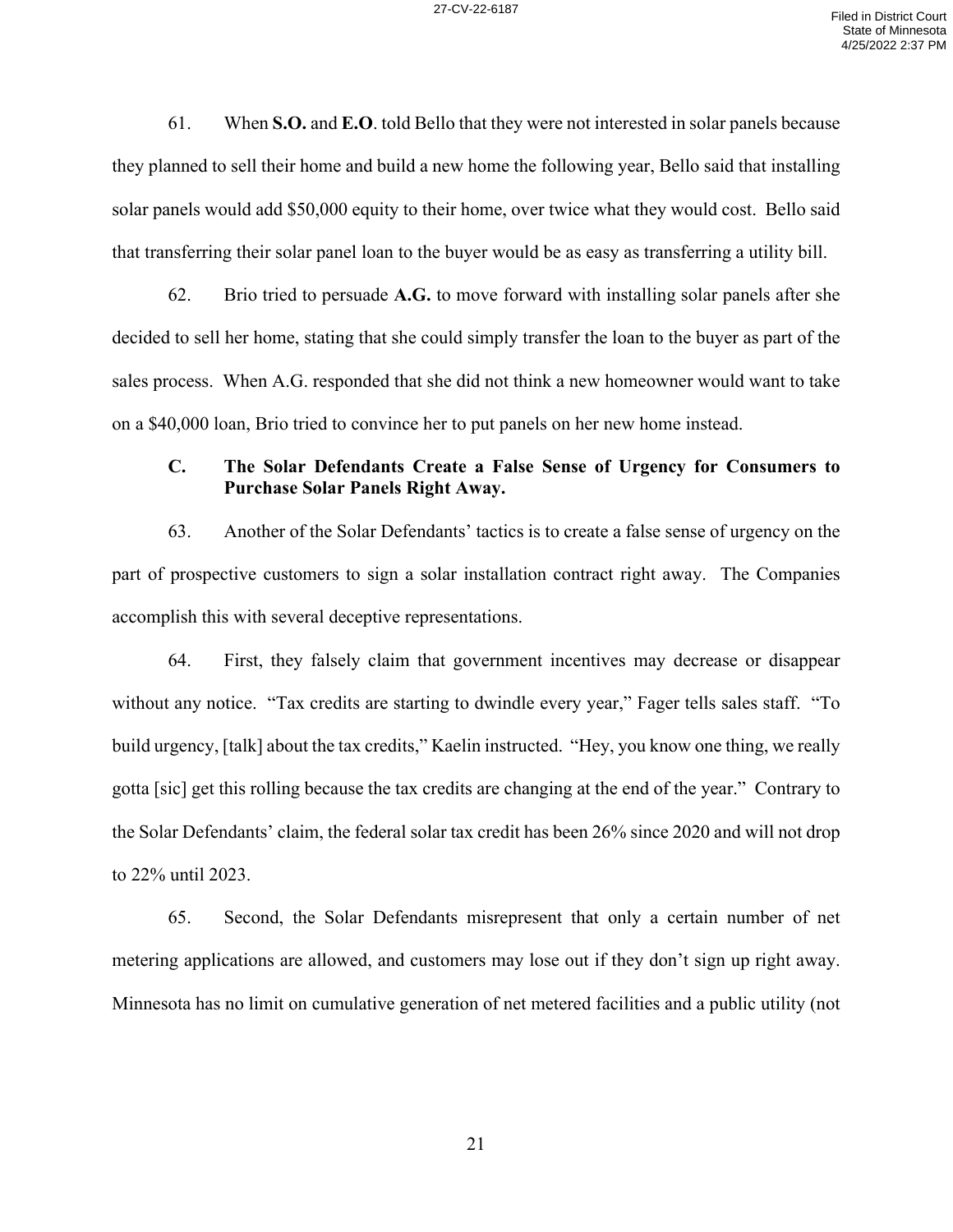member-owned cooperative) may request a limit only if certain factors are met and after providing notice and the opportunity for public comment.<sup>7</sup>

66. Finally, the Solar Defendants increase the fear of missing out by promoting oneday only deals or incentives such as 12 free months of solar loan payments or cash back incentives which turn out to be a bait and switch tactic for multiple Minnesotans. Sales representatives promise prospective customers energy efficient upgrades like LED lights and smart thermostats for "getting the surveyor to come out and get the process started." Consumers are later told that if they don't purchase solar panels, they will have to pay up to \$1,200 for these "free" items.

67. To create urgency, Bello told **B.W.** of Monticello that government incentives were decreasing so it was important for her to sign up right away. When B.W. said she needed time to think about such a large investment, Bello continued to pressure her, promising her that if she signed up that day, Bello would give her \$1,000 cash back at the time of installation. Bello told B.W. this was a one-day only deal, and not wanting to lose out on government incentives or the \$1,000 cash back offer, B.W. signed a contract that day. When Bello repeatedly canceled and rescheduled B.W.'s installation date, she asked when she would receive the \$1,000. For the first time, Bello told B.W. that because she was a Wright-Hennepin Cooperative Electric Association member, she did not qualify for this incentive.

68. In March 2021, Sunny Renewable told **A.L.G.** that it was important to get her solar panels done quickly because tax credits would be expiring at the end of 2021. The salesman also said that if she moved forward with an estimate, she would receive a free smart thermostat and LED lightbulbs. A.L.G. later learned the paperwork she signed to get an estimate was a binding solar installation contract for over \$28,000.

<sup>7</sup> *See* Minn. Stat. § 216b.164, subd. 4b.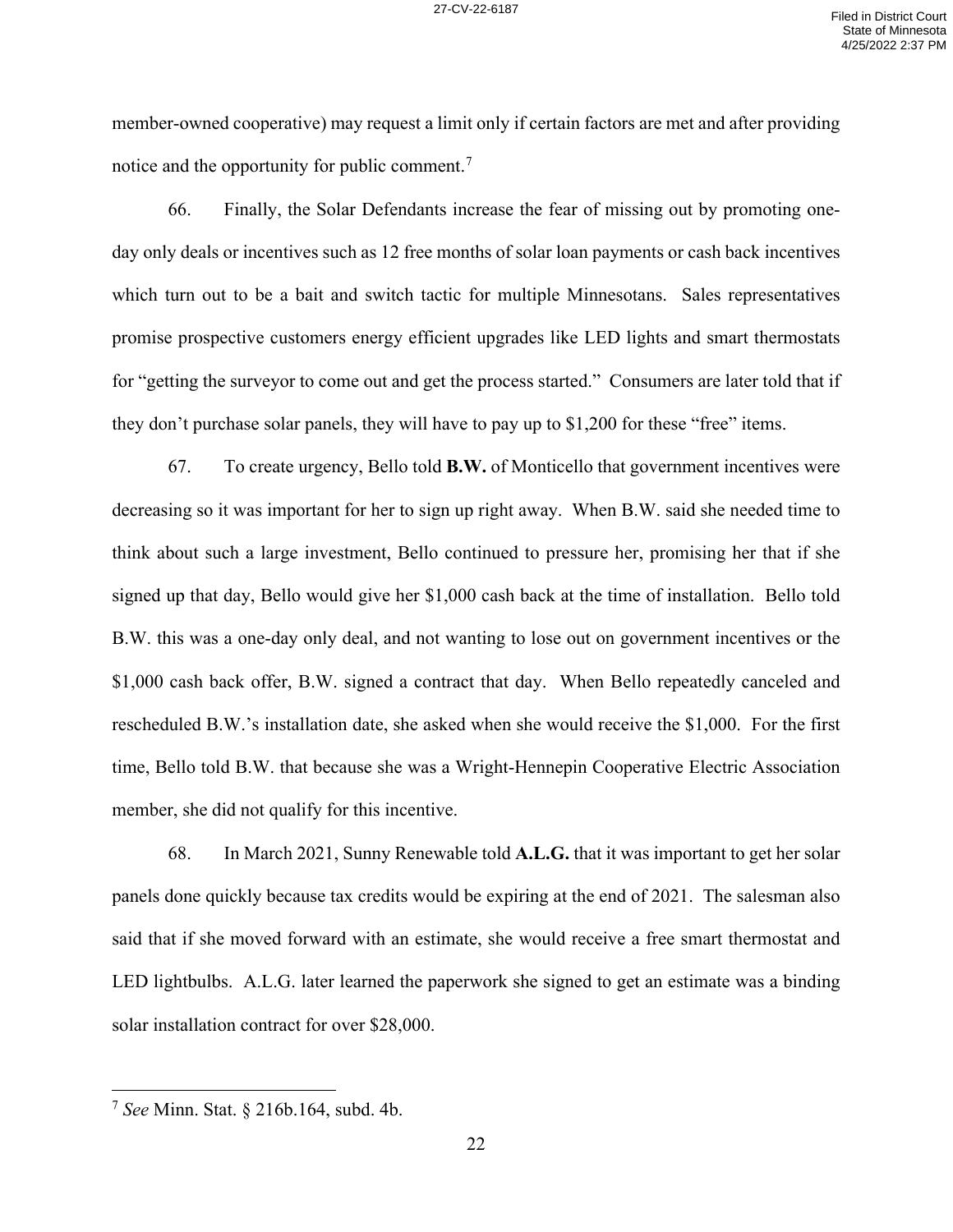69. Bello told **N.N.** of Minneapolis that if he installed solar panels, it would provide him with a smart thermostat and LED lightbulbs at no cost to increase the energy efficiency of his home. Bello took over a year to provide N.N. with the promised thermostat and lightbulbs, and only after he repeatedly requested these items from the company.

## **V. THE SOLAR DEFENDANTS MISLEAD CONSUMERS ON THE BENEFITS AND COST SAVINGS ASSOCIATED WITH THEIR SOLAR PANELS.**

70. The Solar Defendants' marketing campaign, sales training and script deceives consumers on the financial benefits and cost savings associated with purchasing solar panels from them. The Companies' owners personally encourage sales staff to lie or exaggerate the financial benefits of solar panels. For instance, Kaelin trains sales representatives to use his "trick" of inflating consumers' understanding of what they are paying for electricity. "When you come up with a number like [that], they're like, holy s\*\*\*, even though we're only lowering their bill about five bucks," Kaelin explains. Fager compares lying to potential solar customers to lying to his wife: "People are like, Jared, you lied to your wife. Yeah, but like, is she happy? She's happy, I'm happy. The means justify the ends." The Solar Defendants mislead consumers on the benefits of purchasing their solar panels in several different ways.

# **A. The Solar Defendants Deceive Consumers into Believing That If They Purchase Solar Panels, They Will Never Receive Another Electricity Bill.**

71. The Solar Defendants represent that purchasing solar panels will give homeowners independence from their utility and assure them that if they install solar panels, they will never have another electricity bill again. "Your solar panels will produce plenty of power for your family's annual energy needs," reads the Custom Proposal provided to prospective customers.

72. The Solar Defendants tout a low, fixed, monthly solar panel bill in place of homeowners' electricity bill and tell them that once their panels are paid off, they will get "free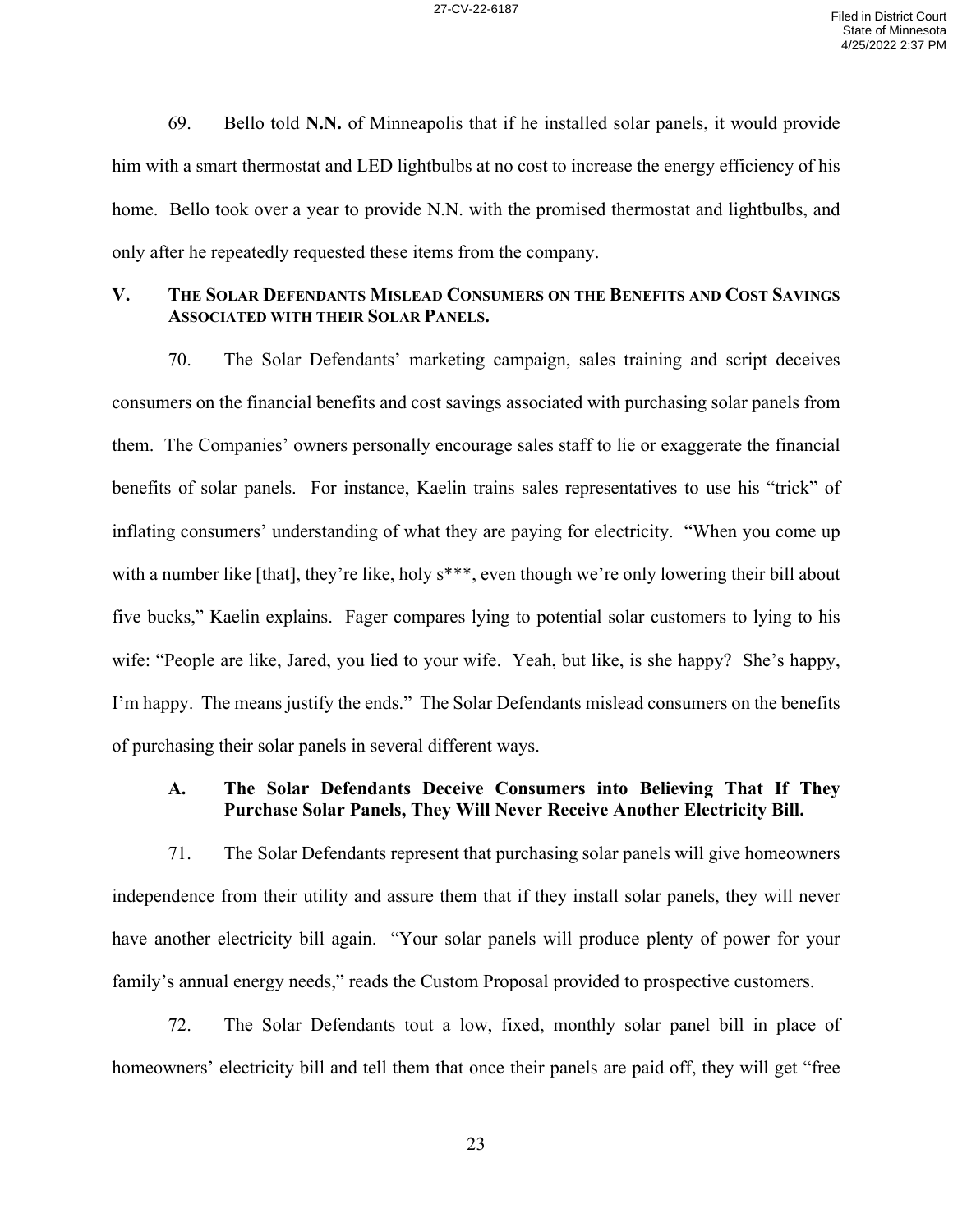power." "Take the power back and declare your energy independence!" they advertise. "STOP relying on the grid!" "Homeowners get to stop renting their power with utilities and own it, they get a fixed bill, they truly get free power, they get to take advantage of local and federal rebates and incentives that all start decreasing in a few months," Kaelin states in one the Companies' ads. As described above, Fager trains sales staff that solar panels will come at "no cost" to consumers.

73. "My husband and I are retired seniors living on a fixed income and are always looking for ways to save money," states 72-year-old **L.G.** of Ogema. L.G. signed a \$34,700 solar installation and Loanpal agreement after Bello Solar told her that solar panels would reduce her electric bills to a mere \$9 monthly connection fee within the year. "This is not accurate," states Thomas Houdek, who serves as DER Coordinator for L.G.'s electric co-op, Wild Rice Electric ("WRE"). "Solar panel energy production varies depending on the amount of sunlight the panels receive and [L.G.] will likely have to pay WRE electric bills some months and receive credits [other] months."

74. Bello Solar told **J.H.C.** that Xcel's rates were likely to rise, giving the example of recent astronomical utility bill increases in California. Bello Solar said that J.H.C.'s solar PV system would produce enough electricity to offset her family's usage and she would never receive another electricity bill. J.H.C., who waited nine months for Bello to complete the interconnection process, states: "My solar panels are not producing all my electricity as promised and I have continued to receive bills from Xcel. I'm stuck in a 25-year solar panel loan and fear that I will end up paying a lot more in the long run than I would have had I never contracted with Bello."

75. "It is unclear to me whether I will save any money at all from my solar panels," states **L.B**. One month, L.B. does not receive a bill from Xcel and the next month, she receives a bill for twice what her bill was before her solar panels began producing power. To convince her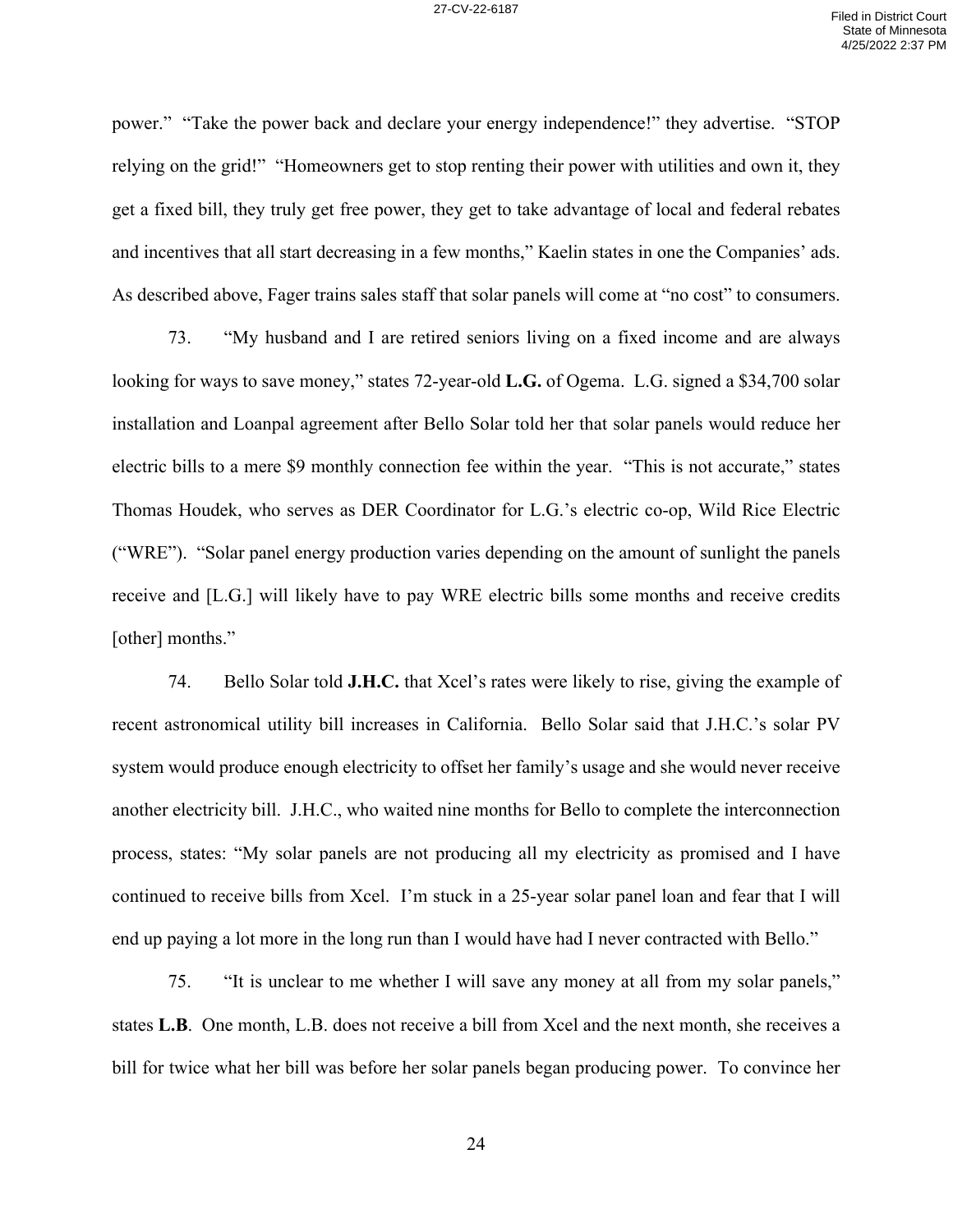to sign a \$26,174 contract and Loanpal agreement, the Solar Defendants' salesperson told L.B. that once her solar system was up and running, she'd never have another electricity bill again.

## **B. The Solar Defendants Falsely Represent That Certain Solar Financial Incentives Are Automatic.**

76. The Solar Defendants also deceive consumers into believing that they will automatically qualify for certain financial incentives from the government and their electric utility.

77. First, the Solar Defendants' sales representatives tell prospective customers that federal and state governments are paying for homeowners to install solar panels and "[I'm] just here to see who qualifies for the program." "The federal government, they are going to give you a total of whatever it is, \$10,662 to go solar. They will give this money to you in your tax return. So when you file your tax return, it will be \$10,662 bigger than what it normally is…you can do whatever you want with that money." Fager trains sales staff to tell homeowners: "How it works is you are going to get 30% back of the cost, instead of paying [your utility] you are going to be paying for your solar panels…once you are done paying it, you are only going to pay a [\$8] fee."

78. The Solar Defendants' marketing materials and script, as well as the Custom Proposal that they provide to prospective customers, falsely imply that consumers will receive 26% of their purchase price back from the government as a "financial incentive" or "green energy rebate." The Defendants structure consumers' loan payments based on an assumption that homeowners will receive this lump sum payment as a tax return and apply it to the loan balance to avoid an increase in monthly solar loan payments.

79. What the Solar Defendants do not tell consumers, and what is buried in their solar installation agreements and the Lenders' loan agreements, is that the federal solar tax credit is not automatic, but rather will only be returned to the customer if his or her tax liability equals 26% or more of their solar panel purchase. Homeowners who are not able to re-amortize their loan with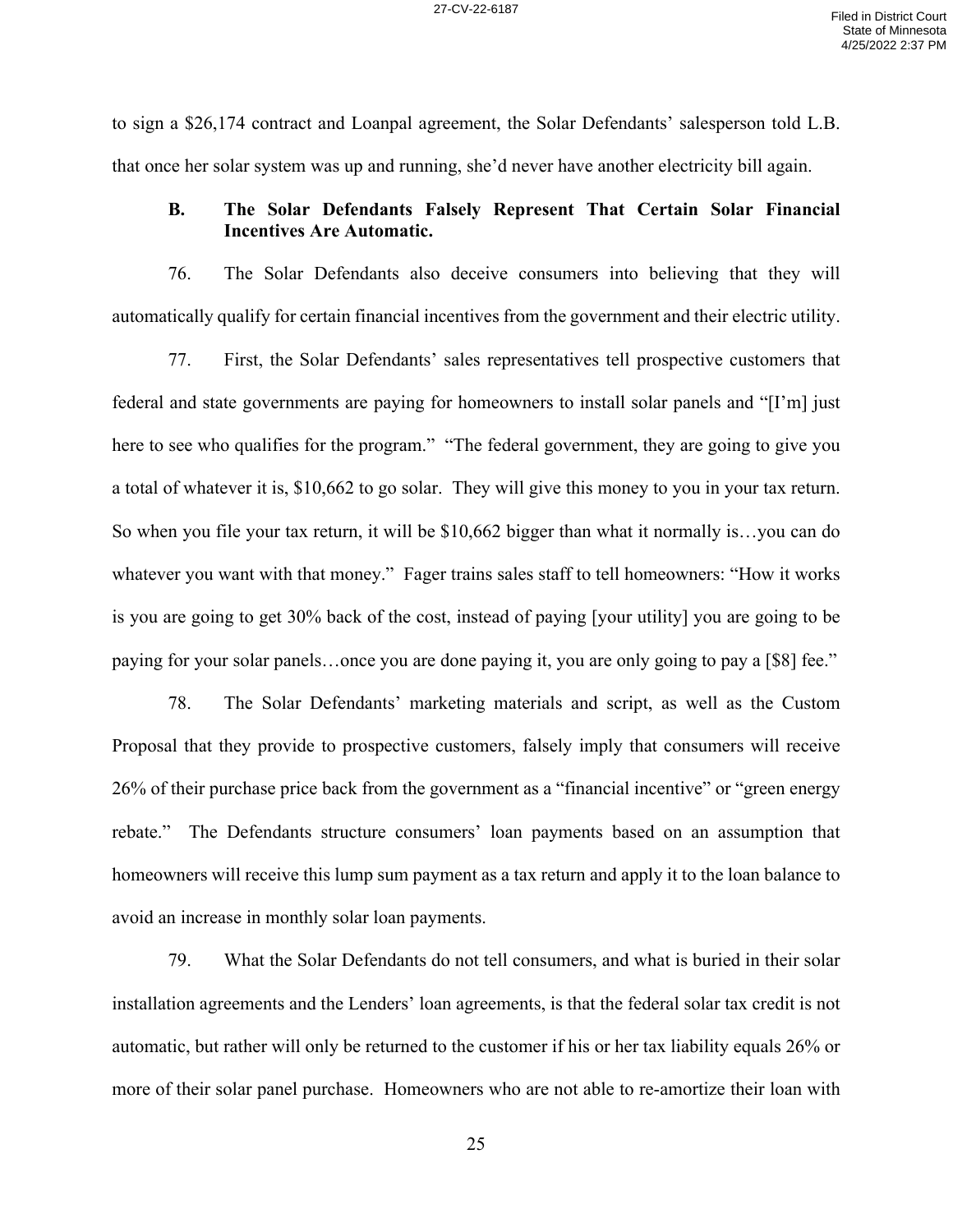a lump sum payment because they do not receive this tax credit are subject to an increase in monthly loan payments and thousands of dollars in additional interest.

80. **J.S.**, a 69-year-old retiree who lives in Minneapolis, was told that her solar panels would cost about \$21,000 but that she would receive 26% back due to a 2021 federal tax incentive. After contracting with the Companies and financing her project with a loan from Corning, administered through Sunlight Financial, J.S. learned that because of her retirement status and fixed income, she would not qualify for the solar tax credit. "A large part of why I agreed on solar energy was the tax incentive, and I cannot believe that the Company misled me into believing that this payment was automatic," J.S. stated.

81. Brio told **D.S.** of Saint Bonifacius that while solar panels would cost her \$54,000, she would receive a \$14,000 tax return the following year. After installation, D.S. learned that the \$14,000 incentive Brio had spoken about was a credit that would bring down her tax obligations, not an automatic cash return as Brio had promised. D.S. has yet to receive any financial benefit from her solar panels and worries her loan payments will increase as she likely will not have the \$14,000 tax incentive to put toward her Goodleap loan.

82. Second, the Solar Defendants misrepresent the availability of certain incentives offered by Minnesota utilities and falsely promise that they will handle enrolling consumers in these incentive programs as part of the interconnection process.

83. For example, during a sales meeting and call with **M.M.**, Sunny Renewable assured M.M. that he would be enrolled in Xcel's Solar\*Rewards as part of the interconnection process. After his solar panels were installed, M.M. spoke with Xcel and learned that the Solar Defendants had not enrolled him in the Solar\*Rewards program as promised, nor could they have enrolled him in the program at that time. When M.M. requested financial relief due to the Solar Defendants'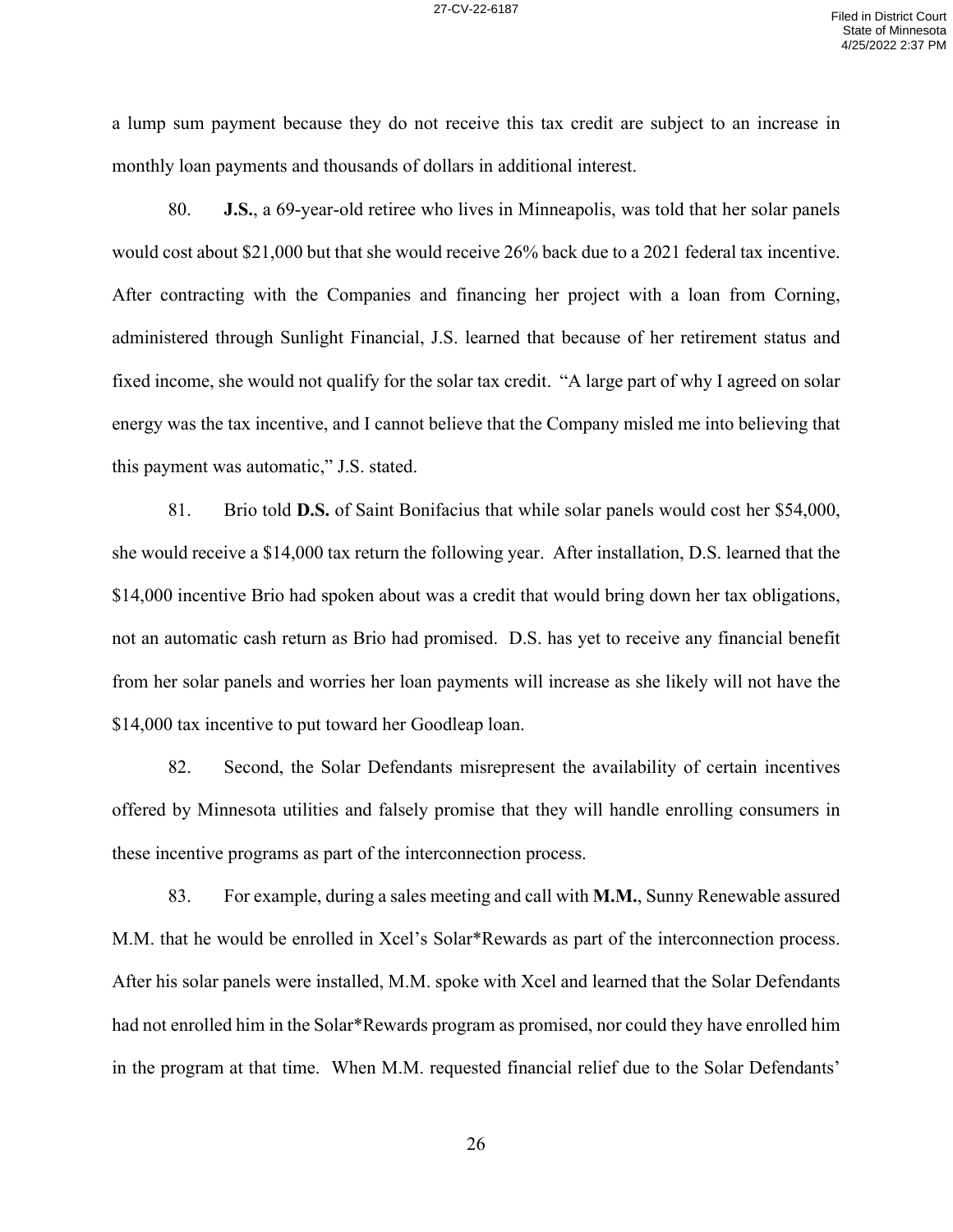misrepresentations, they responded that it was M.M.'s responsibility to determine whether he qualified for incentives, referencing a disclaimer buried in his solar contract stating that financial incentives would be obtained by the Customer (unless otherwise agreed by the Company).

84. Bello told S.K. and her husband, K.K., of Maple Grove that by purchasing solar panels right away, they would "lock in" a reimbursement rate as part of a program in which Xcel would purchase excess energy their solar panels fed back into the grid at \$0.07 kWh. A copy of the material provided by Bello's salesman to S.K. and K.K. is as follows:

EXHIBIT A Jeremy Polomn Brio Solor Energy  $\overline{16}$  x  $Cred$ :  $252$ 268  $$0.07$  Kuh x 6200  $516$  $592$  $\frac{1}{2}$ 376 Excess  $Sv|q_1$  $36°20$ true up.  $314$ Send in Dec  $379$ 

85. S.K. later learned that Bello had not signed her up for Xcel's Solar\*Rewards program which means she will never receive the \$.07 kWh incentive promised to her by the company. "Bello came to me with promises of assistance throughout the process and that I would be selling my excess energy to offset the costs of this very expensive project," states S.K. "Instead, Bello left me high and dry, failing to perform even basic steps like obtaining [an installation] permit or submitting a [Solar\*Rewards] application." S.K. and K.K.'s project was financed with a loan from Corning through Sunlight Financial.

86. Third, the Solar Defendants make several other misrepresentations about the financial and other benefits associated with their solar panels, including:

> a) That homeowners will save anywhere from \$100,000 to \$200,000 over the life of their solar panels, when certain homeowners save little to no money when they purchase solar panels from the Companies. "It is really comforting knocking on a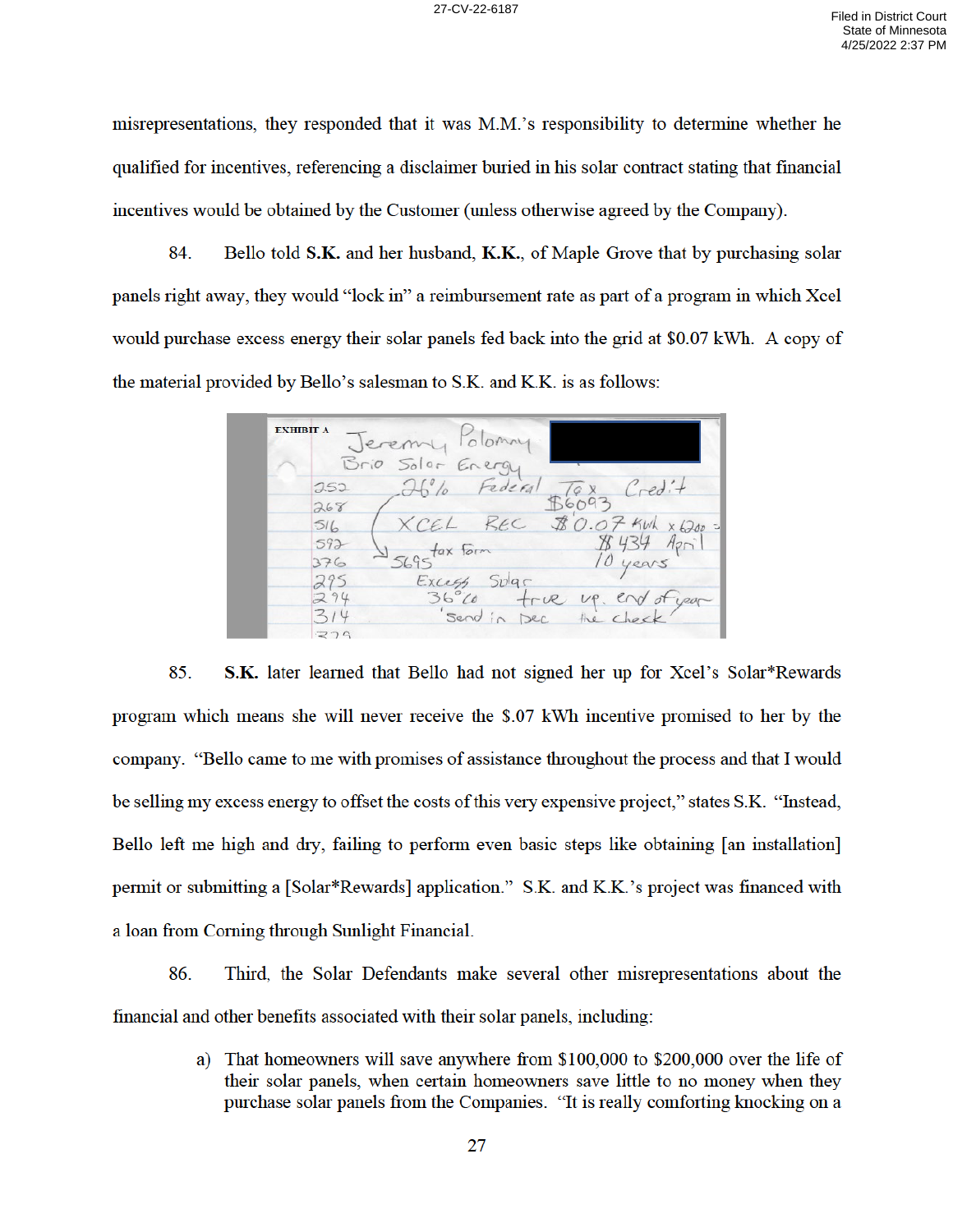door knowing that hey, I could potentially be saving this family \$100,000. I could be giving, you know, three kids a college education," states Kaelin in one of the Companies' promotional videos. "[That] makes it a lot easier to keep pushing, to keep pushing through 'no's,' pushing through objections because you know the information that you are giving them will be invaluable to the family."

- b) That installing solar panels will increase the value of a home by up to \$50,000.
- c) That installing solar panels will make a home easier to sell if it is ever put on the market.
- d) That transferring a solar installment loan is as easy as transferring a utility bill to a new homeowner.

## **C. The Solar Defendants Aggressively Seek to "Close the Sale" Even When Homes Are Not Suitable for Solar Panels.**

87. As described above, the Solar Defendants misrepresent their relationship with Minnesota utilities and purpose in meeting with homeowners, calling their salespeople "energy consultants" who purportedly conduct audits and determine whether solar panels are a good fit for a consumer's home and whether the consumer herself qualifies. "Hey, so this is a government funded program so they just want to make sure that everyone qualifies for this, so they don't waste anyone's time," they tell prospective customers. "We're going to do what we can to see if this is going to be a good fit for you guys or not…my job's really simple, right, I'm not here to, like, force a square peg into a round hole, but to really help people determine, you know, if this is a good fit or not."

88. While solar panels work on many homes, other homes are not suitable for solar. For instance, the amount of direct sunlight PV panels receive and the energy they produce is affected by orientation, tilt, and shading of a roof. Even partial shading can dramatically reduce the energy output of a solar PV system. The Solar Defendants, however, have convinced homeowners to sign solar installation contracts for tens of thousands of dollars, even though their homes have poor or marginal suitability for solar. For instance: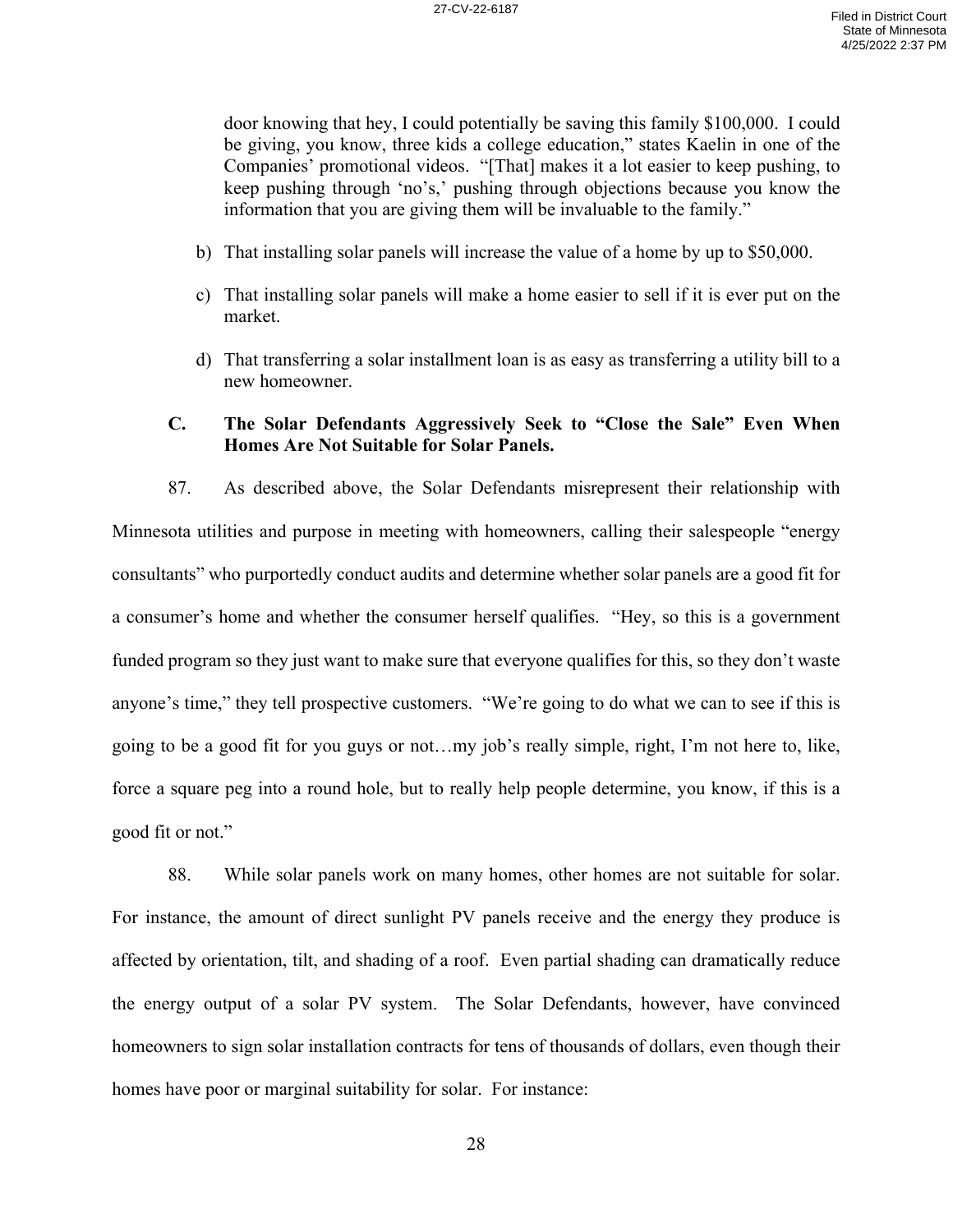89. **A.L.G.** discussed the location of her home and its suitability for solar energy with a Sunny Renewable salesman, who said solar panels would work for her and produce even more energy than needed, which she could sell back to Xcel. A.L.G. expressed concern that certain real estate websites gave her home a low "solar score," and Sunny Renewable convinced her to sign a contract by telling her she could cancel any time before installation. A.L.G. later learned that she could not build solar panels in her front yard as planned due to her proximity to a city park and permit regulations. When she advised Sunny Renewable that she would not be moving forward with solar panels, it sent her a \$4,258.95 invoice reflecting a 15% cancelation fee.

90. Bello recommended that **J.H.C.** purchase solar panels even though she had a large tree in her front yard which made her home a poor location for solar. Bello told J.H.C. that it would include the cost of tree removal in her solar loan but failed to remove the tree as promised and then told J.H.C. her contract only included tree trimming.

91. **D.H.** was told that before installing solar panels, Bello would make sure that they were a good fit for her roof. She signed a \$36,000 contract and loan from Sunlight Financial on behalf of Corning only to learn that she needed a new roof. When she contacted Bello to ask about the process of replacing her roof after panel installation, Bello first said it would cover the cost of uninstalling and reinstalling her panels, then later said it would cost her \$5,000.

# **VI. THE SOLAR DEFENDANTS TRICK CONSUMERS INTO SIGNING BINDING SALES CONTRACTS AND LOAN AGREEMENTS AND FAIL TO PROPERLY ADVISE CONSUMERS OF THE CONTRACT'S THREE-DAY RIGHT TO CANCEL AND LIQUIDATED DAMAGES PROVISIONS.**

92. The Solar Defendants have one goal: to get customers to sign a solar contract and loan agreement during the initial sales meeting. "Who's going to break first, the customer or me?" Kaelin asks. "I'm not afraid of getting kicked out of the house, I'm not afraid of getting the police called." Solar panels are a major investment—especially the solar panels sold by the Solar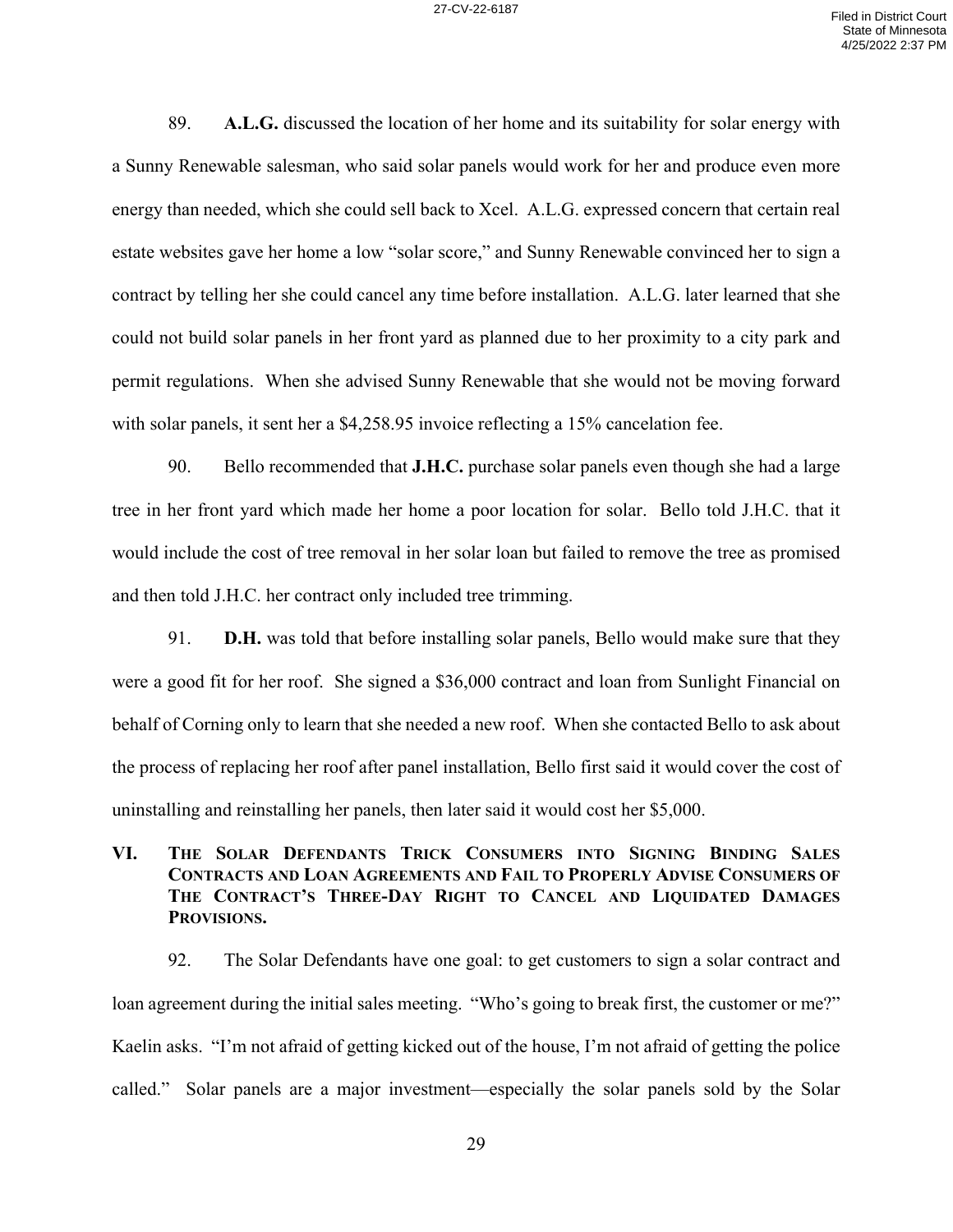Defendants, which cost far more than average—and the Solar Defendants know that homeowners need time to think about making such a big purchase. So, on top of their high-pressure sales tactics, they train their team to misrepresent binding solar installation contracts and loan agreements as "paperwork" that prospective customers must complete to receive more information about solar panels. The Solar Defendants' script includes the following transition from aggressive sales pitch to deceptive close:

So, like I said, in the beginning here's kinda what the next few steps are, the first step is just to get you guys qualified and make sure that you can qualify financially second step is we need to come out and make sure that your home qualifies, because again, if you have issues with your roof or tree shading or [electrical issues] we want to make sure that your home can actually qualify to be able to actually move forward with something like this, right, we want to make sure it's the right fit.

93. Kaelin tells trainees that this process must be "smooth" because "the last thing you want the customer to say is 'are we doing this?'" "That just kills your sale more than anything," Kaelin warns. When homeowners say they need time to think about solar, the Companies' salespeople are trained to respond that homeowners will have plenty of time to make an informed purchase decision. "Let's go ahead and make sure that you're qualified for this, set up your site survey for next week, and then in the meantime, please do all the research."

94. Homeowners e-sign this "paperwork," which is not a request for more information but a binding sales contract which includes a three-day right to cancel and the following customer termination provisions:

a) **For Cause.** Customer may terminate performance of this Agreement for cause under the following circumstances, and only if the Company fails to act in good faith to remedy the same within ten days after receipt of written demand by the customer: (A) the Company becomes insolvent; (B) the Company refuses or neglects to supply a sufficient number of properly skilled workmen, tools or materials within the Company's control; or (C) the Company commits a material breach of this Agreement. Customer shall pay the Company for all work performed as of the date of such termination for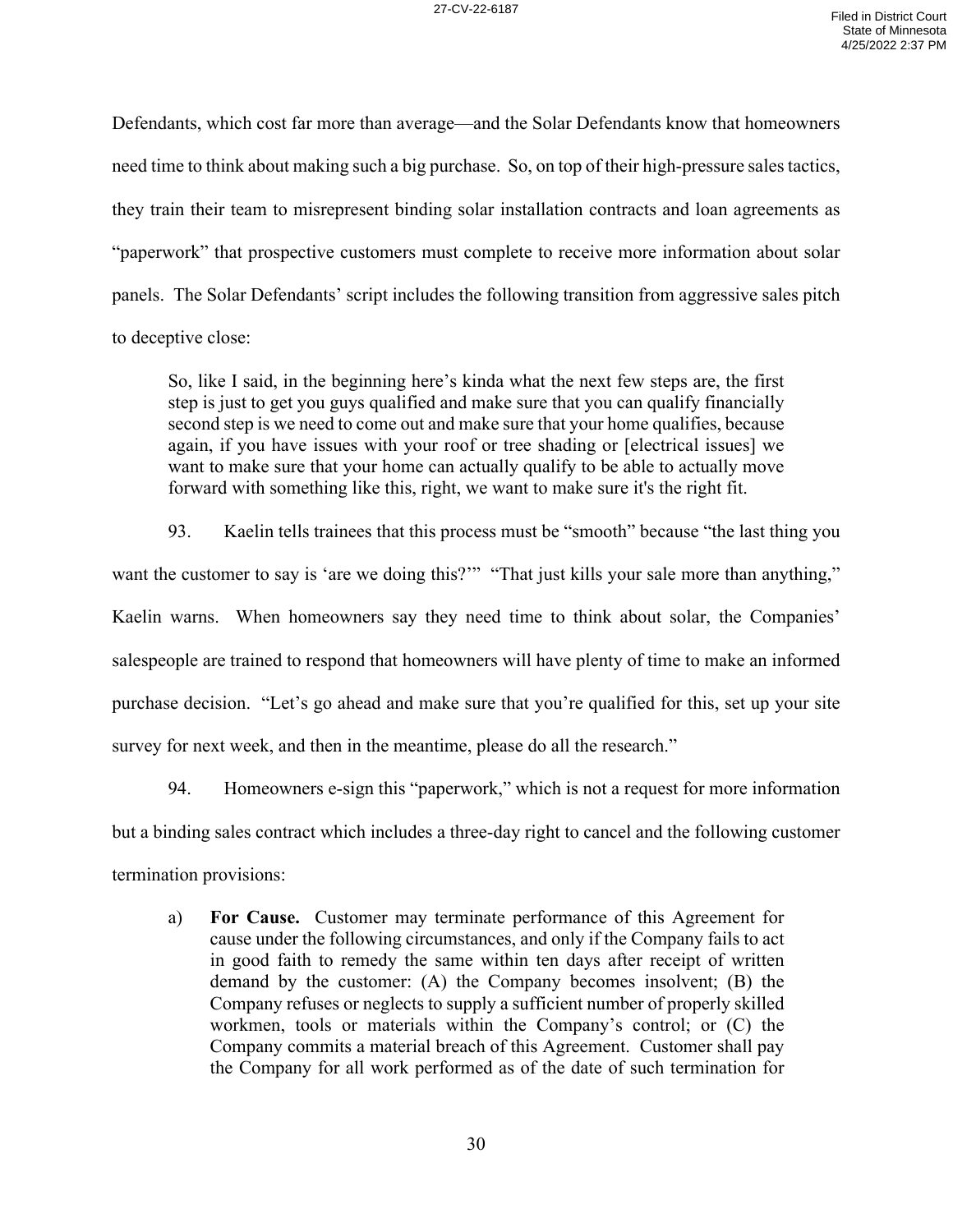cause, including overhead and profit and profit allocable to such Work performed.

b) **For Convenience.** Customer may terminate performance of this Agreement only prior to install for convenience, provided that Customer immediately pays the Company for all costs incurred through the date of termination, plus any demobilization costs and a fee in the amount of no more than 15% of the Contract Price for (the Company's lost profit). The total of these termination charges shall not exceed the remaining balance of the Contract Price plus any agreed changes.

The Solar Defendants do not discuss these clauses with consumers, show them to consumers, or orally advise them that these clauses exist. Some homeowners also unknowingly sign a finance agreement with one of the Lenders for terms ranging from 20-25 years. "I never say the word financing. I never say those things [so] I usually don't get the question of what's the interest rate," Kaelin advises.

95. Special circumstances exist that trigger a duty on the part of the Solar Defendants to disclose material facts to consumers about these transactions. The Solar Defendants have special knowledge that homeowners do not have at the time of sales calls and meetings—that the Companies are solar sales companies without any partnership or affiliation with homeowners' utility companies; that the purpose of meeting with homeowners is to sell them solar panels, not provide them with education or help them determine whether their homes are a good fit for solar energy; that the Companies' "paperwork" is not a way to obtain additional information or determine solar suitability, but binding sales and loan contracts; and, Minnesota law, which requires that at the time of a home solicitation sale, a seller inform the buyer orally and in writing of the right to cancel.<sup>8</sup> By holding themselves out as affiliates or partners of utility companies, "energy consultants," and "energy educators," the Solar Defendants know or have reason to know

<sup>8</sup> *See* Minn. Stat. § 325G.08, subds. 1, 2.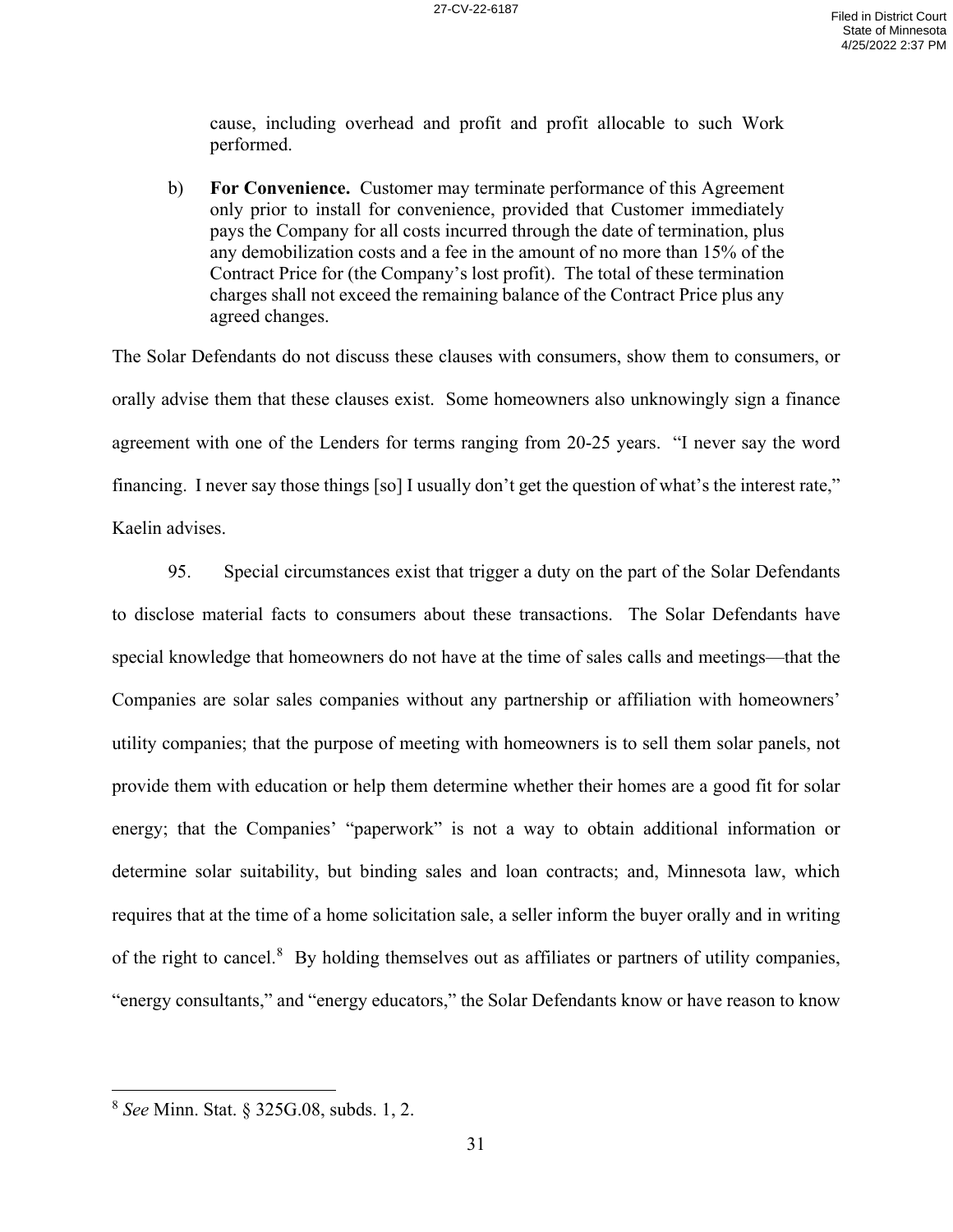that potential customers will place their trust and confidence in the Companies and rely on the Companies to inform them of material facts relating to their purchase of solar PV systems.

96. Moreover, the nature and quality of the representations that the Solar Defendants make to potential customers in their sales calls and meetings about, among other things, the true identities of the Companies, the reason the Companies are contacting homeowners, and the nature and legal effect of the Companies' "paperwork," are so incomplete that by failing to disclose that the Companies are not partners or affiliates of homeowners' utility companies, do not intend to simply provide homeowners with education or energy audits, and are not obtaining customer information and signatures on binding contracts for the purpose of providing them with additional information or solar suitability, the Solar Defendants do not say enough to prevent the representations they do make to consumers from being deceptive and misleading.

97. When consumers ultimately decide not to move forward with their solar project and attempt to cancel, the Solar Defendants demand a 15% or more termination fee, threaten or refer them to collections, and claim they will put a lien on their homes so that they cannot sell them. These liquidated damages are not reasonable because in many cases, consumers do not even know they are entering into a contract when they sign the Companies' "paperwork," consumers are not advised of the three-day right to cancel as required by Minnesota law, and the liquidated damages bear no reasonable relation to the actual damage, if any, suffered by the Companies. When consumers have requested documentation of any purported damage by the Companies, such as labor or costs incurred, the Solar Defendants have refused to provide them with specific information or reported that their work included their sales pitch and contract signing.

98. 86-year-old **G.R.** provided Bello with his personal information to receive more information on solar panels. G.R. later received a contract stating he agreed to pay \$53,900 for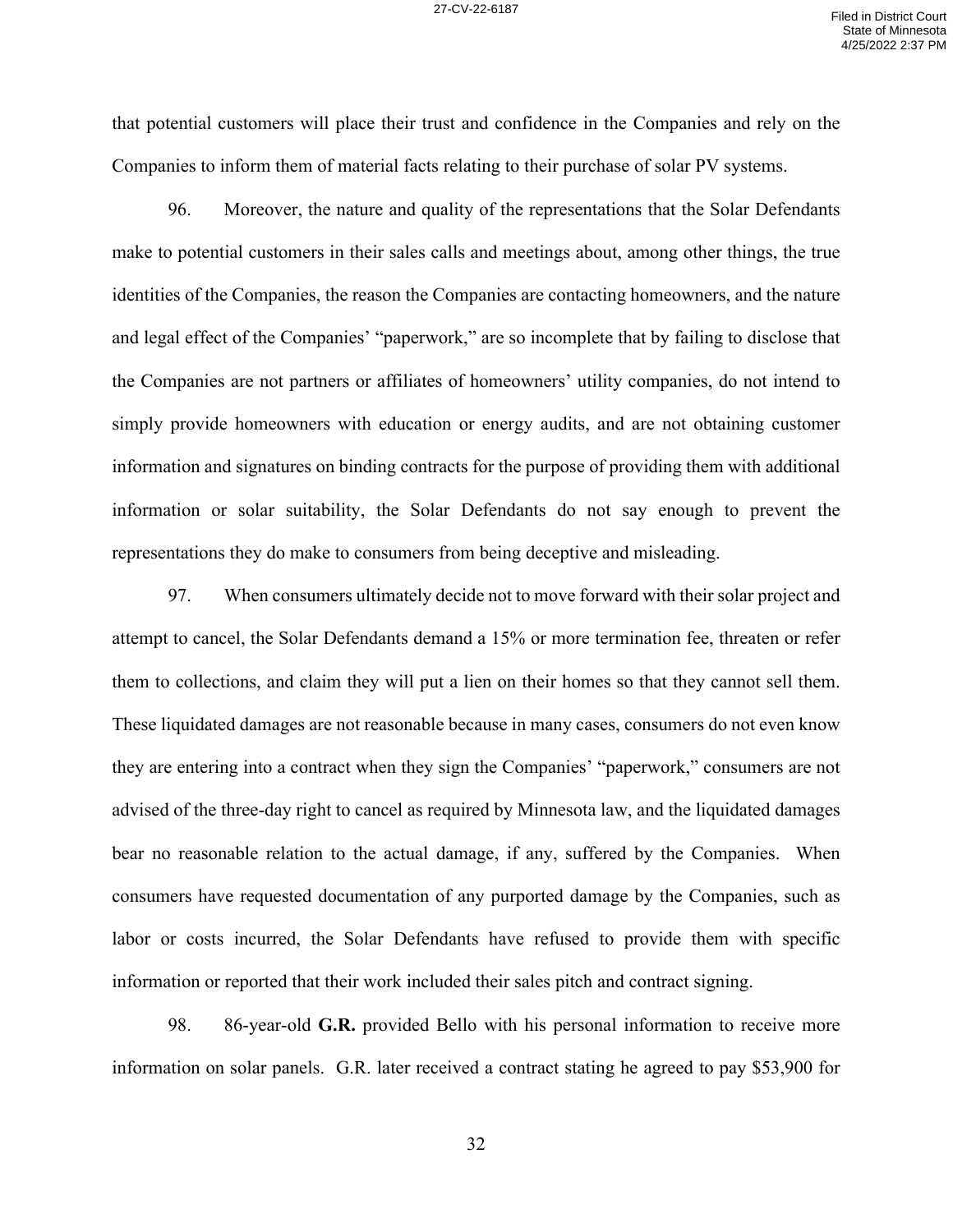solar panels and agreed to finance them with a Loanpal loan. G.R. states: "I would have never agreed to pay almost \$54,000 for solar panels because I did not have any money budgeted for that expense. Moreover, when you are in your 80s, like me, you do not sign long-term contracts because you cannot expect to see the benefit."

99. In **C.S.**'s case, Bello said that she had to sign paperwork to determine whether solar panels were a good fit for her home, assuring her that she could back out of the project at any time before installation. Bello said that it would send out a technician to assess C.S.'s roof and provide her with contractors' information to see how much it would cost to remove a tree and repair her damaged roof. Based on these assurances, C.S. signed paperwork and a Bello technician assessed her roof two weeks later. Bello never provided C.S. with the contractor information and C.S. ultimately decided not to go forward with the solar installation. Bello threatened to send her to collections unless she paid a nearly \$5,000 (15%) fee, telling her she had only 72 hours to cancel her installation contract and Corning loan, which was administered by Sunlight Financial. This was the first C.S. had heard about a termination fee or the three-day right to cancel.

100. "I consider myself a fairly sophisticated consumer, but my experience with the Company has made me realize that even individuals like myself can fall prey to dishonest sales tactics," states **S.H.** of Minneapolis. When a Bello salesman failed to answer S.H.'s questions about solar and tried to get her to sign a contract, S.H. told him she did not plan to make a decision that day and still needed to learn more about solar energy. The salesman agreed that there would be plenty of time to decide and asked her to electronically sign several documents on his tablet to obtain information specific to her home and to talk to Xcel and the City about interconnection. "He intentionally misrepresented the nature of the documents and at no point did he tell me that I was signing a binding contract with a three-day right to cancel," states S.H. When Bello continued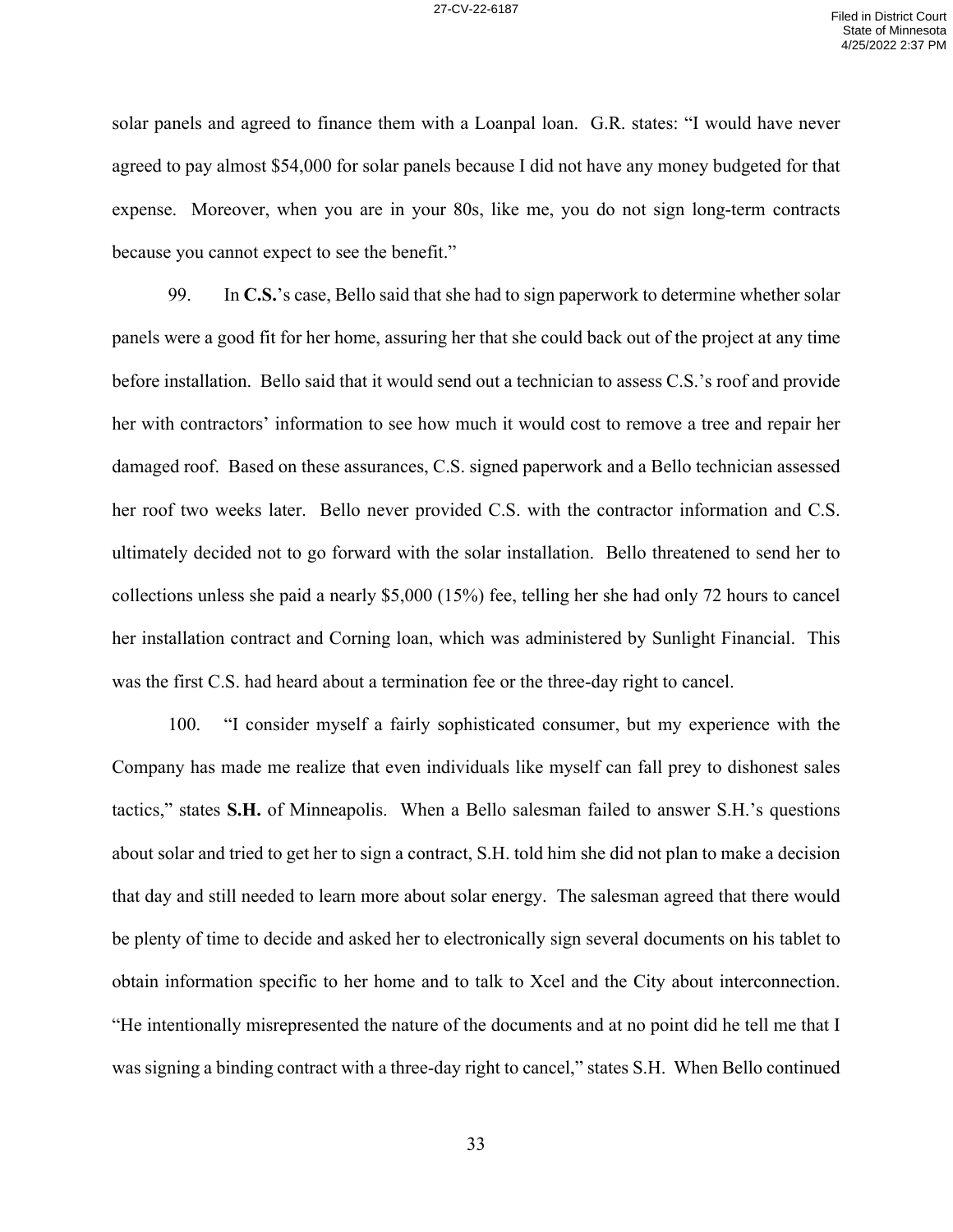to contact S.H., including making an unannounced visit to her home to try and persuade her to move forward with her project, she declined, only to be threatened with collections if she did not pay 15% of her project fee. Despite repeated assurances to the AGO and to S.H., the Companies continued to attempt to collect over \$5,400 from S.H. for over a year. S.H., who was diagnosed with and underwent treatment for cancer in 2021, states: "Unfounded collections efforts are the last thing I want to be dealing with, especially around the holidays."

101. Sunny Renewable told **A.L.G.** that if she signed a form for a solar PV system cost estimate and financing information, it would give her a free smart thermostat and LED lightbulbs. 14 days later, Bello Solar sent her a copy of what she signed, which turned out to be a \$28,000 installation contract. When A.L.G. told Bello Solar she would not be moving forward with the project, Bello Solar did not respond but instead sent her a \$4,258.95 invoice.

102. When **S.S.** decided to cancel her solar project within two weeks of meeting with Brio, the company told her she'd have to pay a 15% termination fee of almost \$6,000 because more than three days had passed. S.S. told Brio that she was not aware of the three-day right to cancel, and Brio responded that it was laughable that she would sign a contract without reading it. S.S. requested documentation of work and costs to justify the \$6,000 fee and Brio responded by sending a copy of the Xcel bill that S.H. had provided to Brio and a copy of the installation contract. When the AGO requested this information on S.S.'s behalf, Brio responded that the 15% termination fee included recoupment for the cost of Brio's sales presentation and the loan application and approval process.

**VII. THE SOLAR DEFENDANTS FAIL TO COMPLETE SOLAR PROJECTS CONSISTENT WITH PROMISED PROJECT TIMELINES, LIE TO HOMEOWNERS ABOUT THE REASONS FOR THE COMPANIES' DELAY, AND FAIL TO RESPOND TO HOMEOWNERS' REQUESTS FOR STATUS UPDATES AND ANSWERS.**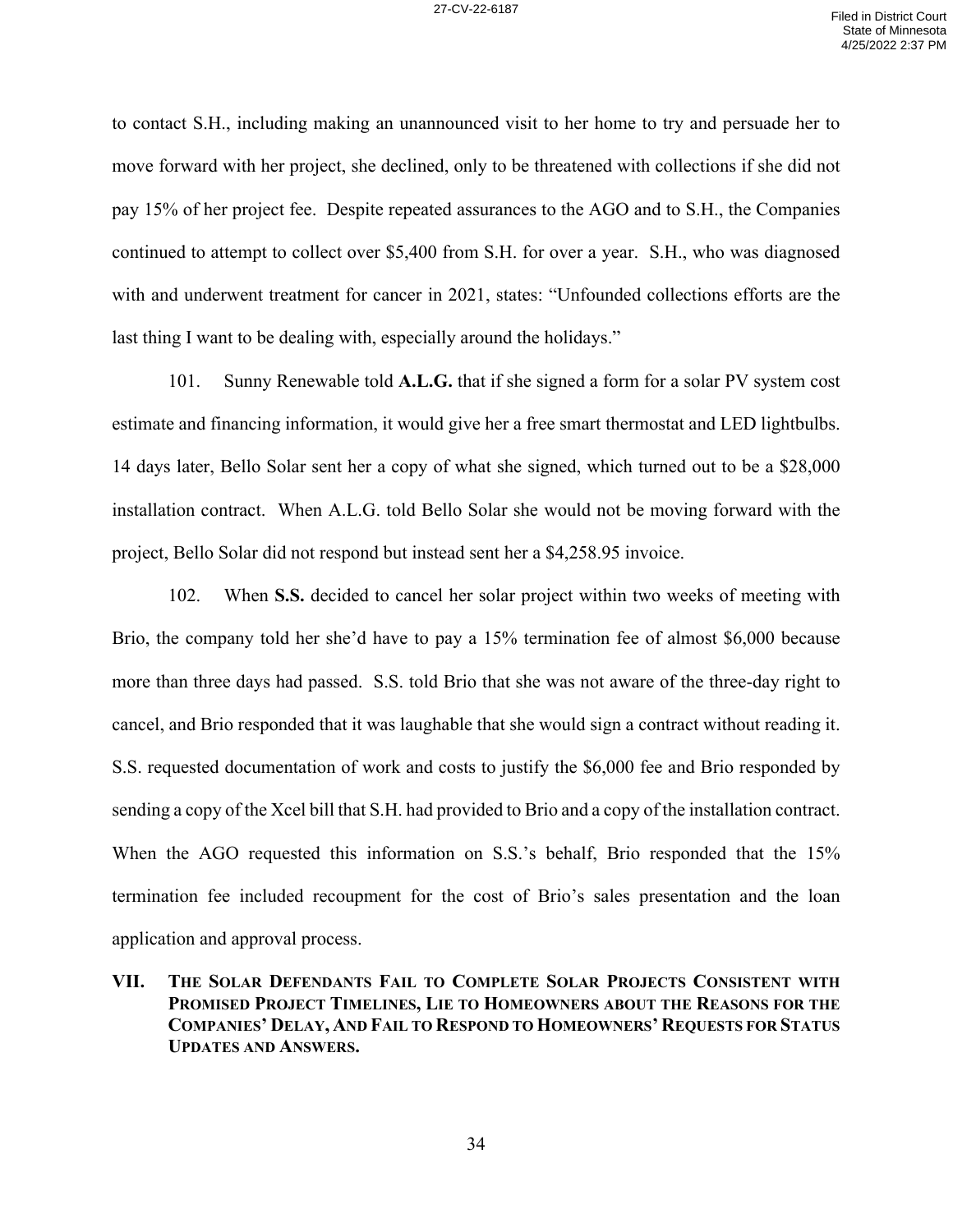103. As discussed above, a large part of the Solar Defendants' sales meetings is to create urgency to sign up right away. They sell their company as a "local company that can get everything done quickly." "The speed of installs is a big thing," Kaelin tells the Companies' sales team.

104. The Solar Defendants tout themselves as solar experts and claim to have installed hundreds of thousands of solar panels and achieved excellent BBB ratings due to customers' satisfaction. "We are going to talk about the customer service, the customer communication, all the things that we try to do to make sure that make sense," explains Kaelin:

I even talk about the fact [that] some customers are concerned about getting double billed, right, their solar is installed, they start getting a bill for it, but the electricity company hasn't gone through their inspection process and turned it on…. that's a big sticking point for people and we will cover any bills that the customer has or their solar payment until their system is installed and up and running and turned on so that there's no way they will get double billed.

105. As described above, the Solar Defendants tout a partnership with Xcel and a local presence: "One of the things that's cool about us is that every single location that we install we have local offices with local crews." They promise to handle interconnection for homeowners and provide a single point of contact for regular status updates. "The project manager is focused on moving their job through the pipeline so if they want to call in and talk to someone about how their process or project is going, they'll talk to [that] specific person, their project manager."

106. In fact, the Companies' projects take months and, in some cases, more than a year to complete. Project updates are few and far between, and to the confusion of consumers, representatives communicate with them as employees of Companies different from the company with whom they contracted. For instance, after **D.H.** contracted with what she thought was a company called Total Solar (one of Bello's trade names), she began to receive emails from Bello and then Avolta. Employees also communicated with D.H. as representatives of Brio which she found "unsettling and unprofessional." When D.H. tried to cancel her contract, Whitaker of Sunny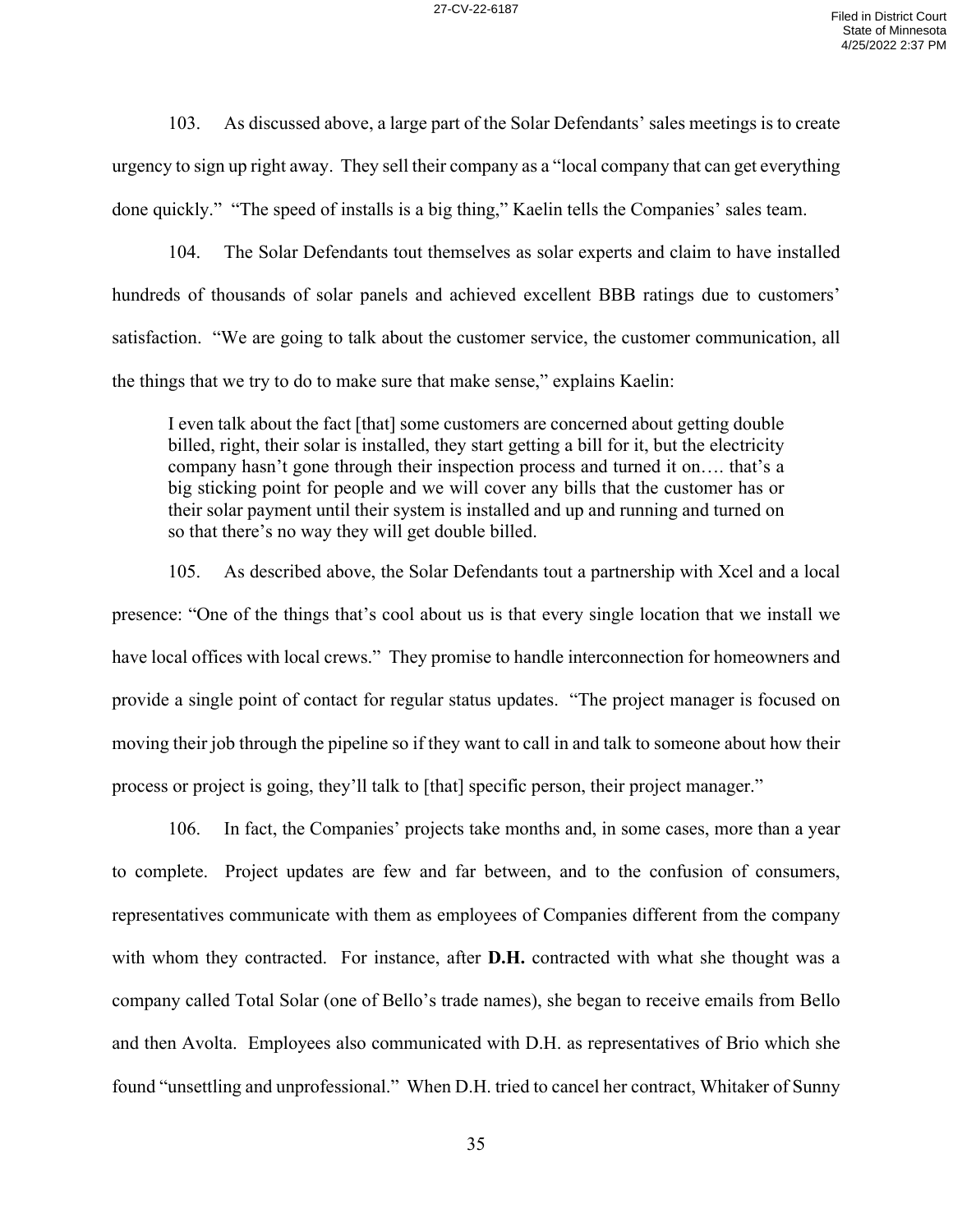Renewable negotiated her termination fee as an Avolta representative and provided D.H. with conflicting information on her financial obligations to the Companies.

107. During **H.C.**'s eight months of working with Brio, the company went by several other names, including Bello and Avolta. "I recently learned that the company also goes by Total Solar, which is troubling to hear because the original email I received about solar energy and thought came from Xcel was from xcel.totalsolarsolutions@gmail.com," H.C. states.

108. After **S.L.** signed an installation contract with a company she believe was called Pure Solar (one of Brio's trade names), to her confusion, company representatives communicated with her as employees of Bello and/or Brio. S.L. states:

Looking back through documents related to my solar project, I saw that my installation agreement states that I contracted with [Total Solar] but is signed by Phillip Mannlein of Brio Solar. My Loanpal agreement identifies the solar company as Recoil Development, Inc. d/b/a Total Solar Electrical Solutions. My solar design plan identifies the solar company as Bello Solar and Total Solar. On the interconnection application submitted to Xcel on my behalf, the Company lists itself as Total Solar Solutions with an email of central@bellosolar.com.

109. The Solar Defendants blame delays on utilities and local government, when in fact, delays are caused by the Companies' disregard for the state-mandated interconnection process and failure to submit complete and accurate information to utilities. The Companies request the same information from consumers multiple times and subcontract out many parts of the solar project, sometimes to independent contractors who know little about solar PV systems.

110. Meanwhile, consumers' solar loans become due, and they are stuck paying up to double what they were paying before contracting with the Solar Defendants for electricity and nonfunctioning solar panels. When consumers request status updates and answers, the Solar Defendants subject them to the runaround and poor customer service. Even when the Solar Defendants agree to reimburse them for months in which they must pay double bills, consistent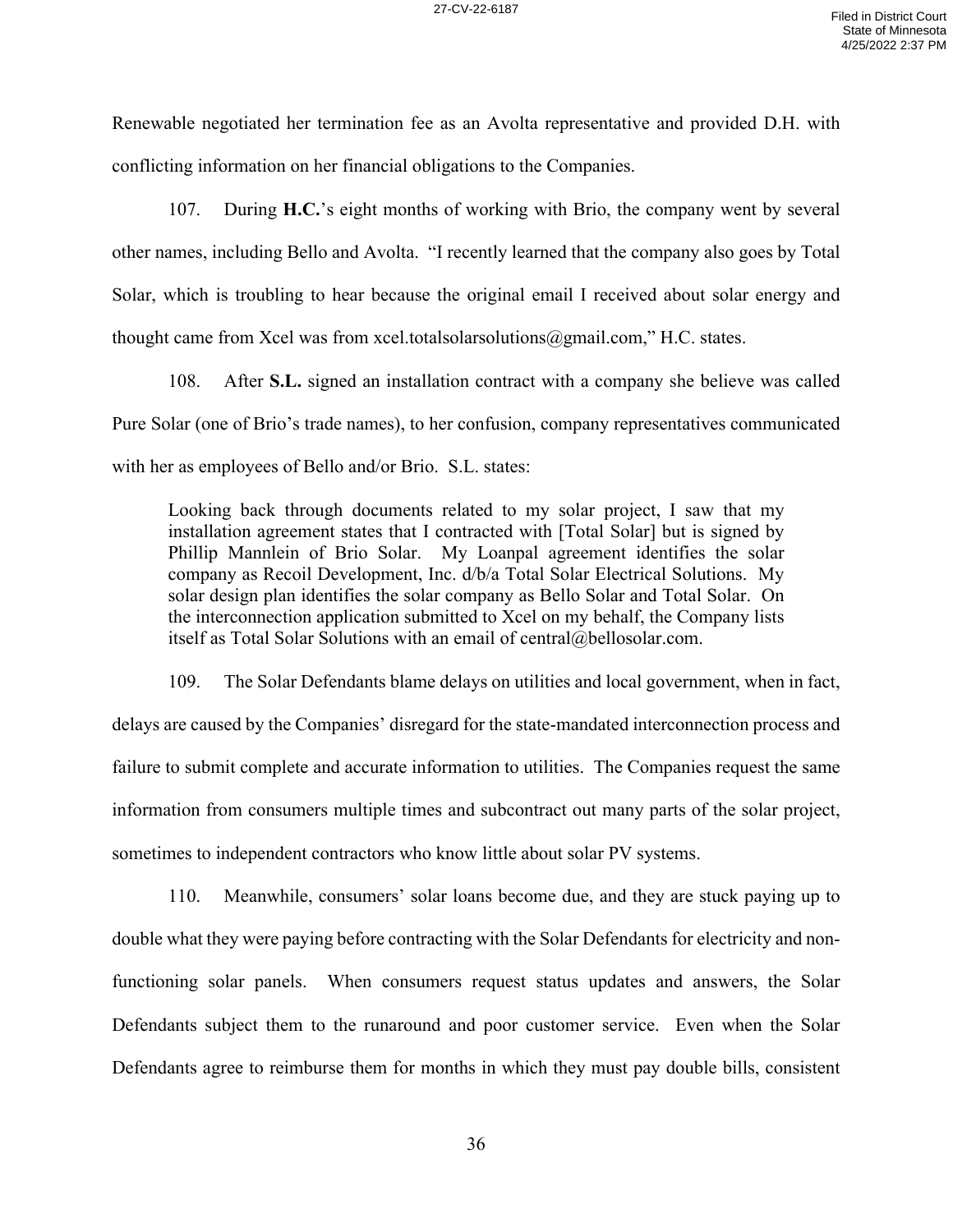with their promise during sales presentations, the Solar Defendants fail to respond to reimbursement requests or provide proper reimbursement. When homeowners try to cancel their projects due to deceit, incompetence, and failure to complete projects within promised timeframes, the Solar Defendants threaten them with termination fees and collections actions and tell consumers the contracts contain no completion date.

111. In **L.G.**'s case, Bello falsely said that it was waiting on WRE to approve her interconnection application. L.G. contacted WRE's DER coordinator, Mr. Houdek, who told L.G. that Bello had not contacted WRE on L.G.'s behalf, nor had it submitted an application through the required portal. Mr. Houdek and L.G. tried to follow up with Bello multiple times and were put on hold or disconnected and certain messages bounced back as undeliverable. "It was as if the company did not actually exist," states L.G. When Bello finally did submit L.G.'s interconnection application, it took three attempts for it to submit an error-free application to WRE. A year after L.G. contracted with Bello, her panels have not been installed. L.G. recently tried to cancel her contract due to Bello's deception, delays, and runaround, and was told that she'd have to pay a 15% termination fee. L.G., whose 79-year-old husband recently started chemotherapy, states: "I have spent countless hours over the past year trying to get answers from the company to no avail. The project has put a lot of stress on my husband and me and is the last thing I should have to deal with given my husband's health issues and the health issues of several close family members."

112. Bello misleadingly told **M.M.** that Xcel was responsible for months of interconnection delays, which resulted in double monthly bills from Xcel and Loanpal. After Xcel denied responsibility for the delay, M.M. questioned his Bello project manager, who responded:

I will be transparent with you, [the] delays happened as a result of me having to take over for [C.W.] when he left at the end of August. I had not found out that the applications had not been submitted until mid September and began the process of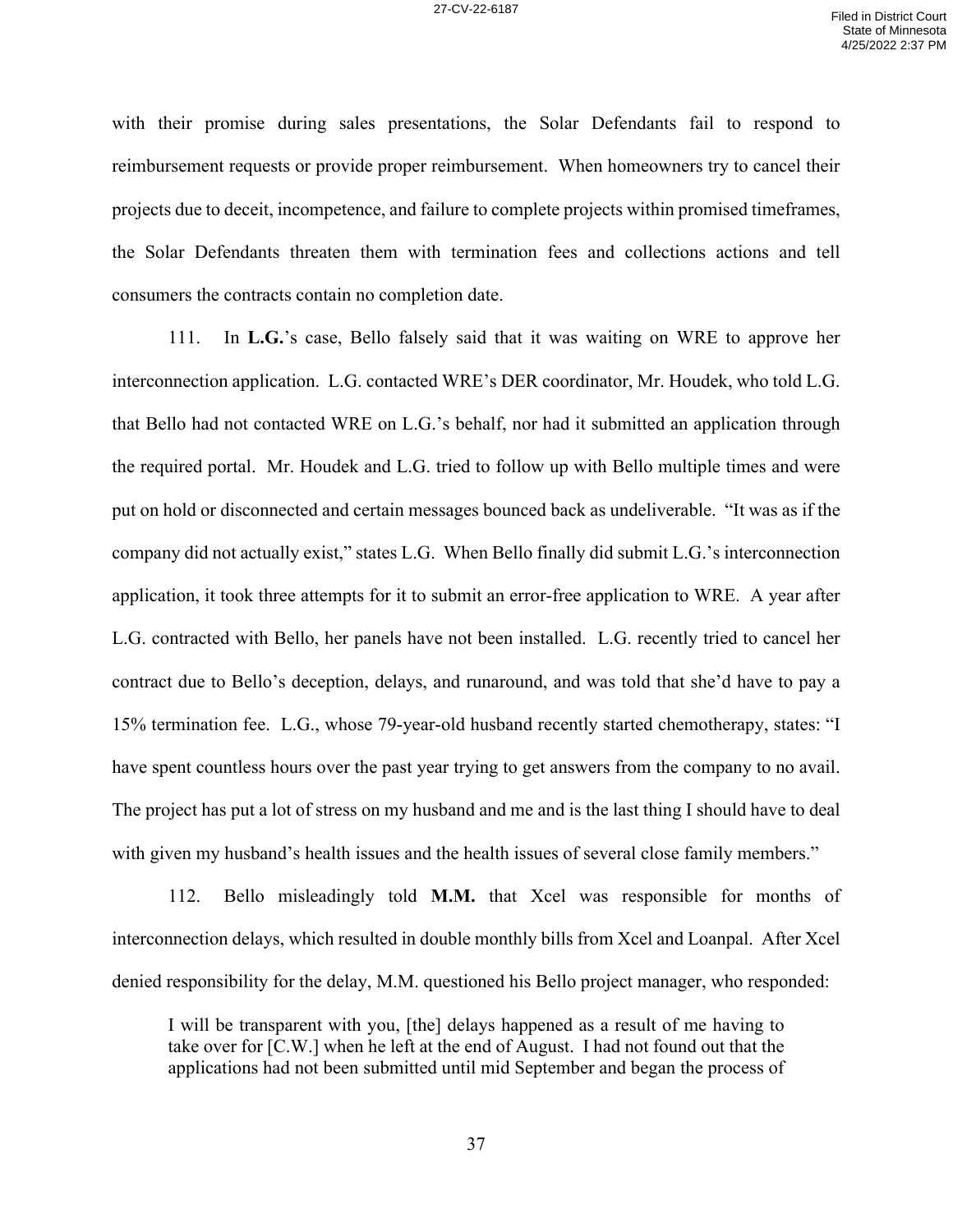getting access to Xcel's portal…When we finally got the access, we began submitting multiple applications which flooded their [queue] and created a backlog.

113. After **L.B.** contracted with Bello doing business under the trade name Total Solar, she was surprised to receive communications from Bello and Brio related to her project. Total Solar installed L.B.'s panels but did not connect them to Xcel's grid. Total Solar blamed Xcel for the delay, but when L.B. contacted Xcel, it told her that Total Solar had not provided Xcel with what it needed to get L.B.'s panels up and running. Total Solar then stopped responding to L.B.'s requests for status updates and took a year to complete the interconnection process. During this time, L.B. was forced to pay Xcel and solar loan bills each month. The Companies said it would reimburse her for months in which she had to pay double bills but ultimately did not do so, despite L.B. sending in documentation several times. When Xcel recently came out to check L.B.'s digital meter, Xcel told her that Total Solar had not connected it properly so there was no feedback to Xcel. Xcel also advised L.B. that Total Solar had installed two boxes on the side of her home that were useless and related to a program that Xcel no longer offered. Xcel said that if the boxes were removed, they would leave a gaping hole in L.B.'s vinyl siding and her system would have to be rewired.

114. **J.K.**, a police captain and firefighter who lives in Saint Paul Park, asked Bello to revise its design after ensuring that his garage could handle the weight of solar panels. Bello sent out a "technician" who told J.K. he did not have an engineering background or solar industry experience. "He wandered aimlessly around my property and was unable to answer any of my questions nor did he have any idea how to assess my garage to see if it was safe to install panels," explains J.K. The technician did not take the correct photographs so J.K. took photographs himself to keep his project moving. When Bello failed to install J.K.'s solar panels by the end of 2020 as promised, did not provide regular status updates, changed his single point of contact, and requested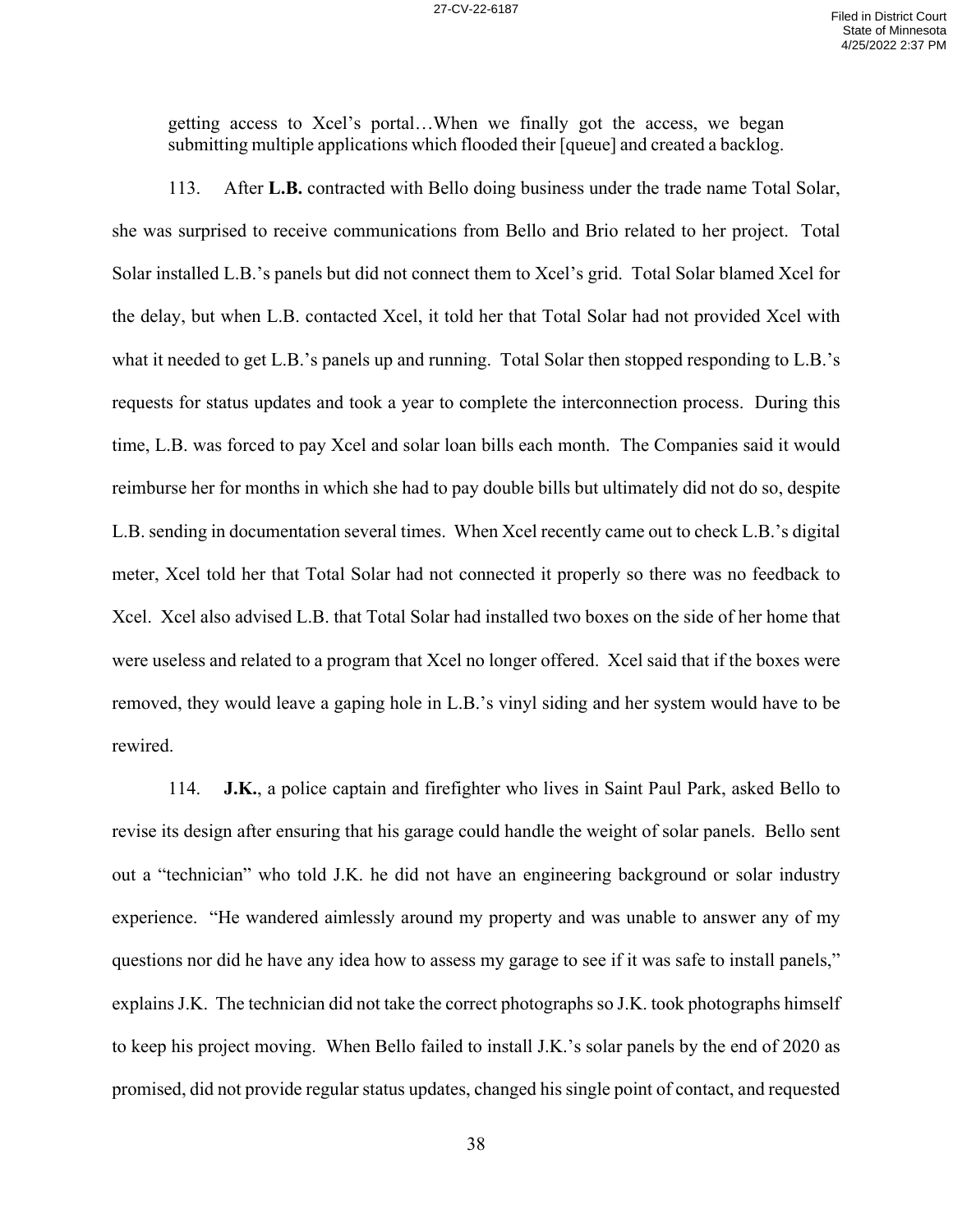the same information from him multiple times, J.K. tried to cancel his contract and was told he'd have to pay a \$6,000 (15%) fee to cancel.

115. "My experience with the Company has been a complete debacle, from the Company's unmet promises and misrepresentations regarding my solar installation, connection, energy and cost savings to its horrible customer service," states **N.N.**, who contracted with Bello Solar doing business under the trade name Total Solar in July 2020 after he was promised that his panels would be installed by Labor Day. After he signed his contract, N.N. learned he'd be working with Bello. Around August 2020, over 20 solar panels were brought to N.N.'s home and dumped on the boulevard. Bello did not install N.N.'s panels for a month and then blamed Xcel for its failure to connect the panels to Xcel's grid. Trusting Bello, N.N. filed a complaint and Xcel responded that while N.N.'s application had been submitted by Bello, it had been withdrawn due to inactivity on Bello's end. Concerned, N.N. contacted Bello, which admitted that it had not responded to Xcel's requests. N.N.'s panels did not begin producing energy until July 2021, after which he learned that his panels had been installed without the proper monitoring system, his meter was not reading, and nine of his 21 solar panels were not producing power. For eight months, N.N. had to pay a \$125 electricity bill on top of his \$151 Loanpal bill which was troubling because Total Solar had promised N.N. he'd never have an electricity bill after his solar panels were installed.

116. The Solar Defendants communicated with **M.G.** and **J.G.** as Sunny Renewable, Total Solar, Brio, Bello and Avolta. They repeatedly requested the same documents from M.G. and J.G., asked M.G. to take project photographs when the Companies' technician failed to take correct photographs, and submitted an interconnection application to Xcel that contained numerous errors. Concerned by the Companies' incompetence and project delays, J.G. tried to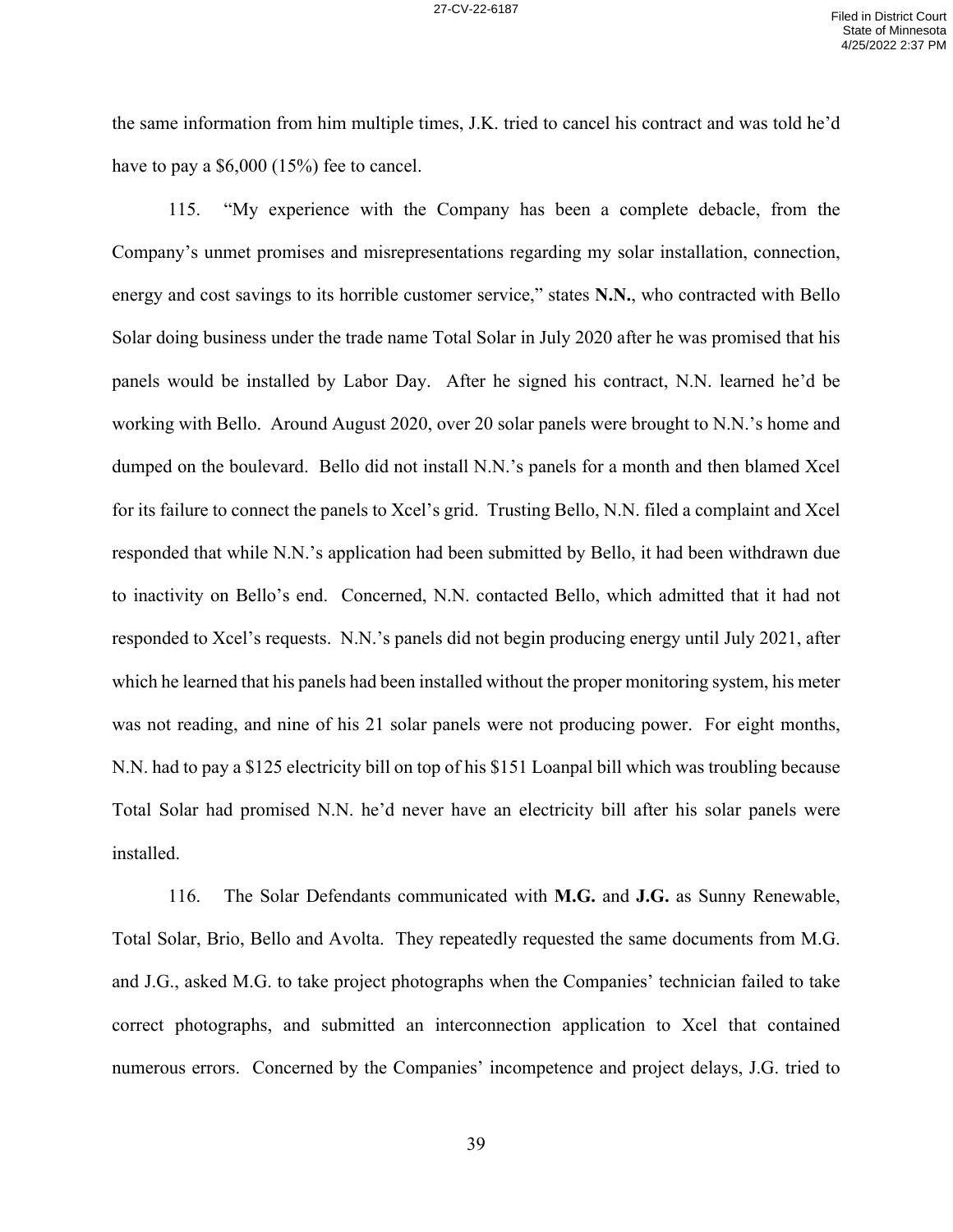cancel the installation contract and the Solar Defendants told her she'd be responsible for \$5,000 termination fee.

117. Consumers are not the only ones who have had problems with the Solar Defendants.

Thomas Houdek, DER Coordinator for WRE, expressed concern that Bello was not aware of

WRE's interconnection requirements. According to DER for Connexus Energy ("Connexus"),

Minnesota's largest cooperative that provides electricity and related products to over 138,000

residents and businesses in portions of Anoka, Chisago, Hennepin, Isanti, Ramsey, Sherburne, and

Washington County:

Several members have told me that Bello blames Connexus for delays in their projects. I have confirmed that this information is false by reviewing our interconnection database, which shows that members' projects are waiting on work by Bello. Members' projects have also been delayed by Bello failing to submit required interconnection fees or documents, submitting blank or incomplete interconnection applications, and submitting applications that contain errors or do not meet Connexus or state interconnection requirements….

While it is not Connexus's responsibility to educate Bello on state or Connexus interconnection requirements, I regularly do so to move members' projects along. It is difficult to get a hold of anyone at Bello and my communications are often met with radio silence. I've spent a significant amount of time assisting members with their Bello projects, more so than with other solar installers. I've even developed a list of all my contacts at Bello to pass along to members who are experiencing a lack of response from the company.

118. Kristi Robinson, an electrical engineer who assists electric utilities and member owned cooperatives on the DER interconnection process, reports that Bello has submitted an abnormally high number of deficient applications throughout Minnesota. Once a Minnesota homeowner designates an application agent, utility and co-op questions about the interconnection application are directed to the installer, but in the case of Bello, Ms. Robinson has repeatedly ended up contacting Minnesota consumers to work directly with them to provide better customer service to the utility or co-op's customers because Bello has failed to respond.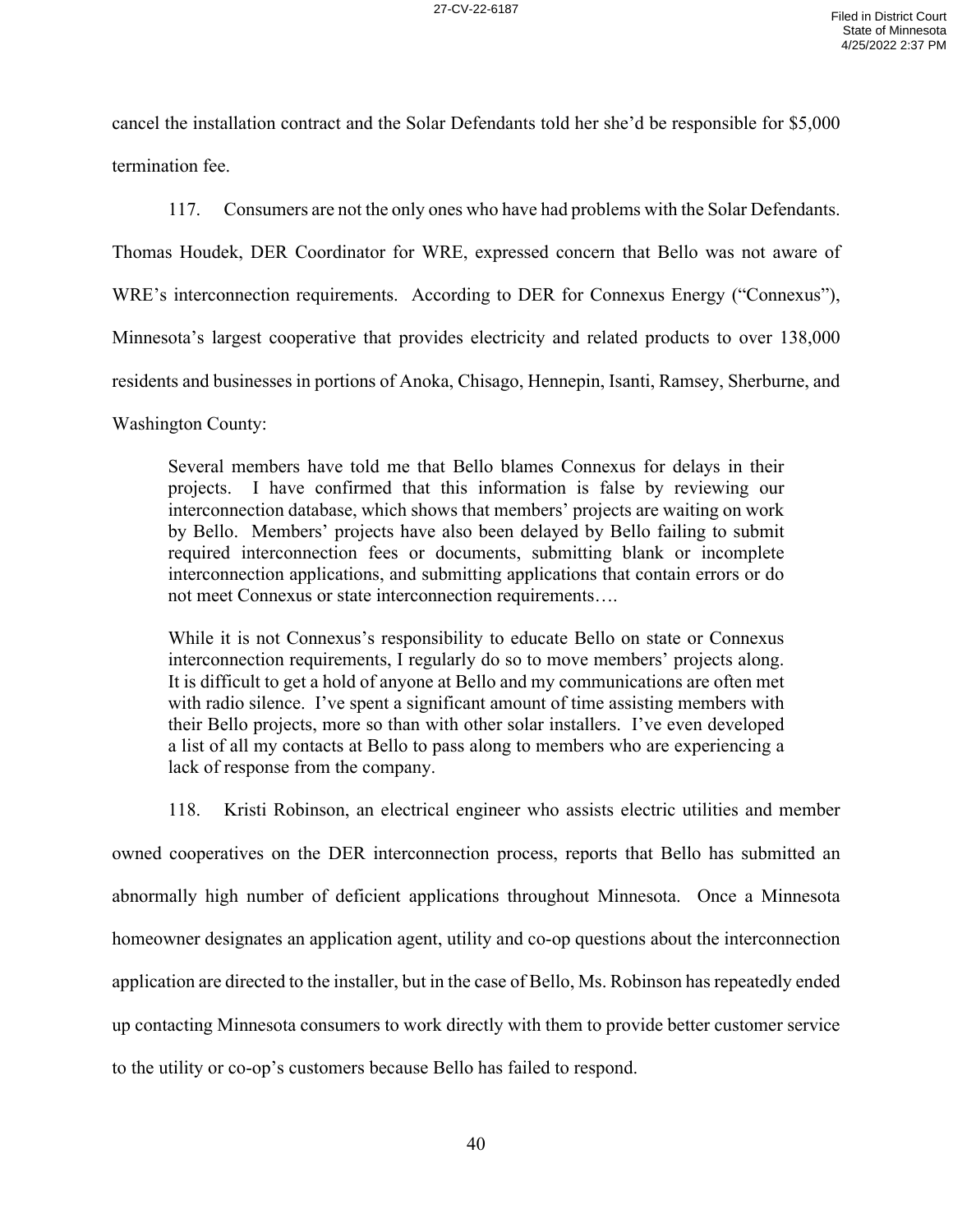119. Paul Helstrom, DER Interconnection Coordinator for MN Power, has received eight interconnection applications from Bello/Avolta over the past year, all of which had errors, were incomplete, or included information that MN Power does not need. "I've remained concerned with Bello/Avolta's apparent lack of understanding of Minnesota and MN Power interconnection requirements," states Mr. Helstrom. In one case, Bello/Avolta identified Wolf River Electric as the installer on an application and because Mr. Helstrom could not reach anyone at Bello/Avolta to discuss, he contacted Wolf River. Wolf River told Mr. Helstrom it was not installing the customer's system and was no longer working with the company because it had too many problems with Bello/Avolta. Mr. Helstrom was concerned that Bello/Avolta had listed Wolf River as the installer on the customer's interconnection application when according to Wolf River, it had cut ties with the company.

120. This Complaint contains examples of Defendants' representations and interactions with Minnesota consumers to exemplify Defendants' pattern and practice of deceptive, fraudulent, and unlawful conduct alleged herein. As these illustrative examples make clear, Defendants' misrepresentations and deceptive conduct is widespread and has injured numerous Minnesotans. The State is pursuing relief based on Defendants' widespread deceptive, fraudulent, and unlawful practices and its case is not limited to the illustrative examples that are included in this Complaint solely for the purpose of exemplifying the Defendants' course of illegal conduct.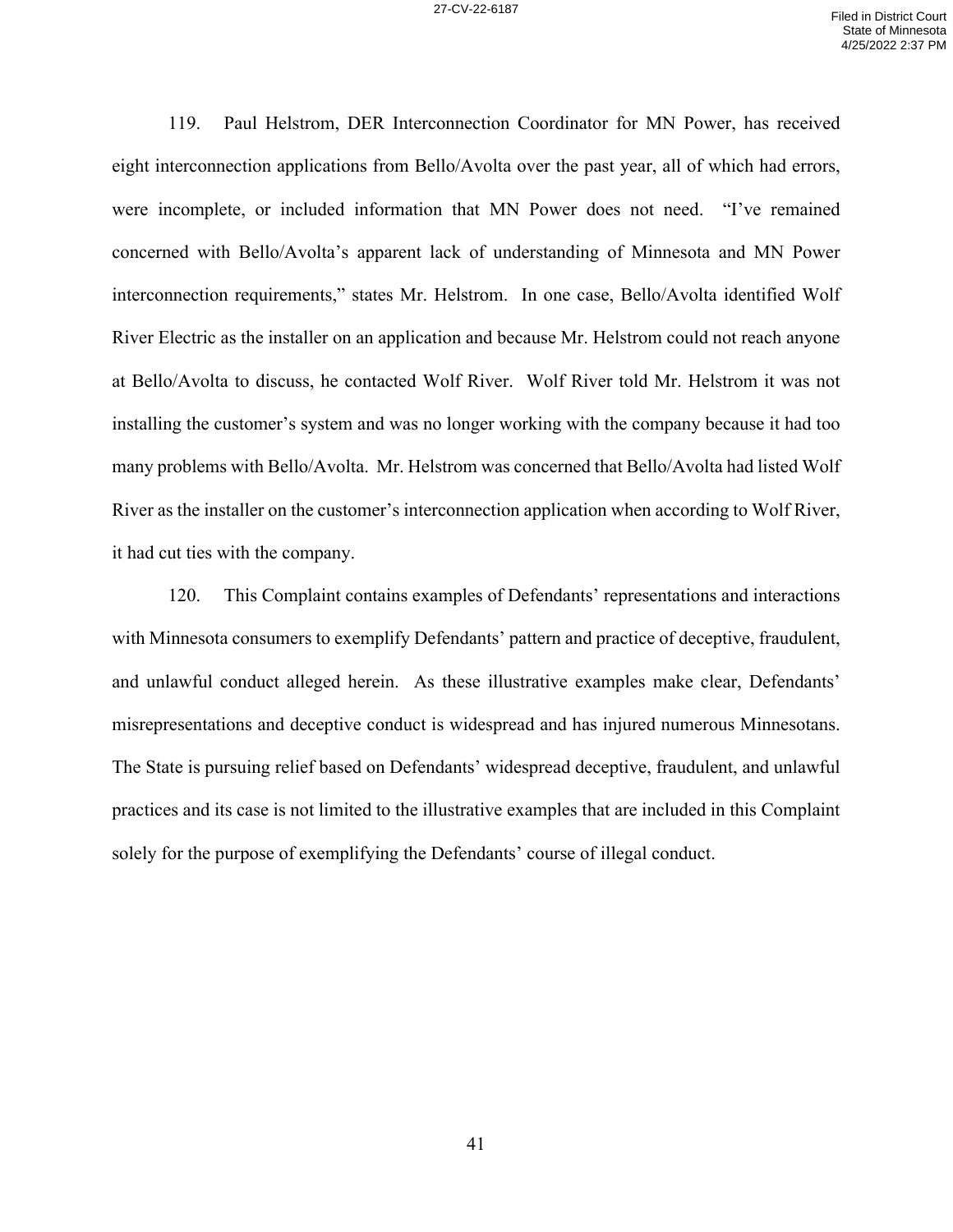## **COUNT I VIOLATIONS OF THE PERSONAL SOLICITATION OF SALES ACT (DEFENDANTS WHITAKER, THE SOLAR COMPANIES, AND THE LENDERS)**

121. Plaintiff re-alleges and incorporates by reference all prior paragraphs of this

Complaint.

122. The Personal Solicitation of Sales Act is codified at Minn. Stat. §§ 325G.12 to

325G.14. The term "personal solicitation" means:

any attempt by a seller who regularly engages in transactions of the same kind, to sell goods or services which are primarily for personal, family, or household purposes, and not for agricultural purposes, when either the seller or a person acting for the seller, contacts the buyer by telephone or in person other than at the place of business of the seller….

Minn. Stat. § 325G.12, subd. 2.

123. Minn. Stat. § 325G.13 provides, in part:

Before any personal solicitation every seller shall, at the time of initial contact or communication with the potential buyer, clearly and expressly disclose: the individual seller's name, the name of the business firm or organization the seller represents, the identity or kinds of goods or services the seller wishes to demonstrate or sell, and that the seller wishes to demonstrate or sell the identified goods or services. When the initial contact is made in person, the seller shall also show the potential buyer an identification card which clearly states the seller's name and the name of the business or organization represented. The disclosures required by this section shall be made before asking any questions or making any statements except an initial greeting.

124. The Solar Companies' conduct described above constitutes multiple separate violations of Minn. Stat. § 325G.13 by failing to clearly and expressly disclose to consumers at the time of their initial contacts with Minnesota homeowners, the names of the Solar Companies and that the Solar Companies wished to sell consumers solar PV systems. During door-to-door visits, the Solar Companies further violated 325G.13 by failing to show homeowners an identification card which clearly stated the salesperson's name and the name of the Company represented.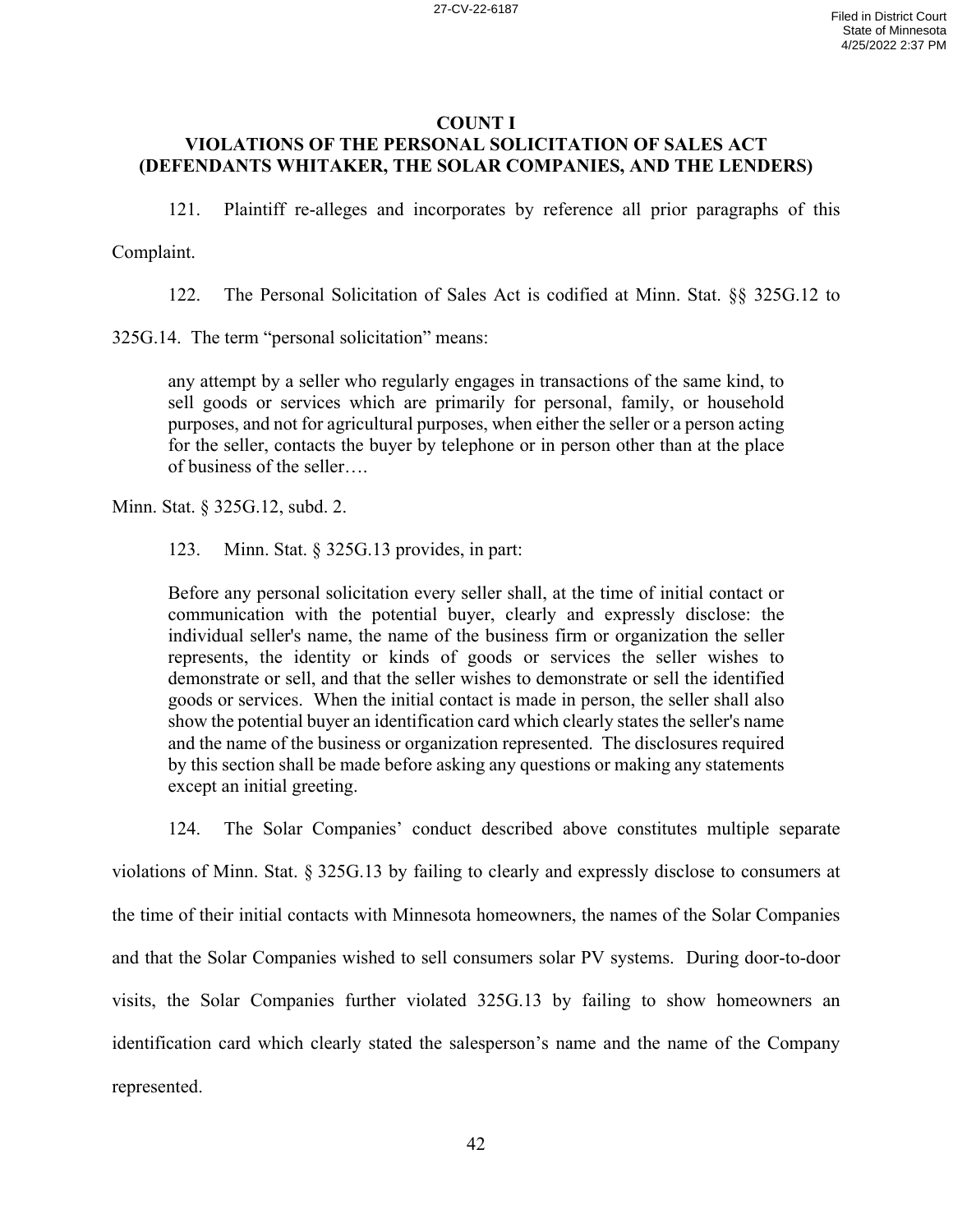125. Whitaker's conduct described above constitutes multiple separate violations of Minn. Stat. § 325G.13 by failing to clearly and expressly disclose to consumers at the time of his initial contacts with Minnesota homeowners, the names of the Solar Companies that he represented and that he wished to sell Minnesota consumers solar PV systems.

126. Whitaker and the Solar Companies' conduct, practices, and actions described in this Complaint, which occurred as part of a joint or common enterprise, constitute multiple separate violations of Minn. Stat. § 325G.13.

127. The Lenders are also liable to Minnesota consumers for Whitaker and the Solar Companies' violations of Minn. Stat. § 325G.13 pursuant to the "Holder Rule" Notice in their loan agreements, which subjects the Lenders, as loan holders, to "all claims and defenses which the debtor could assert against the seller of goods or services obtained pursuant hereto or with the proceeds hereof."

### **COUNT II VIOLATIONS OF THE HOME SOLICIATION SALES ACT (DEFENDANTS WHITAKER, THE SOLAR COMPANIES, AND THE LENDERS)**

128. Plaintiff re-alleges and incorporates by reference all prior paragraphs of this Complaint.

129. Minnesota's Home Solicitation Sales Act can be found at Minn. Stat. §§ 325G.06

to 325G.11. Minn. Stat. § 325G.08, subd. 1 provides, in part:

In a home solicitation sale, at the time the sale occurs, the seller shall: (a) inform the buyer orally of the right to cancel; (b) furnish the buyer with a fully completed receipt or copy of a contract pertaining to the sale which shows the date of the transaction, contains the name and address of the seller, and in immediate proximity to the space reserved in the contract for the signature of the buyer…and in bold face type of a minimum of size ten points, a statement [containing a notice of the right to cancel the contract] and (c) furnish each buyer a fully completed form in duplicate, captioned, "NOTICE OF CANCELLATION," which shall be attached to the contract or receipt and easily detachable"…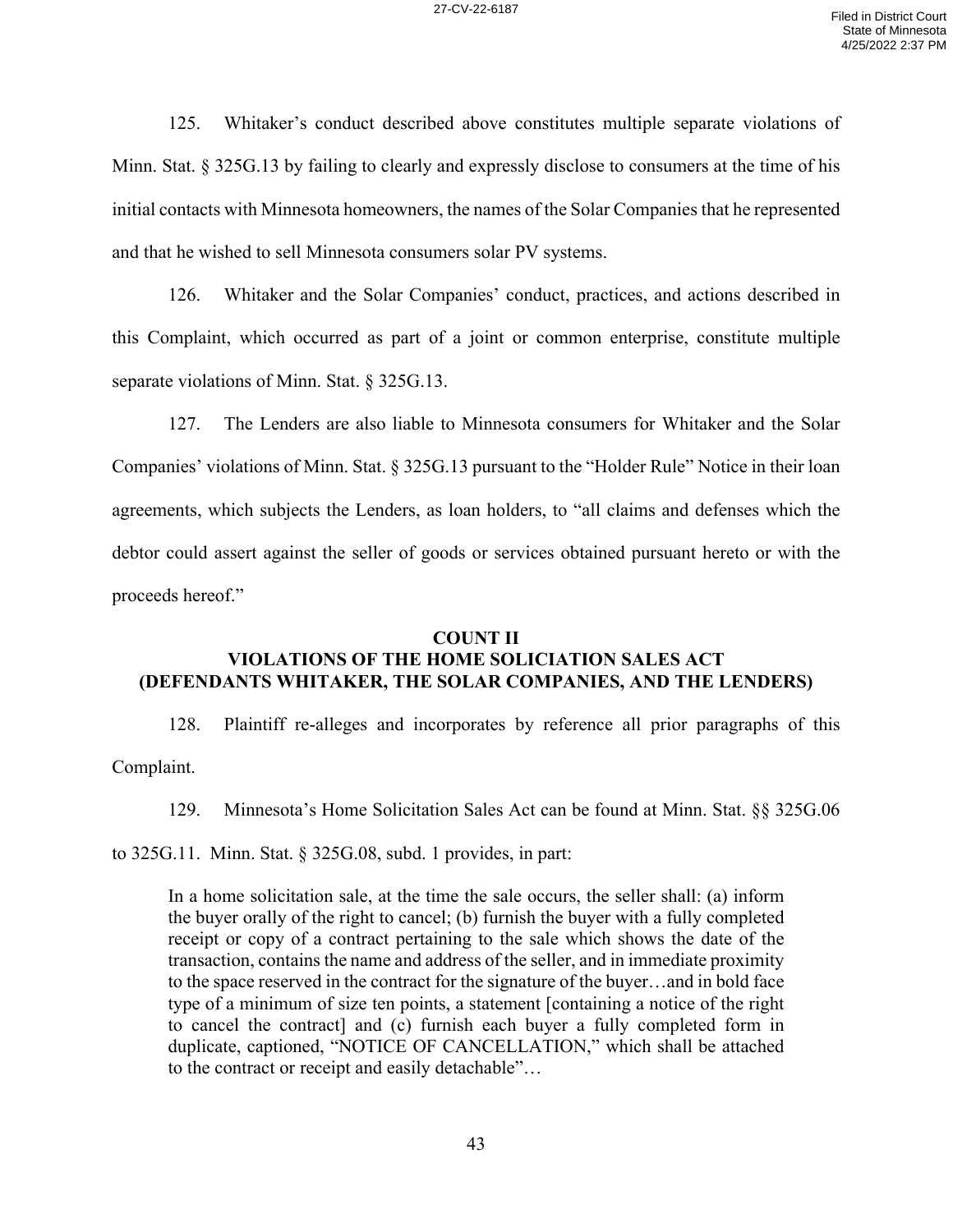130. The term "home solicitation sale" within the meaning of Minn. Stat. § 325G.08, subd. 1 includes the sale of goods and services. Minn. Stat. § 325G.06, subd. 2. The solar PV systems that the Solar Defendants sold to Minnesotans constituted goods, and the Lenders' provision of loans to their solar customers was a service.

131. Goodleap and Sunlight Financial must comply with Minn. Stat. § 325G.08, subd. 1 because they are regulated lenders organized under Minnesota Statutes Chapter 56. Minn. Stat. § 47.59, subd. 12(b) ("Financial institutions shall comply with…325G.06 to 325G.11[.]"); Minn. Stat. § 47.59, subd. 1(k) ("'Financial institution' means…a regulated lender organized under Chapter 56[.]"). As a credit union, Corning must also comply with Minn. Stat. § 325G.08, subd. 1. Minn. Stat. § 52.04, subd. 2a ("A person may enter into a credit sale…to a state or federal credit union doing business in the state, and a credit union may purchase and enforce the contract under the terms and conditions set forth in section 47.59, subdivisions 4 to 14); Minn. Stat. § 47.59, subd. 12(b) ("Financial institutions shall comply with…325G.06 to 325G.11[.]").

132. Whitaker, the Solar Companies, and the Lenders have repeatedly violated Minn. Stat. § 325G.08, subd. 1 by engaging in the conduct described in the Complaint. For example, Whitaker, the Solar Companies, and the Lenders failed to orally inform buyers of the right to cancel their installation contracts and loan agreements during execution. In some cases, the Solar Companies did not even tell buyers they were signing contracts and loan agreements at the time of sale, instead misrepresenting the documents as "paperwork" needed for homeowners to obtain additional information or determine whether their homes were a good fit for solar panels.

133. Whitaker, the Solar Companies, and the Lenders' conduct, practices, and actions described in this Complaint, which occurred as part of a joint or common enterprise, constitute multiple separate violations of Minn. Stat. § 325G.08, subd. 1.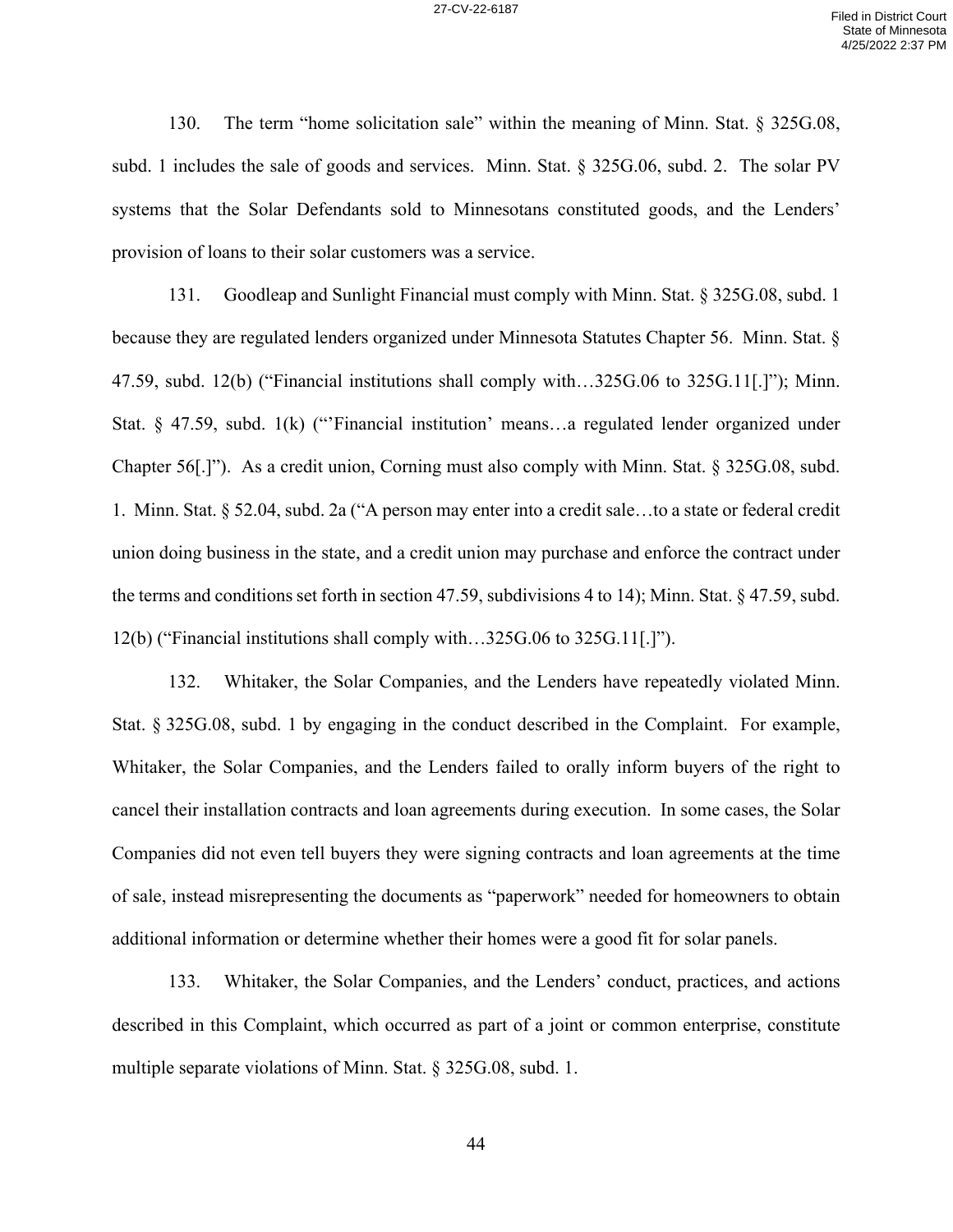134. The Lenders are also liable to Minnesota consumers for the Solar Defendants' violations of Minn. Stat. § 325G.08, subd. 1 pursuant to the "Holder Rule" Notice in their loan agreements, which subjects the Lenders, as loan holders, to "all claims and defenses which the debtor could assert against the seller of goods or services obtained pursuant hereto or with the proceeds hereof."

# **COUNT III VIOLATIONS OF THE FALSE STATEMENT IN ADVERTISING ACT (ALL DEFENDANTS)**

135. Plaintiff re-alleges and incorporates by reference all prior paragraphs of this

Complaint.

136. The False Statement in Advertising Act, Minn. Stat. § 325F.67, provides, in part:

Any person, firm, corporation, or association who, with intent to sell or in anywise dispose of merchandise, securities, service, or anything offered by such person, firm, corporation, or association, directly or indirectly, to the public, for sale or distribution, or with intent to increase the consumption thereof, or to induce the public in any manner to enter into any obligation relating thereto, or to acquire title thereto, or any interest therein, makes, publishes, disseminates, circulates, or places before the public, or causes, directly or indirectly, to be made, published, disseminated, circulated, or placed before the public, in this state, in a newspaper or other publication, or in the form of a book, notice, handbill, poster, bill, label, price tag, circular, pamphlet, program, or letter, or over any radio or television station, or in any other way, an advertisement of any sort regarding merchandise, securities, service, or anything so offered to the public, for use, consumption, purchase, or sale, which advertisement contains any material assertion, representation, or statement of fact which is untrue, deceptive, or misleading, shall, whether or not pecuniary or other specific damage to any person occurs as a direct result thereof, be guilty of a misdemeanor, and any such act is declared to be a public nuisance and may be enjoined as such.

137. The Solar Defendants have repeatedly violated Minn. Stat. § 325F.67 by engaging in the deceptive and fraudulent practices described in this Complaint, including by making, publishing, disseminating, circulating, and/or placing before the public advertisements that contain materially false, deceptive and/or misleading assertions and representations to Minnesota consumers, including, but not limited to: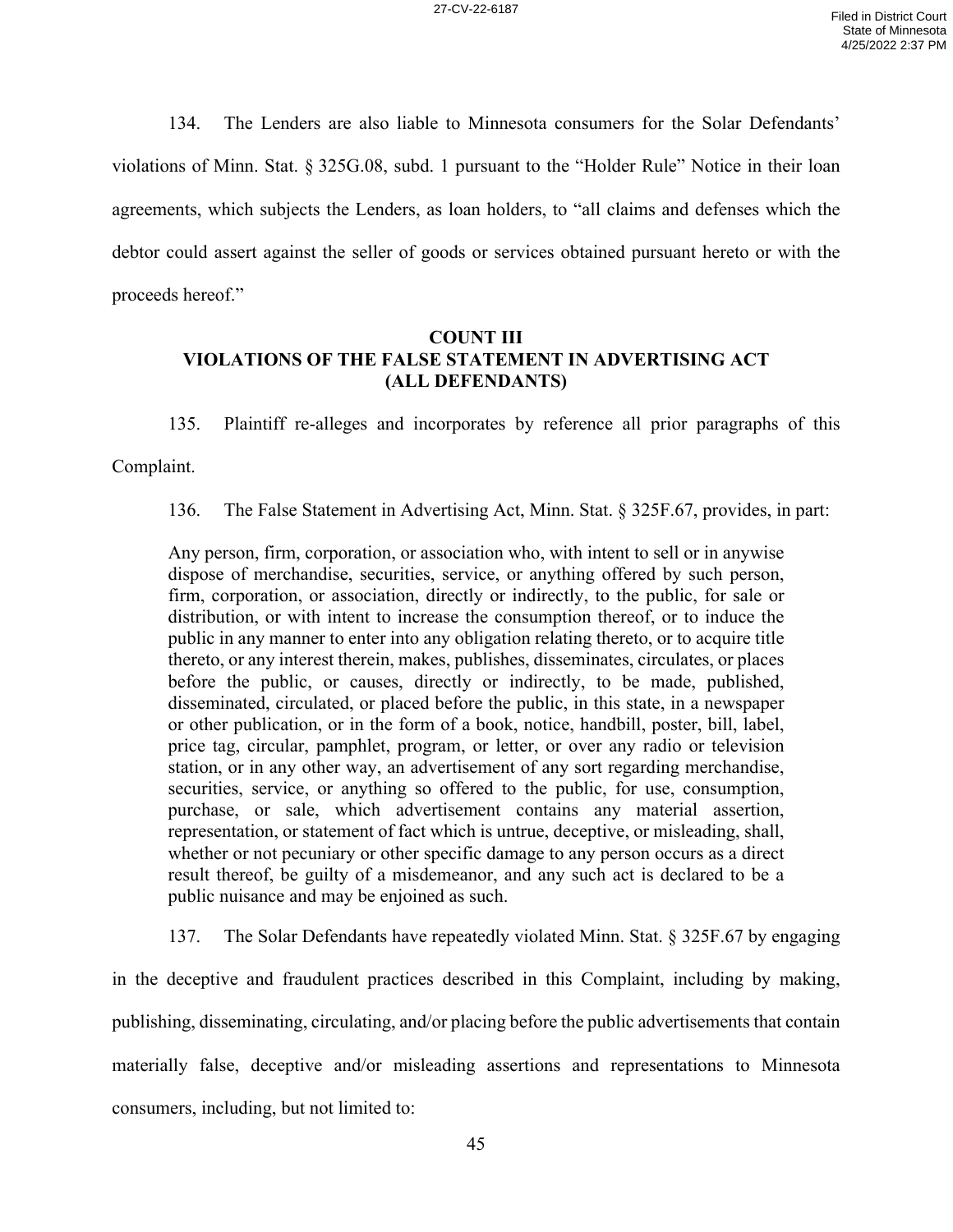- a) Publishing, authorizing, and disseminating, directly or indirectly, deceptive and misleading digital advertisements and online surveys that are designed to mislead consumers into believing that they come from consumers' electric utility or cooperative;
- b) Falsely advertising that the Solar Defendants are affiliates or partners with Minnesota utilities or electric cooperatives;
- c) Falsely advertising that the purpose of the Companies' sales visits is to provide education, energy savings tips, and energy audits when in fact the sole purpose of the sales visit is to sell consumers solar panels;
- d) Falsely advertising that they will only recommend solar panels if a consumer's home is suitable for solar energy; and
- e) Misrepresenting the cost savings and other financial benefits associated with purchasing the Companies' solar panels.

138. Defendants Fager, Kaelin, and Whitaker are also liable in their individual capacity as a result of these and other actions they took constituting the multiple separate violations of Minn. Stat. § 325F.67, including, but not limited to, publishing, authorizing, and disseminating, directly or indirectly, such false and deceptive advertisements and surveys. Fager, Kaelin, and Whitaker directly participated in, directed, controlled, acquiesced, and/or should have known about and prevented the conduct constituting multiple separate violations of Minn. Stat. § 325F.67.

139. The Solar Defendants' conduct, practices, and actions described in this Complaint, which occurred as part of a joint or common enterprise, constitute multiple separate violations of Minn. Stat. § 325F.67.

140. The Lenders are also liable to Minnesota consumers for the Solar Defendants' violations of Minn. Stat. § 325F.67 pursuant to the "Holder Rule" Notice in their loan agreements, which subjects the Lenders, as loan holders, to "all claims and defenses which the debtor could assert against the seller of goods or services obtained pursuant hereto or with the proceeds hereof."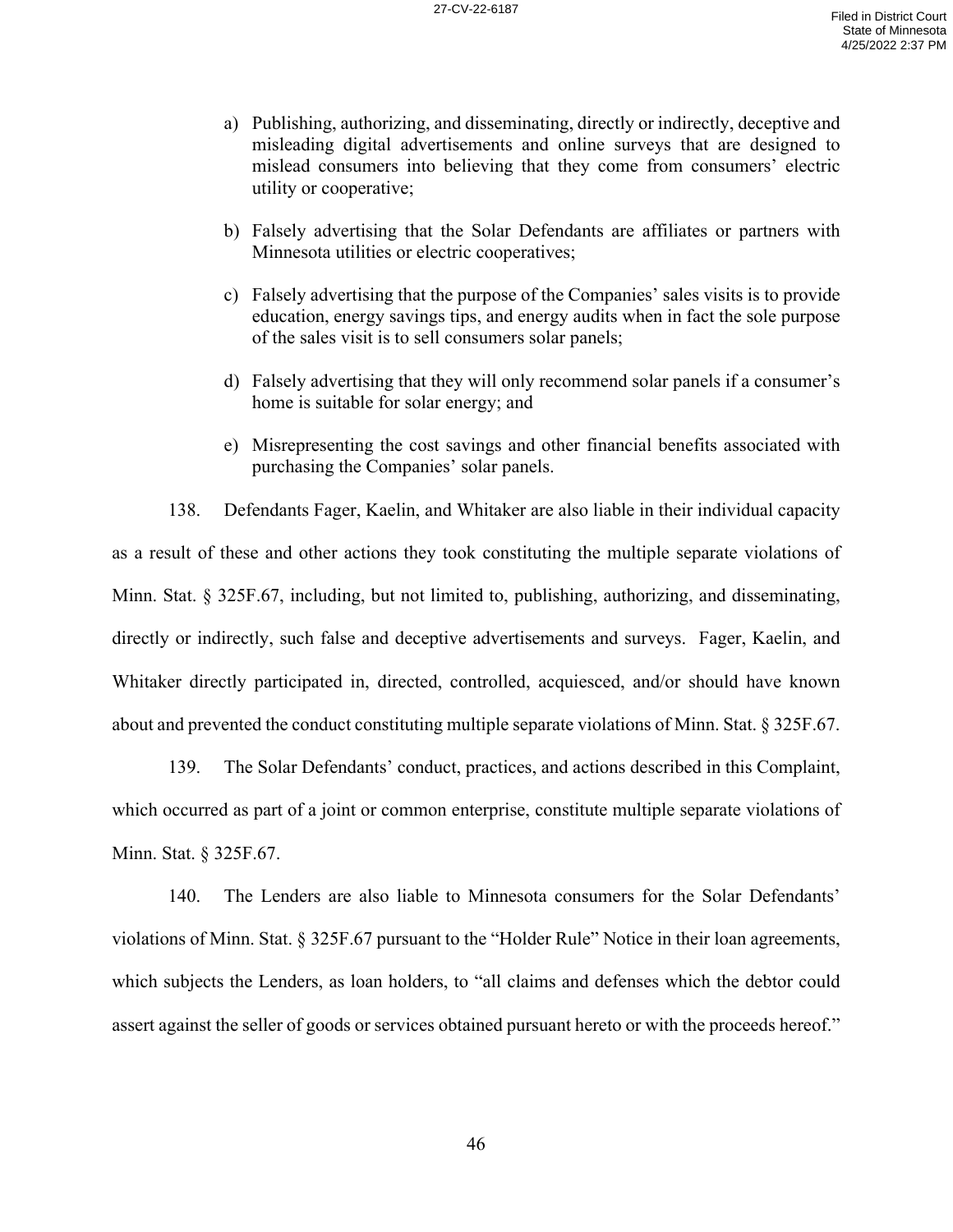## **COUNT IV VIOLATIONS OF THE PREVENTION OF CONSUMER FRAUD ACT (ALL DEFENDANTS)**

141. Plaintiff re-alleges and incorporates by reference all prior paragraphs of this Complaint.

142. The Prevention of Consumer Fraud Act is included in Minn. Stat. §§ 325F.68 to

325F.70.

143. Minn. Stat. § 325F.69, subd. 1 provides, in part:

The act, use, or employment by any person of any fraud, false pretense, false promise, misrepresentation, misleading statement or deceptive practice, with the intent that others rely thereon in connection with the sale of any merchandise, whether or not any person has in fact been misled, deceived, or damaged thereby, is enjoinable as provided in section 325F.70.

144. The term "merchandise" within the meaning of Minn. Stat. § 325F.69, subd. 1 includes goods such as the Solar Defendants' solar panels, services such as solar PV system installation, and loans such as the Lenders financing agreements. Minn. Stat. § 325F.68, subd. 2.

145. The term "person" includes "any natural person or a legal representative, partnership, corporation (domestic and foreign), company, trust, business entity, or association, and any agent, employee, salesperson, partner, officer, director, member, stockholder, associate, trustee, or cestui que trust thereof." Minn. Stat. § 325F.68, subd. 3. The Solar Defendants are "persons" within the meaning of the statute.

146. The Solar Defendants have repeatedly violated Minn. Stat. § 325F.69, subd. 1 by engaging in fraud, false pretenses, false promises, misrepresentations, making misleading statements, and engaging in deceptive practices, as described in this Complaint, with the intent that others rely thereon. Such practices include, but are not limited to:

> a) Misrepresenting and misleading consumers to believe that the Solar Defendants are contacting consumers as representatives, partners or affiliates of their electric utilities or cooperatives;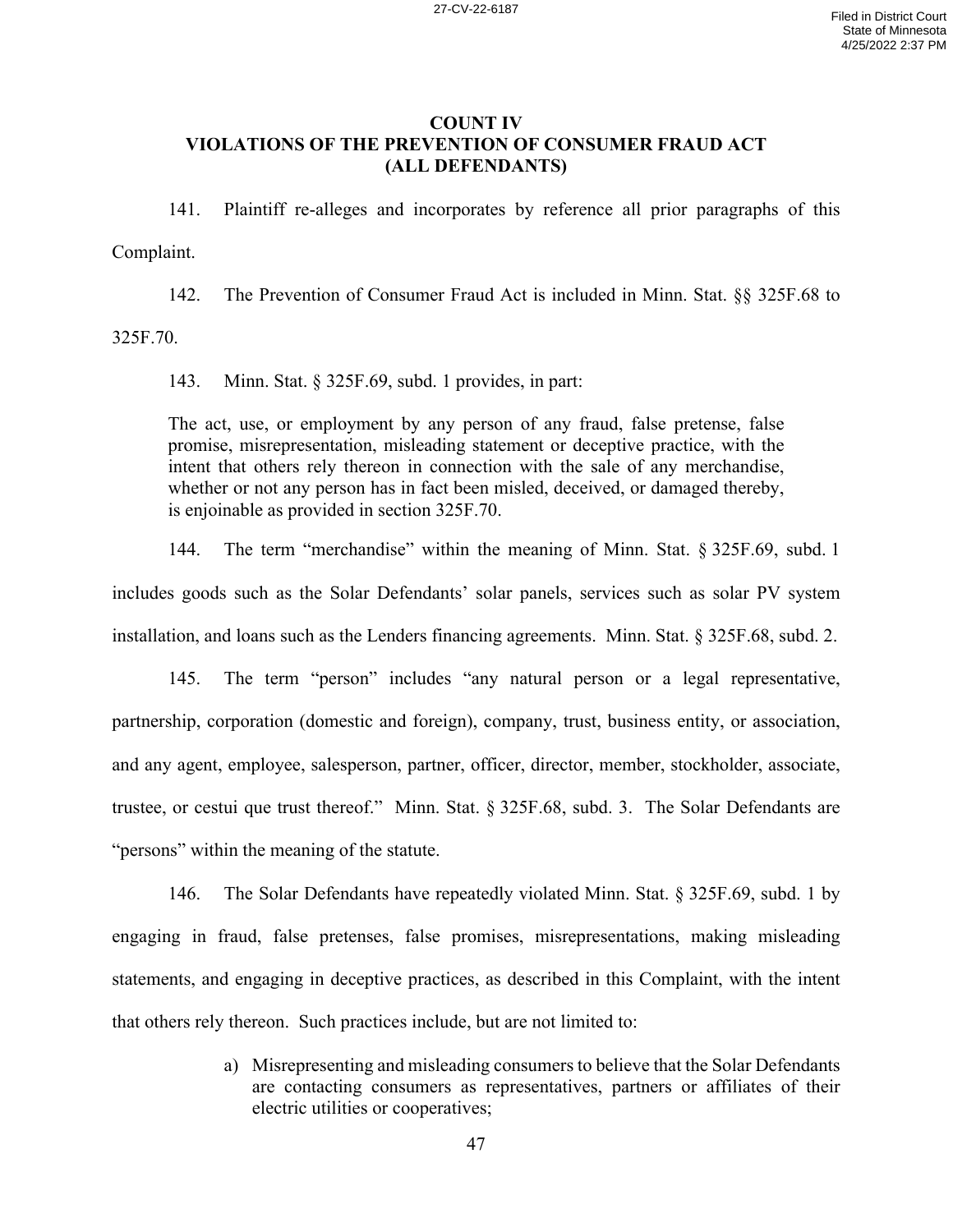- b) Misrepresenting and misleading consumers to believe that the Solar Defendants are only providing education, energy audits, and electricity cost savings information when their intent is to sell consumers solar panels;
- c) Misrepresenting and misleading consumers to believe that the Solar Defendants are not selling any products;
- d) Misrepresenting the cost savings and other financial benefits associated with purchasing the Companies' solar panels;
- e) Misrepresenting and misleading consumers to believe that the Companies' solar panels will cover all of consumers' electricity usage and will make them independent of their utility or electric cooperative;
- f) Misrepresenting and misleading consumers into believing that the Solar Defendants' binding solar installation contracts and Lenders' loan agreements are "paperwork" that prospective customers must complete to receive more information about solar panels or a site visit to determine solar panel suitability of consumers' homes;
- g) Misrepresenting the timeframe in which the Solar Defendants will complete consumers' solar PV projects; and
- h) Deceptively telling complaining customers that Minnesota utilities and electric cooperatives are responsible for delays in the interconnection process, when in fact, delays are the result of the Solar Defendants' failure to comply with state and utility interconnection requirements; and
- i) Failing to reimburse consumers for months in which they are forced to make both solar loan payments and utility payments due to the Solar Defendants' failure to complete the solar interconnection process as promised.
- 147. Further, by failing to disclose and omitting material facts that they had a duty to

disclose in connection with the sale and financing of solar PV systems, the Solar Defendants have

further engaged in deceptive and fraudulent practices in violation of the Consumer Fraud Act.

Those failures to disclose and omissions include, but are not limited to:

a) After falsely representing that the solar companies had a partnership or affiliation with consumer' electric utilities, the Solar Defendants did not disclose to consumers that they were independent solar panel sales companies;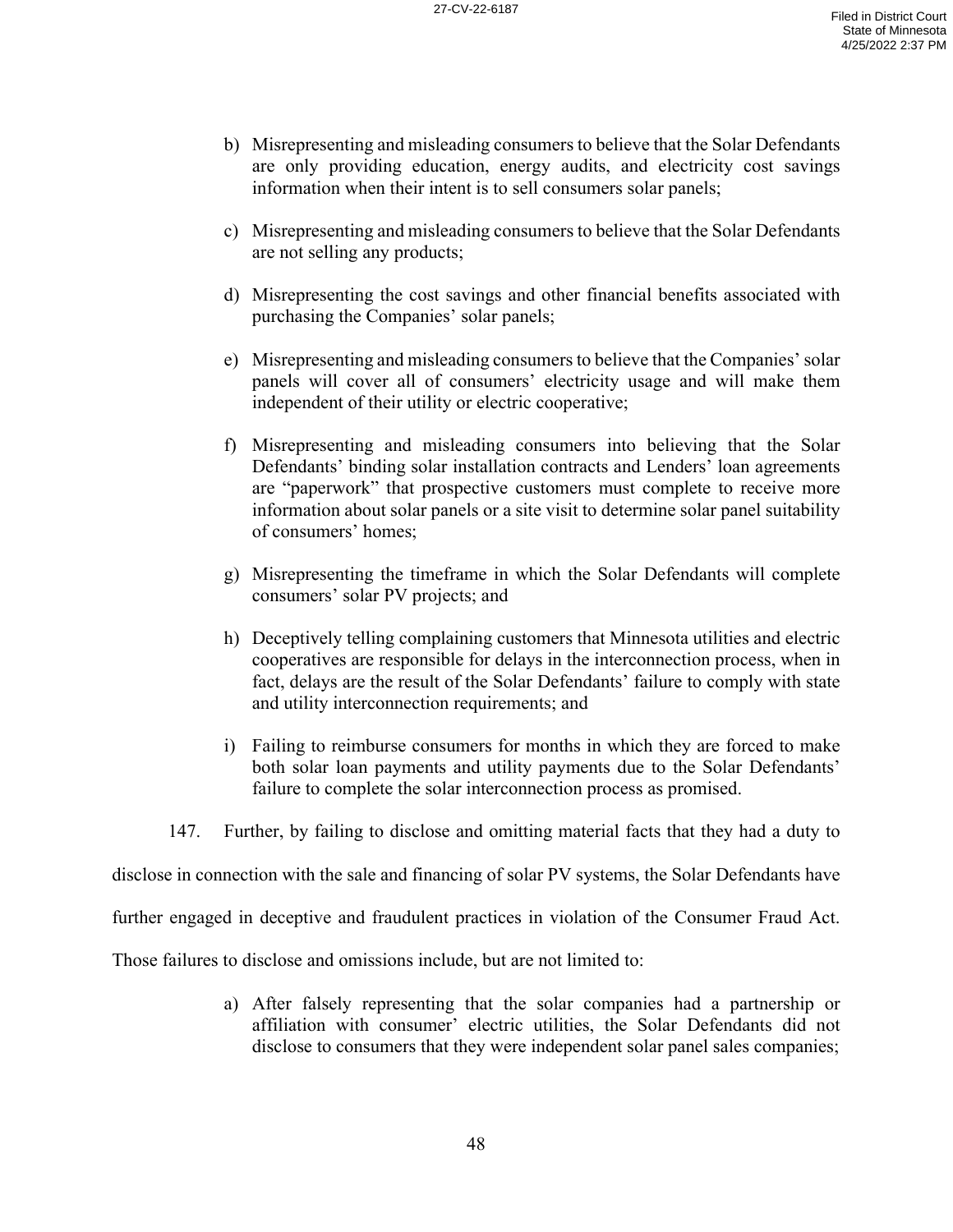- b) After telling consumers that the purpose of meeting with them was to provide energy savings information, solar education, or an energy audit, the Solar Defendants did not disclose that they were attempting to sell them solar PV systems;
- c) After telling consumers that the purpose of meeting with them was to provide energy savings information, solar education, or an energy audit, the Solar Defendants misrepresented the cost savings and other financial benefits associated with purchasing their solar panels;
- d) After telling consumers that they would only recommend solar panels if consumers' homes were suitable for solar energy, the Solar Defendants recommended solar panels to consumers whose homes were marginal or poor locations for solar panels; and
- e) After telling consumers that to obtain additional information and a site survey, the next step was to complete "paperwork," the Solar Defendants did not disclose that the paperwork consisted of legally binding installation contracts and loan agreements and did not orally inform homeowners of the three-day right to cancel as required by Minnesota law.

148. Defendants Fager, Kaelin, and Whitaker directly participated in, directed, controlled, acquiesced to, and/or should have known about and prevented Defendants' conduct constituting multiple, separate violations of Minn. Stat. § 325F.69, subd. 1, above. Fager, Kaelin, and Whitaker also developed and trained sales staff on the Companies' high-pressure and misleading sales scripts and tactics, which included the above-described misrepresentations and omissions and are liable in their individual capacity as a result of these and other actions taken related to the Solar Defendants and their unlawful business practices.

149. Given the representations made and the circumstances described in this Complaint, the Solar Defendants had a duty to disclose all material facts to potential customers in connection with their marketing and offering of goods and services to said persons.

150. The Solar Defendants' conduct, practices, actions, and material omissions described in this Complaint, which occurred as part of a joint or common enterprise, constitute multiple separate violations of Minnesota Statutes § 325F.69, subd. 1.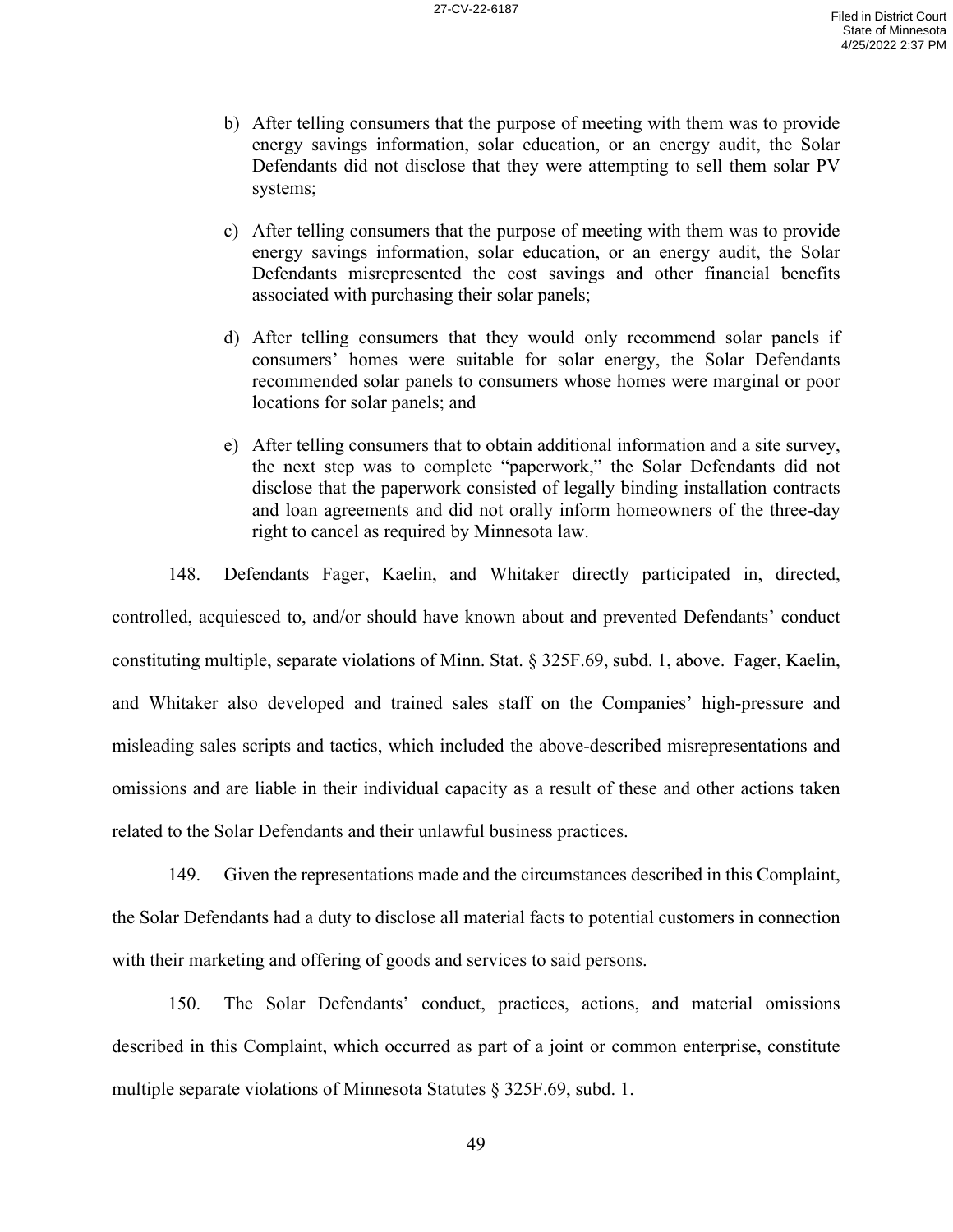151. The Lenders are also liable to Minnesota consumers for the Solar Defendants' violations of Minn. Stat. § 325F.69, subd. 1 pursuant to the "Holder Rule" Notice in their loan agreements, which subjects the Lenders, as loan holders, to "all claims and defenses which the debtor could assert against the seller of goods or services obtained pursuant hereto or with the proceeds hereof."

# **COUNT V VIOLATIONS OF THE UNIFORM DECEPTIVE TRADE PRACTICES ACT (ALL DEFENDANTS)**

152. Plaintiff re-alleges and incorporates by reference all prior paragraphs of this Complaint.

153. The Uniform Deceptive Trade Practices Act is found at Minn. Stat. §§ 325D.43 to

325D.48.

154. Minn. Stat. § 325D.44, subd. 1 provides, in pertinent part:

A person engages in a deceptive trade practice when, in the course of business, vocation, or occupation, the person:

(1) passes off goods or services as those of another;

(2) causes likelihood of confusion or of misunderstanding as to the source, sponsorship, approval, or certification of goods or services;

(3) causes likelihood of confusion or of misunderstanding as to affiliation, connection, or association with, or certification by, another;

(4) uses deceptive representations or designations of geographic origin in connection with goods and services;

(5) represents that goods or services have sponsorship, approval, characteristics, ingredients, uses, benefits, or quantities that they do not have or that a person has a sponsorship, approval, status, affiliation, or connection that the person does not have;

. . .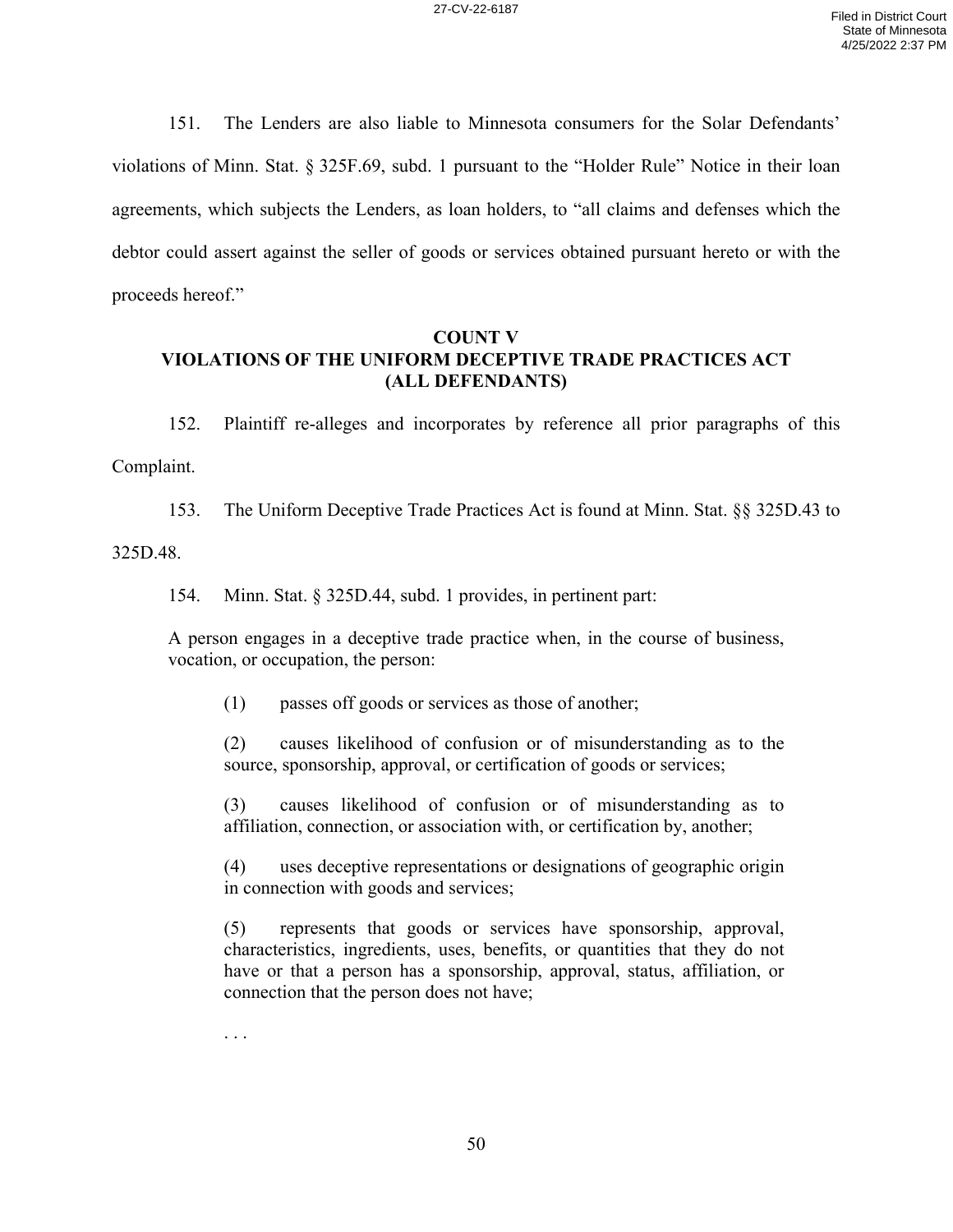(7) represents that goods or services are of a particular standard, quality, or grade, or that goods are of a particular style or model, if they are of another;

(8) disparages the goods, services, or business of another by false or misleading misrepresentation of fact;

(9) advertises goods or services with intent not to sell them as advertised;

(13) engages in any other conduct which similarly creates a likelihood of confusion or misunderstanding.

155. The Solar Defendants have repeatedly violated Minn. Stat. § 325D.44, subds. 1(1),

 $1(2)$ ,  $1(3)$ ,  $1(4)$ ,  $1(5)$ ,  $1(7)$ ,  $1(8)$ ,  $1(9)$ , and  $1(13)$  by engaging in the deceptive and fraudulent conduct described in this Complaint. Such deceptive acts and practices include, but not are not

limited to:

. . .

- (a) Deceiving consumers into believing that the Companies' advertisements and online surveys come from consumers' local utility or electric cooperative;
- (b) Deceiving consumers into believing that the Solar Defendants are selling solar panels on behalf of consumers' local utility or electric cooperative when they are not;
- (c) Deceiving consumers into believing that the Companies have a partnership, relationship or affiliation with consumers' local utility or electric cooperative when they do not;
- (d) Deceiving consumers into believing that the Solar Defendants are Minnesota companies or have "local" offices;
- (e) Representing that the Solar Defendants' salespeople are technicians, clean energy educators, and/or utility representatives with a purpose of providing education or energy audits;
- (f) Misrepresenting the cost savings and financial benefits associated with purchasing the Companies' solar panels;
- (g) Convincing consumers to sign binding sales contracts and loan agreements by characterizing the documents as "paperwork" needed to obtain additional information about solar energy;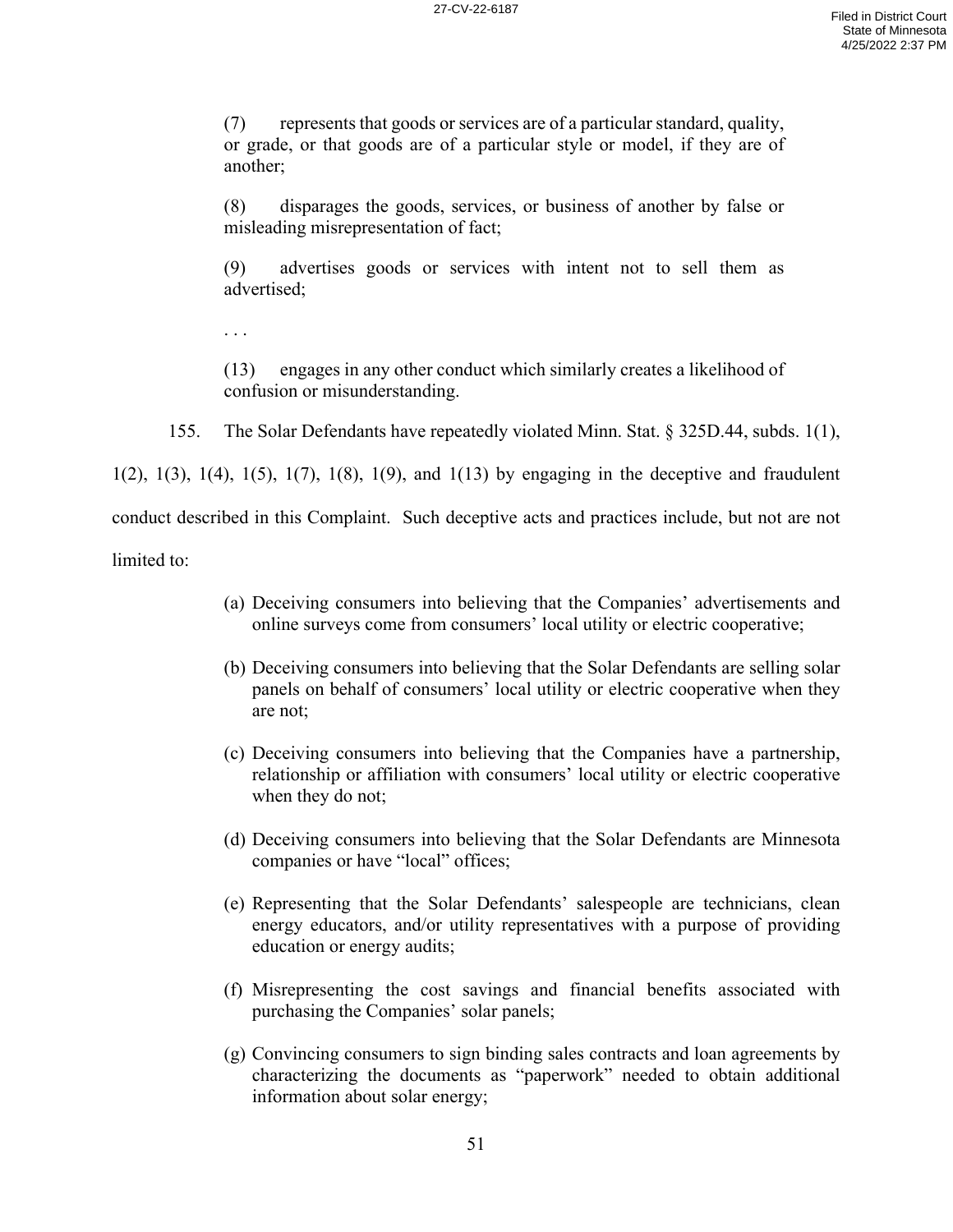- (h) Misrepresenting the timeframe in which the Solar Defendants will complete consumers' solar PV projects; and
- (i) Deceptively telling complaining customers that Minnesota utilities and electric cooperatives are responsible for delays in the interconnection process, when in fact, delays are the result of the Solar Defendants' failure to comply with state and utility interconnection requirements.

156. Further, by failing to disclose and omitting material facts that the Solar Defendants

had a duty to disclose in connection with the sale and financing of solar PV systems, the Solar

Defendants have further engaged in deceptive and fraudulent practices in violation of the Uniform

Deceptive Trade Practices Act. Those failures to disclose and omissions include, but are not

limited to:

- (a) After falsely representing that the solar Companies had a partnership or affiliation with consumer' electric utilities, the Solar Defendants did not disclose to consumers that they were independent solar panel sales companies;
- (b) After telling consumers that the purpose of meeting with them was to provide energy savings information, solar education, or an energy audit, the Solar Defendants did not disclose that they were attempting to sell them solar PV systems and that they intended to recommend solar PV systems to consumers regardless of the suitability of their homes;
- (c) After telling consumers that to obtain additional information and a site survey, the next step was to complete "paperwork," the Solar Defendants did not disclose that the paperwork consisted of legally binding installation contracts and loan agreements and did not orally inform homeowners of the three-day right to cancel as required by Minnesota law.

157. Defendants Fager, Kaelin, and Whitaker directly participated in, directed, controlled, acquiesced to, and/or should have known about and prevented the Defendants' conduct constituting multiple, separate violations of Minn. Stat. § 325D.44, subds. 1(1), 1(2), 1(3), 1(4),  $1(5)$ ,  $1(7)$ ,  $1(8)$ ,  $1(9)$ , and  $1(13)$ . Fager, Kaelin, and Whitaker also developed and trained sales staff on the Companies' high-pressure and misleading sales scripts and tactics, which included the above-described misrepresentations and omissions and are liable in their individual capacity as a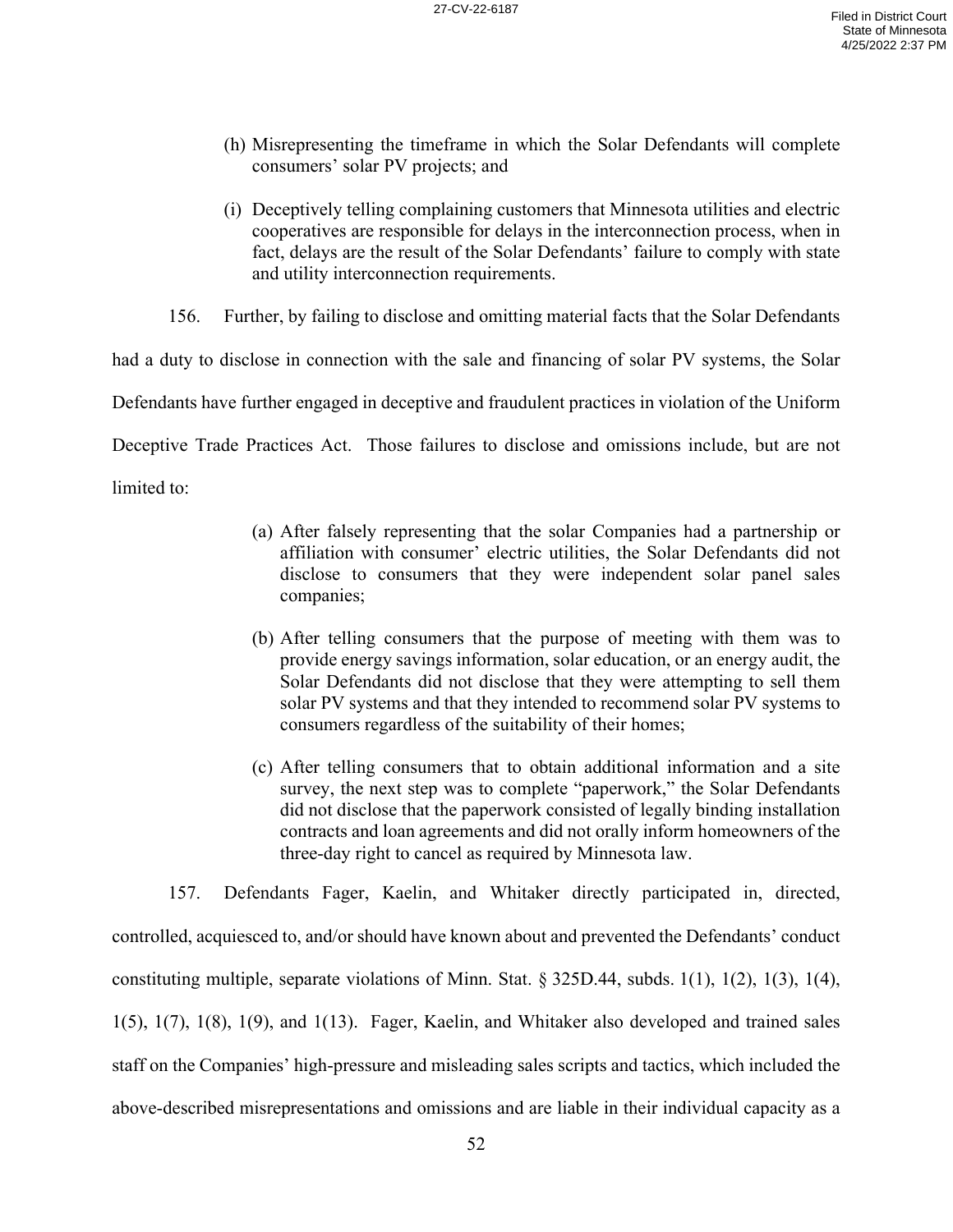result of these and other actions taken related to the Companies and their unlawful business practices.

158. The Solar Defendants' conduct, practices, actions, and material omissions described in this Complaint, which occurred as part of a joint or common enterprise, constitute multiple separate violations of Minn. Stat. § 325D.44, subds. 1(1), 1(2), 1(3), 1(4), 1(5), 1(7), 1(8), 1(9), and 1(13).

159. The Lenders are also liable to Minnesota consumers for the Solar Defendants' violations of Minn. Stat. § 325D.44, subds. 1(1), 1(2), 1(3), 1(4), 1(5), 1(7), 1(8), 1(9), and 1(13) pursuant to the "Holder Rule" Notice in their loan agreements, which subjects the Lenders, as loan holders, to "all claims and defenses which the debtor could assert against the seller of goods or services obtained pursuant hereto or with the proceeds hereof."

# **COUNT VI VIOLATIONS OF PROHIBITION OF DECEPTIVE ACTS PERPETRATED AGAINST SENIOR CITIZENS (SOLAR DEFENDANTS)**

160. Plaintiff re-alleges and incorporates by reference all prior paragraphs of this Complaint.

161. Minn. Stat. § 325F.71, subd. 2 (2020) provides, in part:

(a) In addition to any liability for a civil penalty pursuant to sections 325D.43 to 325D.48, regarding deceptive trade practices; 325F.67, regarding false advertising; and 325F.68 to 325F.70, regarding consumer fraud; a person who engages in any conduct prohibited by those statutes, and whose conduct is perpetrated against one or more senior citizens or disabled persons, is liable for an additional civil penalty not to exceed \$10,000 for each violation, if one or more of the factors in paragraph (b) are present.

(b) In determining whether to impose a civil penalty pursuant to paragraph (a), and the amount of the penalty, the court shall consider, in addition to other appropriate factors, the extent to which one or more of the following factors are present: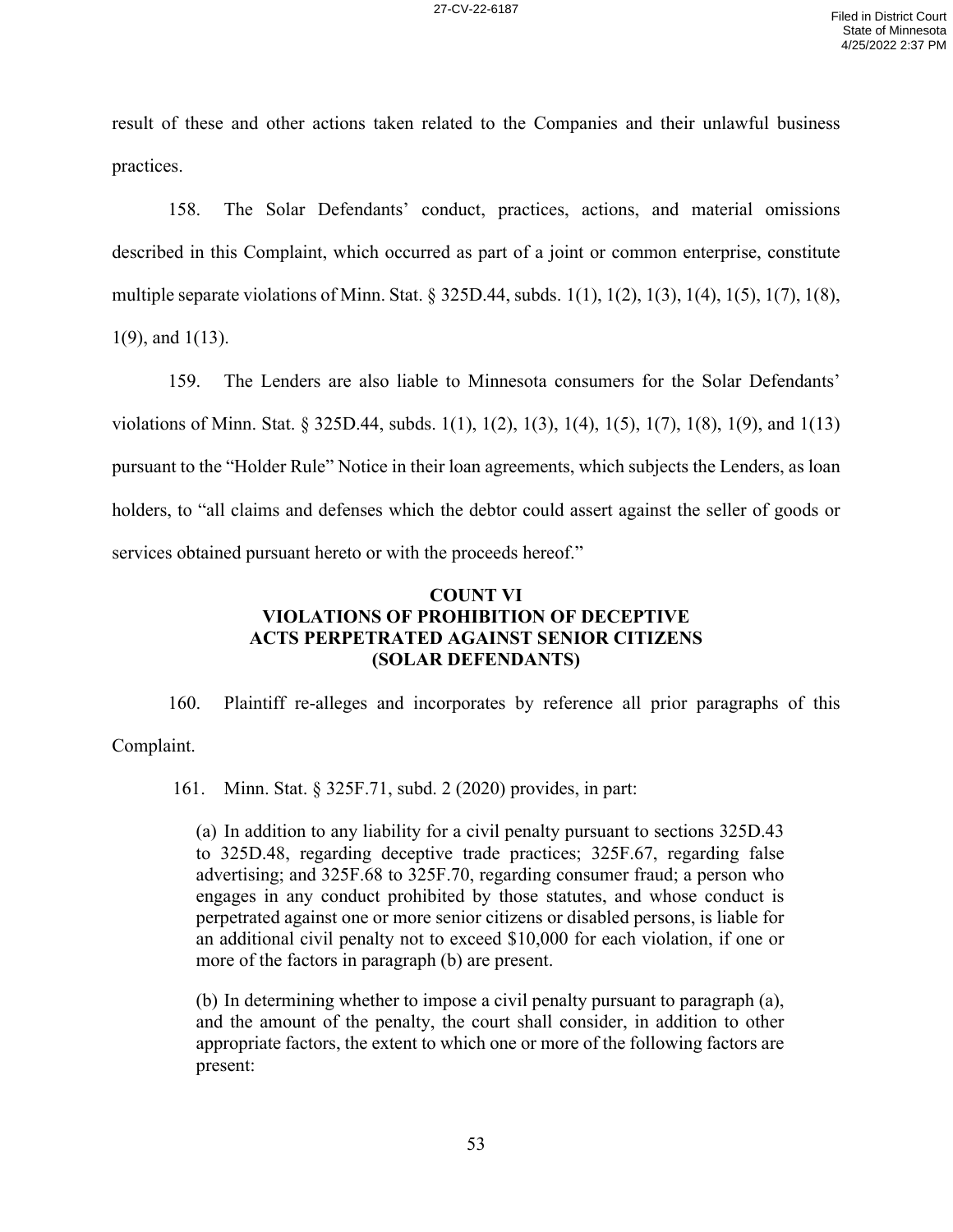- (1) whether the defendant knew or should have known that the defendant's conduct was directed to one or more senior citizens or disabled persons;
- (2) whether the defendant's conduct caused senior citizens or disabled persons to suffer: loss or encumbrance of a primary residence, principal employment, or source of income; substantial loss of property set aside for retirement or for personal or family care and maintenance; substantial loss of payments received under a pension or retirement plan or a government benefits program; or assets essential to the health or welfare of the senior citizen or disabled person;
- (3) whether one or more senior citizens or disabled persons are more vulnerable to the defendant's conduct than other members of the public because of age, poor health or infirmity, impaired understanding, restricted mobility, or disability, and actually suffered physical, emotional, or economic damage resulting from the defendant's conduct….

162. "Senior citizen" means a person who is 62 years or age or older. Minn. Stat. § 325F.71, subd. 1(a).

163. The Solar Defendants engaged in conduct prohibited by Minn. Stat. §§ 325D.44 and 325F.69.

164. The Solar Defendants' conduct was perpetrated against one or more senior citizens, including, but not limited to: 86-year-old G.R. of Little Canada, 81-year-old M.D. of Minneapolis, 79-year-old M.G. and 72-year-old L.G. of Ogema, 65-year-old B.W. of Monticello, 69-year-old J.S. of Minneapolis and 65-year-old J.Y. of Mounds View.

165. The Solar Defendants' conduct meets one or more of the factors listed in Minn. Stat. § 325F.71, subd. 2(b), including, but not limited to: (a) the Solar Defendants knew or should have known that its conduct was directed to one or more senior citizens and (b) one or more senior citizens are more vulnerable to the Solar Defendants' conduct than other members of the public because of age, poor health or infirmity, impaired understanding, restricted mobility, or disability,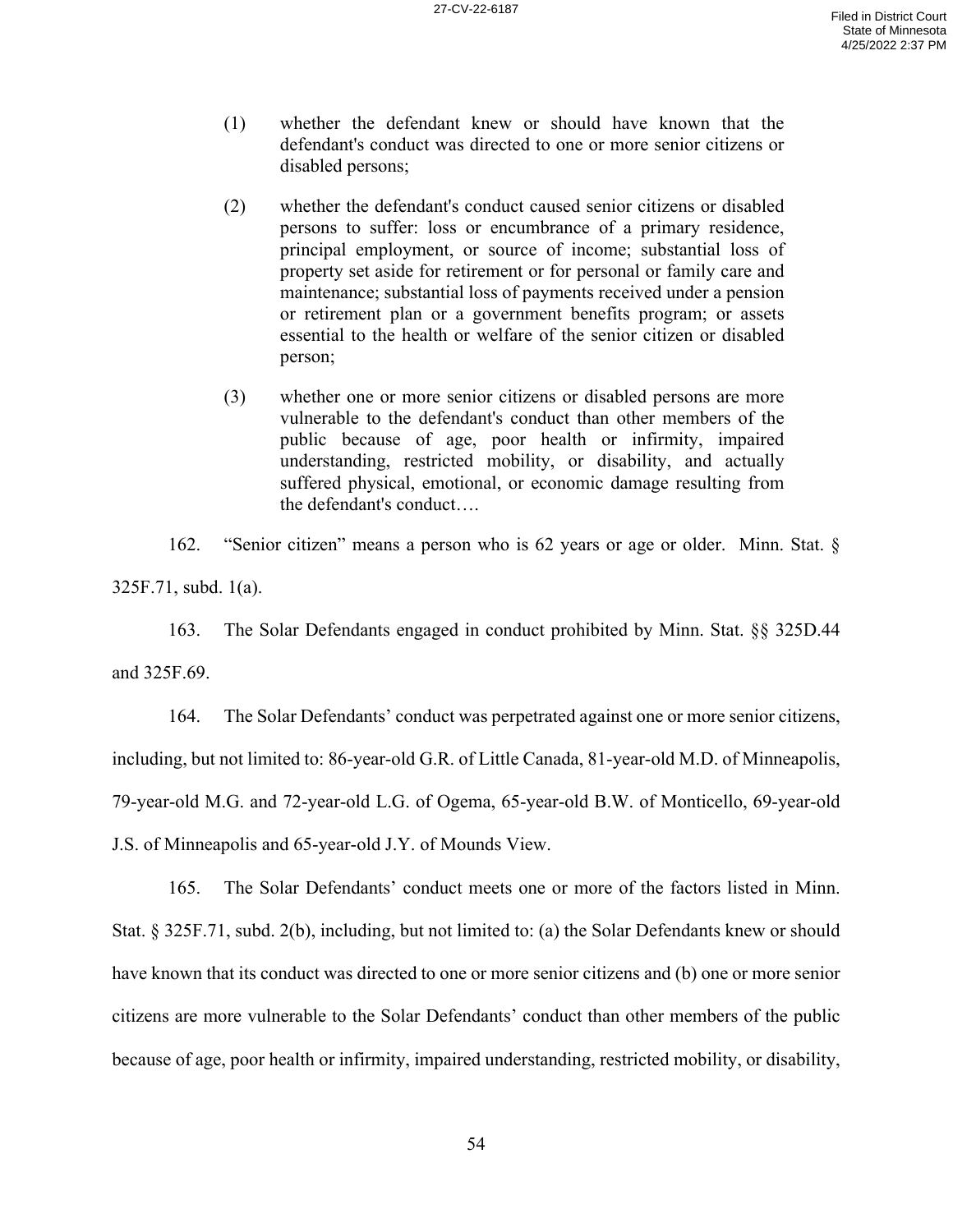and actually suffered physical, emotional, or economic damage resulting from the Solar Defendants' conduct.

166. The Solar Defendants' conduct described in this Complaint constitutes multiple, separate violations of Minn. Stat. § 325F.71. The Solar Defendants trained their sales representatives to target senior citizens by "creating pain," or concern over increasing utility rates, for retirees living on fixed income. They further trained their sales staff to overcome objections such as "I'm going to die soon" to convince senior citizens to purchase solar panels and finance them with loans lasting up to 25 years.

167. Fager, Kaelin, and Whitaker personally and directly participated in, directed, controlled, acquiesced to, and/or should have known about and prevented the conduct by the Solar Defendants constituting multiple, separate violations of Minn. Stat. § 325F.71 above, and are liable in their individual capacity as a result of these and other actions they have taken related to the solar Companies and their unlawful practices.

168. The Solar Defendants' conduct, practices, actions, and material omissions described in this Complaint, which occurred as part of a joint or common enterprise, constitute multiple separate violations of Minn. Stat. § 325F.71.

# **COUNT VII VIOLATIONS OF PROHIBITION ON UNREASONBLY LARGE LIQUIDATED DAMAGES (DEFENDANT SOLAR COMPANIES)**

169. Plaintiff re-alleges and incorporates by reference all prior paragraphs of this Complaint.

170. Minn. Stat. § 336.2-718(1) provides:

Damages for breach by [a buyer or a seller] may be liquidated in [an] agreement but only at an amount which is reasonable in the light of the anticipated or actual harm caused by the breach, the difficulties of proof of loss, and the inconvenience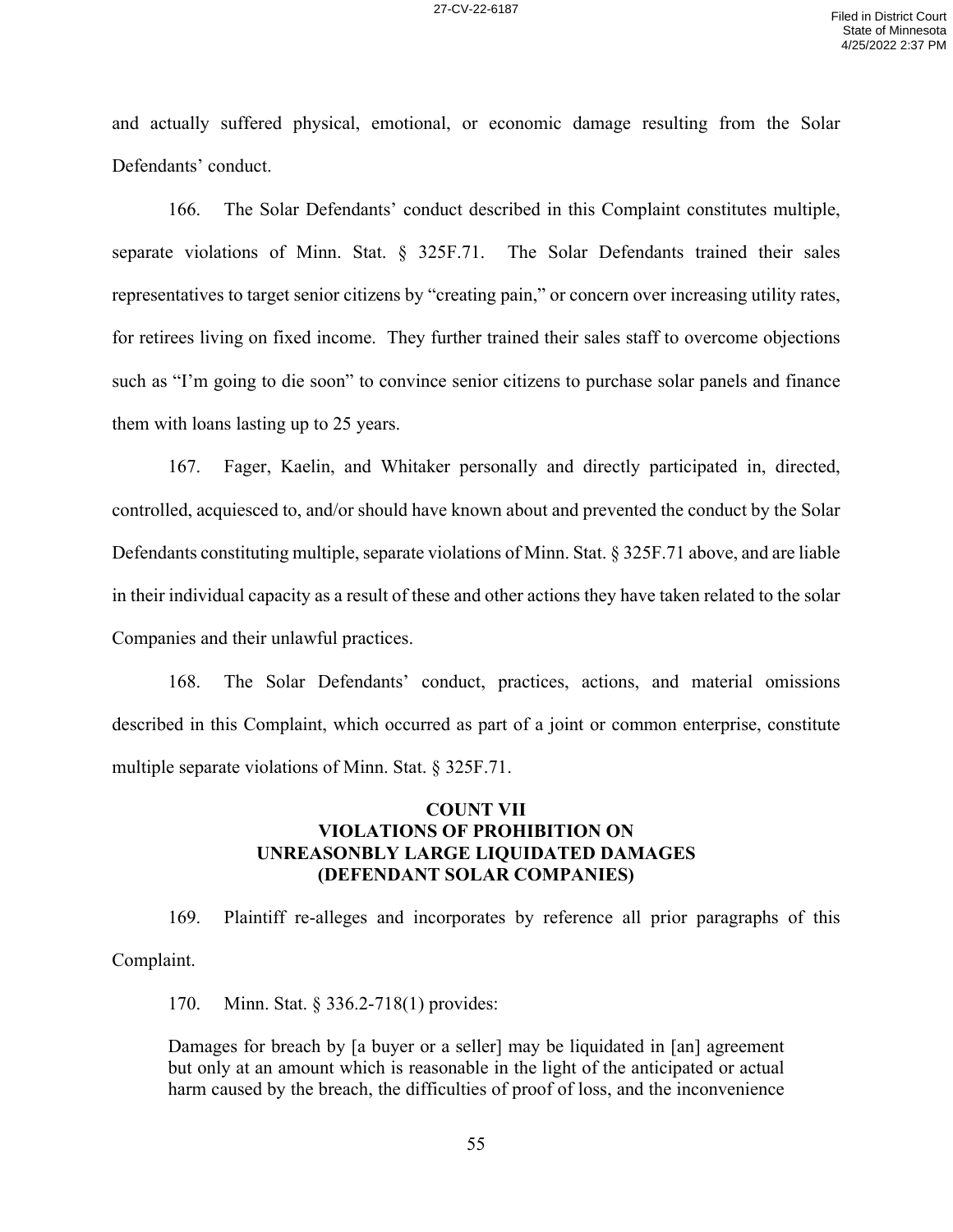or nonfeasibility of otherwise obtaining an adequate remedy. A term fixing unreasonably large liquidated damages is void as a penalty.

171. The Solar Companies' conduct described in this Complaint constitutes multiple, separate violations of Minn. Stat. § 336.2-718(1) because the Solar Companies' termination fees, including liquidated damages, bear no reasonable relation to the amount of damage, if any, suffered by the Solar Companies when Minnesota customers terminate their contracts after the three-day cancelation period. As described above, in many cases, customers did not agree to pay liquidated damages and did not even know they were signing installation contracts due to the Solar Defendants' deception. Further, at the time of cancelation, the Solar Companies had often performed little to no work on consumers' solar projects to justify thousands of dollars of termination fees. Finally, the harm caused by customers' breach of any valid contract, would not be so difficult to estimate as to justify liquidated damages.

172. The Solar Companies' conduct, practices, actions, and material omissions described in this Complaint, which occurred as part of a joint or common enterprise, constitute multiple separate violations of Minn. Stat. § 336.2-718(1).

#### **PRAYER FOR RELIEF**

WHEREFORE, the State of Minnesota, by its Attorney General, Keith Ellison, respectfully asks this Court to award judgement against Defendants, jointly and severally, as follows:

1. Declaring that the Solar Defendants' actions, as set forth above, constitute multiple, separate violations of Minnesota Statutes sections 325G.13, 325G.08, subd. 1, 325F.67, 325F.69, subd. 1, 325D.44, subds. 1(1), 1(2), 1(3), 1(5), 1(7), 1(8), 1(9), and 1(13), § 325F.71, subd. 2, and § 336.2-718(1).

2. Declaring that the Lenders' actions, as set forth above, constitute multiple, separate violations of Minnesota Statutes section 325G.08, subd. 1.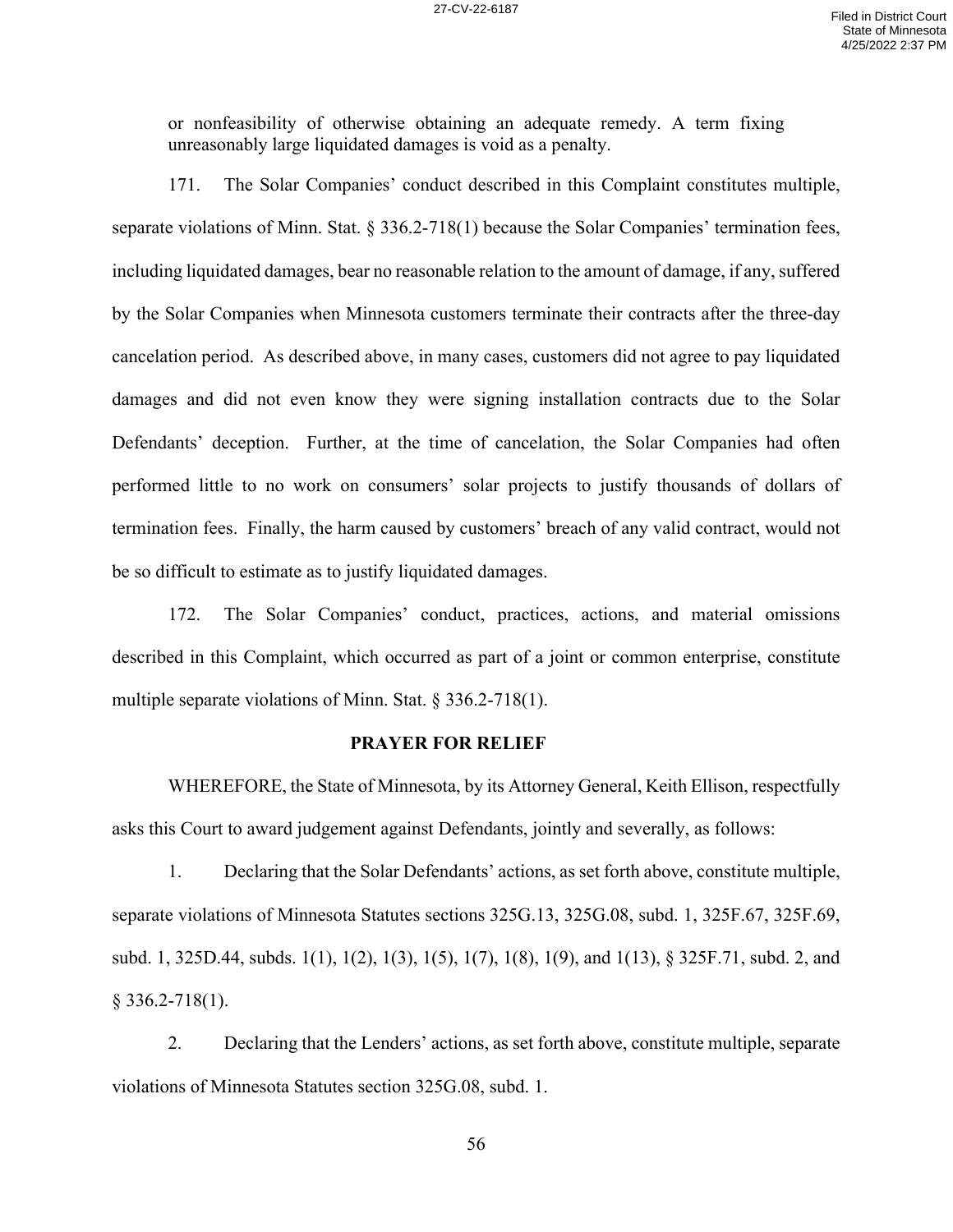3. Declaring that the Lenders' Holder Notice subjects the Lenders to all claims and defenses which consumers could assert against the Solar Defendants based on the Solar Defendants' violations of Minnesota law, including violations of Minnesota Statutes sections 325G.13, 325G.08, subd. 1, 325F.67, 325F.69, subd. 1, and 325D.44, subds. 1(1), 1(2), 1(3), 1(5), 1(7), 1(8), 1(9), and 1(13).

4. Enjoining the Solar Defendants and their employees, officers, directors, agents, successors, assignees, affiliates, merged or acquired predecessors, parents or controlling entities, subsidiaries, and all other persons acting in concert or participation with them, from engaging in conduct in violation of Minnesota Statutes sections 325G.13, 325G.08, subd. 1, 325F.67, 325F.69, subd. 1, 325D.44, subds. 1(1), 1(2), 1(3), 1(5), 1(7), 1(8), 1(9), and 1(13), § 325F.71, subd. 2, and § 336.2-718(1).

5. Enjoining the Lenders and their employees, officers, directors, agents, successors, assignees, affiliates, merged or acquired predecessors, parents or controlling entities, subsidiaries, and all other persons acting in concert or participation with them, from engaging in conduct in violation of Minnesota Statutes section 325G.08, subd. 1.

6. Ordering the Solar Companies and Lenders to provide proper Notice of Buyer's Right to Cancel to all prospective and current customers pursuant to Minn. Stat. § 325G.08 and ordering that the Solar Companies and Lenders provide all prospective and current customers the opportunity to cancel their installation contracts and loans within a reasonable period of time as ordered by the Court.<sup>9</sup>

<sup>9</sup> Pursuant to Minn. Stat. § 325G.08, subd. 2, "Until the seller has complied with this section the buyer may cancel the home solicitation sale by notifying the seller in any manner and by any means of the intention to cancel".).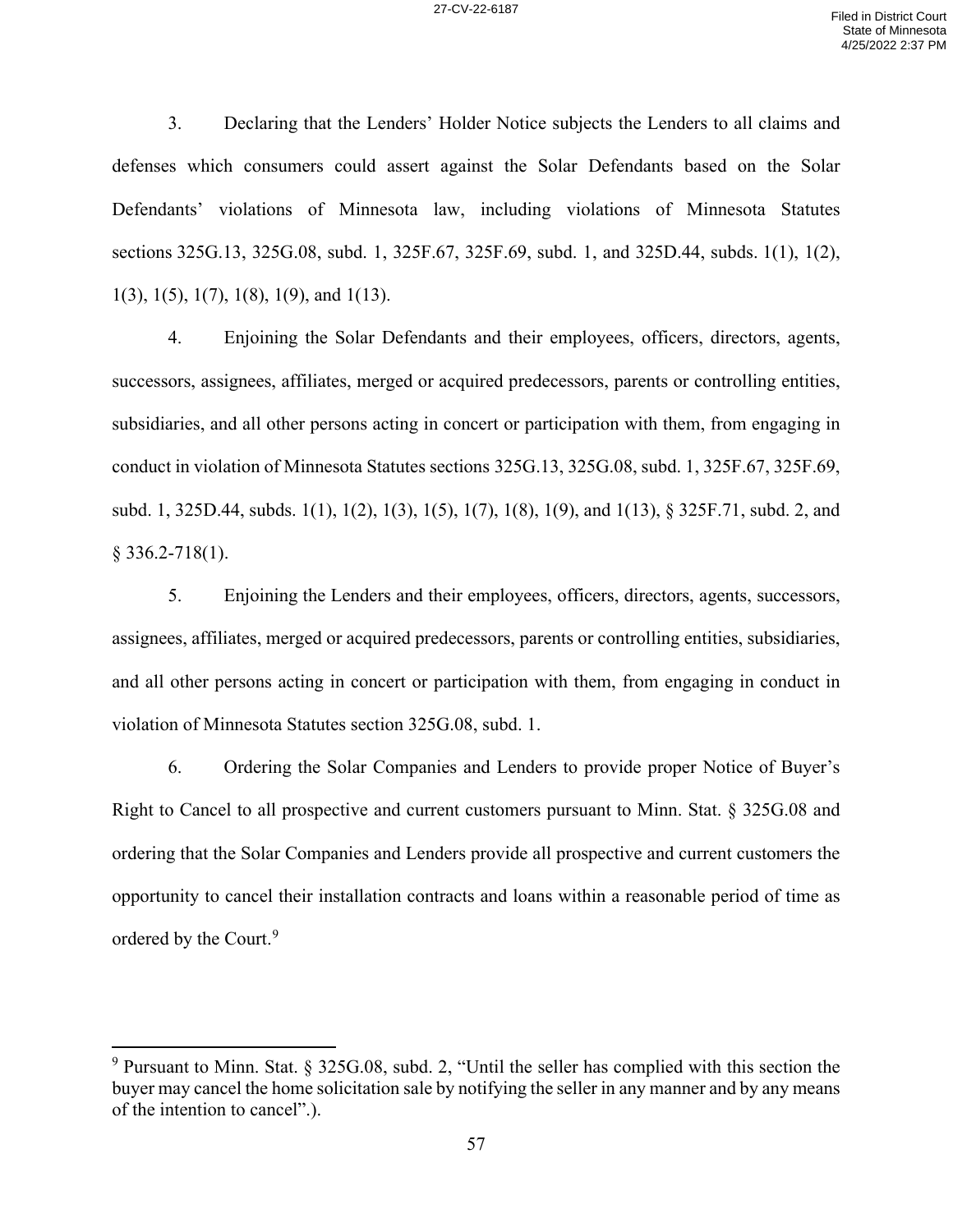7. Awarding judgment against Defendants, jointly and severally, for restitution under the *parens patriae* doctrine, the general equitable powers of this Court, Minnesota Statutes section 8.31, and any other authority, for all persons injured by the Defendants' acts and omissions described in this Complaint and pursuant to the Lenders' liability pursuant to their Holder Notices.

8. Awarding judgment against the Solar Defendants, jointly and severally, for civil penalties pursuant to Minnesota Statutes section 8.31, subdivision 3, for each separate violation of Minnesota law;

9. Awarding judgment against the Lenders for civil penalties pursuant to Minnesota Statutes section 8.31, subdivision 3, for each separate violation of Minn. Stat. 325G.08, subd. 1;

10. Awarding judgment against the Solar Defendants for additional civil penalties pursuant to Minnesota Statutes section 325F.71, subd. 2, for each separate violation of Minnesota Statutes sections 325F.69, subd. 1 and 325D.44, subds. 1(1), 1(2), 1(3), 1(5), 1(7), 1(8), 1(9), and  $1(13)$ .

11. Awarding Plaintiff its costs, including costs of investigation and attorneys' fees, as authorized by Minnesota Statutes section 8.31, subdivision 3a; and

12. Granting such further relief as provided by law and/or as the Court deems appropriate and just.

Dated: April 22, 2022 Respectfully submitted,

KEITH ELLISON Attorney General State of Minnesota

/s/ **Kirsi Poupore** KIRSI POUPORE Assistant Attorney General Atty. Reg. No. 0390562